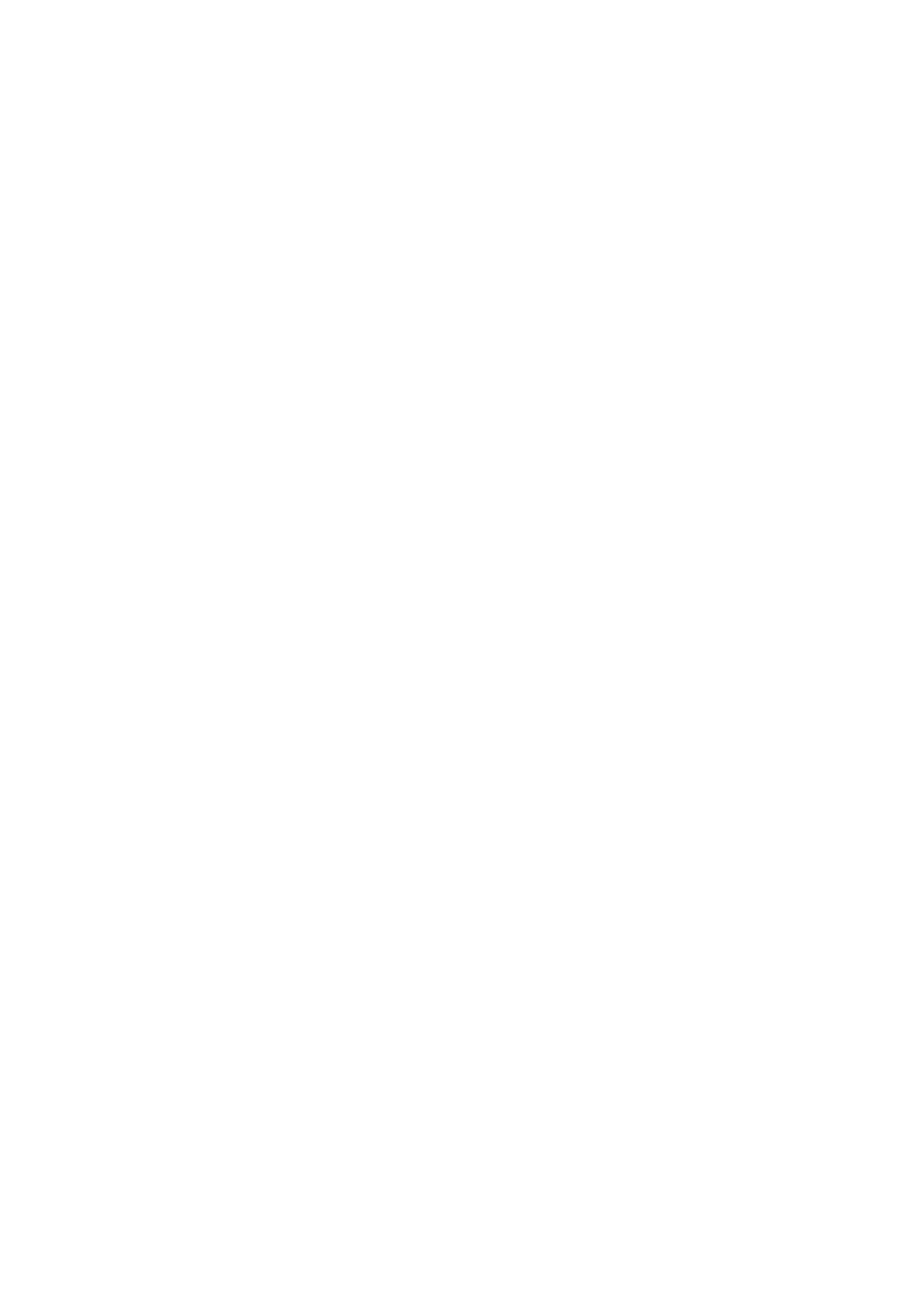### **ANNEX**

### **RECOMMENDED FRAMEWORK OF PROTOCOLS FOR ENSURING SAFE SHIP CREW CHANGES AND TRAVEL DURING THE CORONAVIRUS (COVID-19) PANDEMIC**

|                                                                                                                                                                            | Annex page |
|----------------------------------------------------------------------------------------------------------------------------------------------------------------------------|------------|
| <b>OVERVIEW</b>                                                                                                                                                            |            |
| <b>Introduction</b><br><b>Purpose and scope</b><br><b>Documentation</b>                                                                                                    | 3<br>6     |
| <b>FRAMEWORK OF PROTOCOLS</b>                                                                                                                                              |            |
| Protocols for joining a ship<br>From a seafarer's place of ordinary residence in<br>one country via aircraft to join a ship in a seaport<br>in another country             |            |
| Protocols for leaving a ship and repatriation<br>From a ship in a seaport in one country via aircraft<br>to a seafarer's place of ordinary residence in another<br>country | 28         |
| <b>APPENDIX</b>                                                                                                                                                            |            |
| Implementing documents and templates                                                                                                                                       | 49         |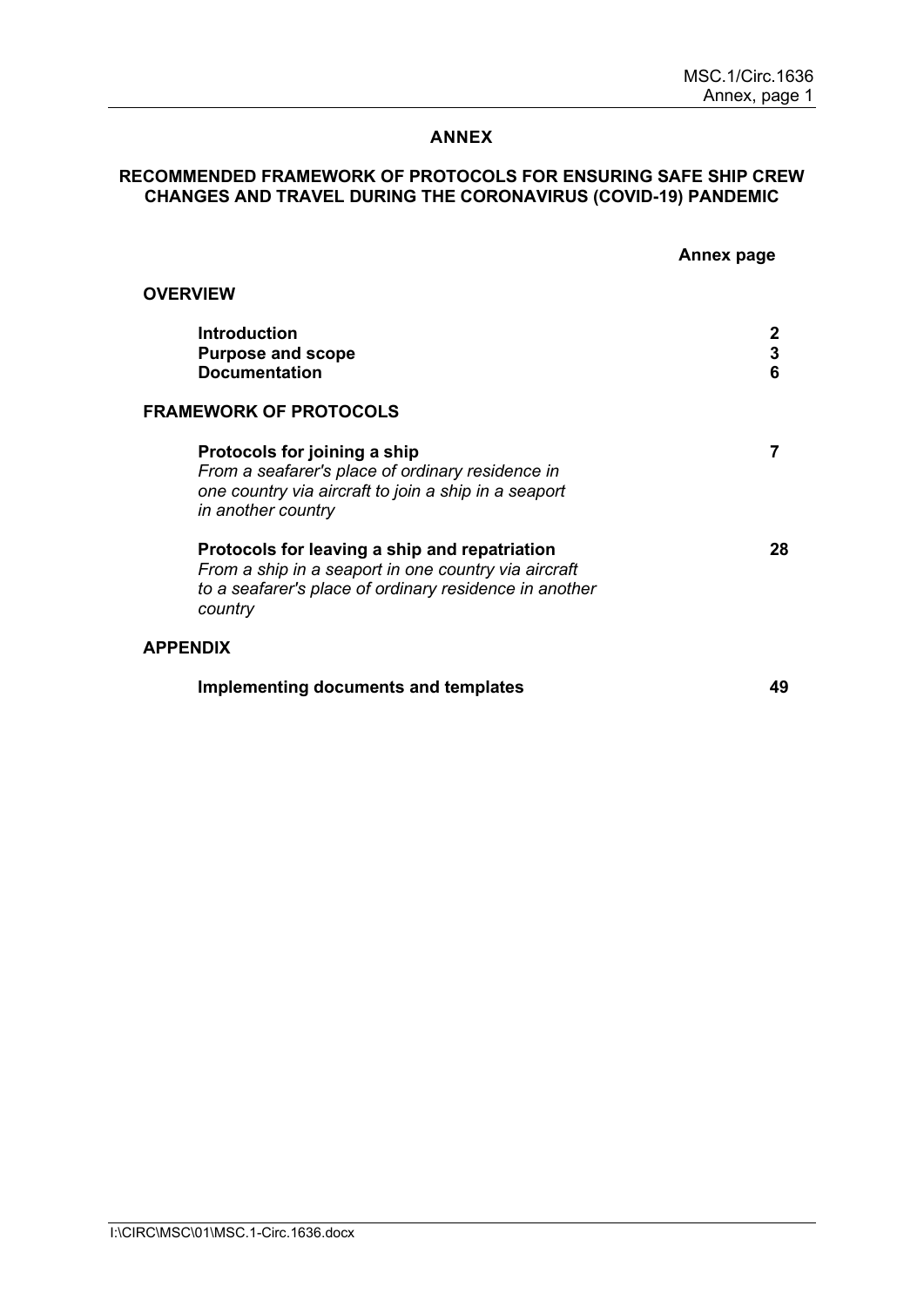### **OVERVIEW**

### **Introduction**

1 Governments have committed to minimizing disruptions to trade and global supply chains, and have identified the need to prioritize keeping logistics networks open and functioning efficiently.

2 Shipping companies and airlines are cooperating to meet this priority by ensuring that reliable operations are able to continue throughout the coronavirus disease (COVID-19) pandemic. However, these networks will come to a halt if replacement ship crews are unavailable for duty due to the lack of available flights and other restrictions affecting the travel and movement of ship crews. This critical issue is increasingly taking on a humanitarian dimension for those crews which have already spent many months at sea and which urgently need to be repatriated to their home countries and replaced. Apart from the need for shipping companies to comply with international regulations and contractual obligations, service periods on board ships cannot be extended indefinitely due to the dangerous impacts this has for the well-being of ship crew and, most importantly, safe ship operations. In view of the importance of international maritime transport to the resilience of the global economy at this critical time, Governments are strongly encouraged to take urgent action to address this issue.

3 IMO Circular Letter No.4204/Add.6 of 27 March 2020 contained, inter alia, the following recommendations to Member States about measures to facilitate ship crew changes in seaports:

4 "Governments and relevant national authorities are recommended to:

- Designate professional seafarers and marine personnel,<sup>[1](#page-3-0)</sup> regardless of nationality when in their jurisdiction, as "key workers" providing an essential service.
- Grant professional seafarers and marine personnel with any necessary and appropriate exemptions from national travel or movement restrictions in order to facilitate their joining or leaving ships.
- Accept, inter alia, official seafarers' identity documents, discharge books, STCW certificates, seafarer employment agreements and letters of appointment from the maritime employer as evidence of being a professional seafarer, where necessary, for the purposes of crew changes.
- Permit professional seafarers and marine personnel to disembark ships in port and transit through their territory (i.e. to an airport) for the purposes of crew changes and repatriation.
- Implement appropriate approval and screening protocols for seafarers seeking to disembark ships for the purposes of crew changes and repatriation.
- Provide information to ships and crews on basic protective measures against COVID-19 based on WHO advice."[2](#page-3-1)

<span id="page-3-0"></span><sup>&</sup>lt;sup>1</sup> As defined, inter alia, by relevant IMO instruments and the ILO Maritime Labour Convention, 2006, as may be applicable.

<span id="page-3-1"></span><sup>2</sup> <https://www.who.int/emergencies/diseases/novel-coronavirus-2019/advice-for-public>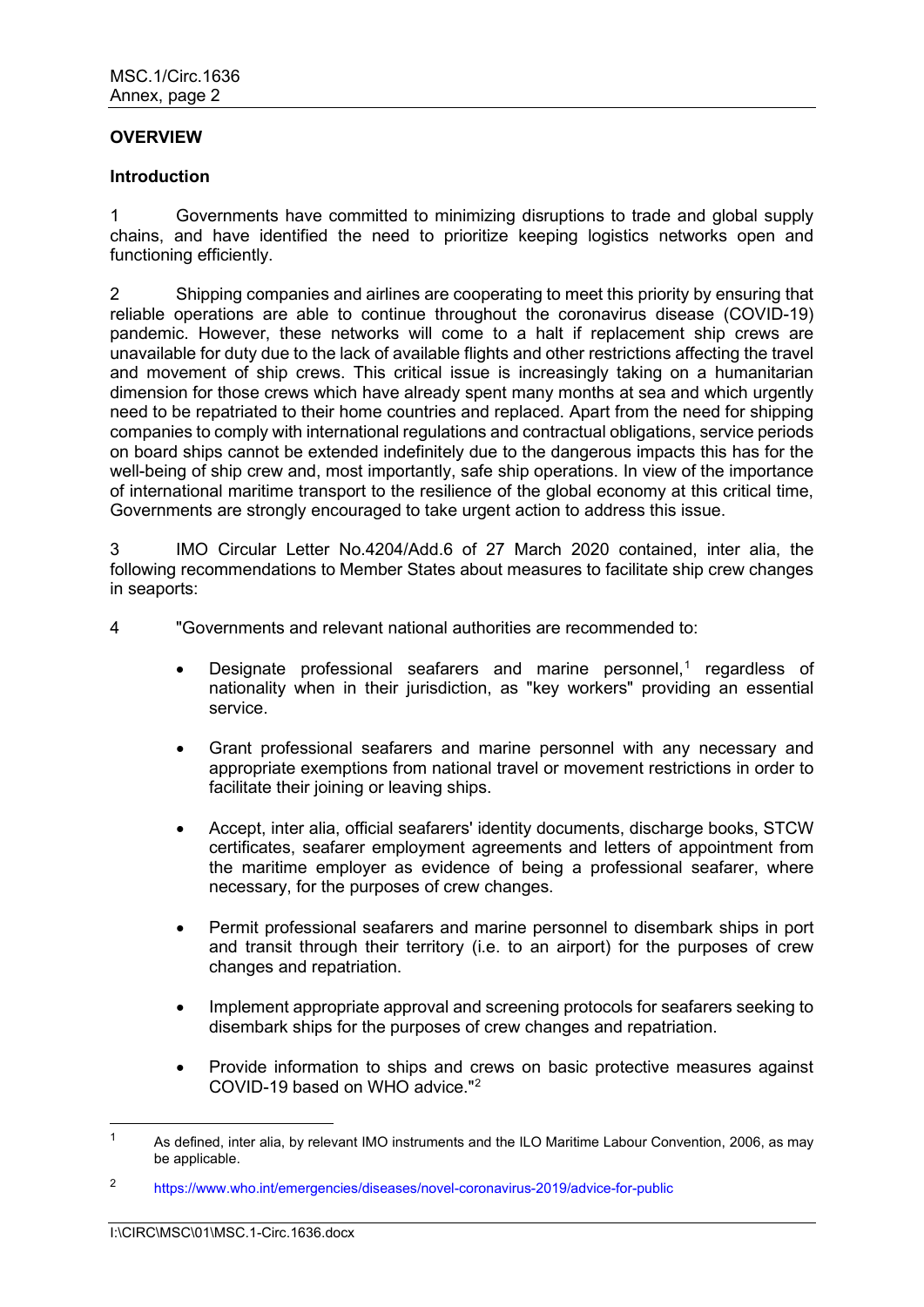5 This framework of protocols expands on these recommendations, and maritime administrations should liaise with their Governments and relevant national authorities about their implementation as soon as possible.

### **Purpose and scope**

6 This framework of protocols sets out general measures and procedures that should, so far as practicable, be implemented by Governments and all stakeholders concerned – although these can be modified as appropriate – to facilitate safe ship crew changes during the COVID-19 pandemic. $3$ 

7 These recommendations are addressed to maritime administrations and, as appropriate, in liaison with Governments – relevant national authorities including, inter alia, health, customs, immigration, border control, seaport and civil aviation authorities. They also address the roles of shipping companies (their agents and representatives, including crew agencies) and the seafarers they employ; as well as – in consultation with relevant authorities – seaports, airports and airlines involved in the process of facilitating travel for the purpose of ship crew changes.

8 It is recommended that if shipping companies (maritime employers) – "the Company" as defined by the IMO International Safety Management (ISM) Code, and "the shipowner" as defined by the ILO Maritime Labour Convention, 2006 – demonstrate broad compliance with or adherence to measures that might be applicable to them, as set out in this framework of protocols (and as may be modified by local authorities according to national circumstances), Governments and their relevant national authorities should be encouraged to do everything possible to facilitate ship crew changes, notwithstanding any restrictions that may continue to apply in response to the pandemic.

9 To comply with the IMO ISM Code, shipping companies are required, inter alia*,* to assess all identified risks to the safety of ships and personnel, and establish necessary safeguards and procedures in a documented Safety Management System (SMS). As part of the SMS, shipping companies may find it helpful to develop detailed plans and procedures for the different aspects and risks associated with coronavirus (COVID-19) on their ship operations. Elements of this framework of protocols could be integrated with the SMS as appropriate. Health protection measures, such as personal protective equipment (PPE), as referred to in these protocols, should be provided, in principle, at no cost to seafarers, in accordance with ILO MLC, 2006.

10 Some of the recommendations addressed to shipping companies might not be appropriate for every company, especially when ship crews are rotated frequently (e.g. on ferry services, in short sea trades or offshore support vessels) or when large numbers of crew members are involved. The extent of implementation will also depend on the circumstances that may prevail at the time in the seafarer's country of residence or the place where the crew change is taking place, or other arrangements that shipping companies may have made with national authorities. The requirements of shipping companies set out in this framework should not be regarded as minimum standards that must always be complied with, in every detail, in order for a ship crew change to take place.

<span id="page-4-0"></span> $3$  In addition to being applicable to the travel and movement of seafarers, Governments may also wish to apply relevant aspects of this framework of protocols to other marine personnel and designated key workers including, inter alia, offshore energy sector personnel, which are addressed in IMO Circular Letter No.4204/Add.13, "Recommendations for Governments and relevant national authorities on facilitating the movement of offshore energy sector personnel during the COVID-19 pandemic" dated 5 May 2020.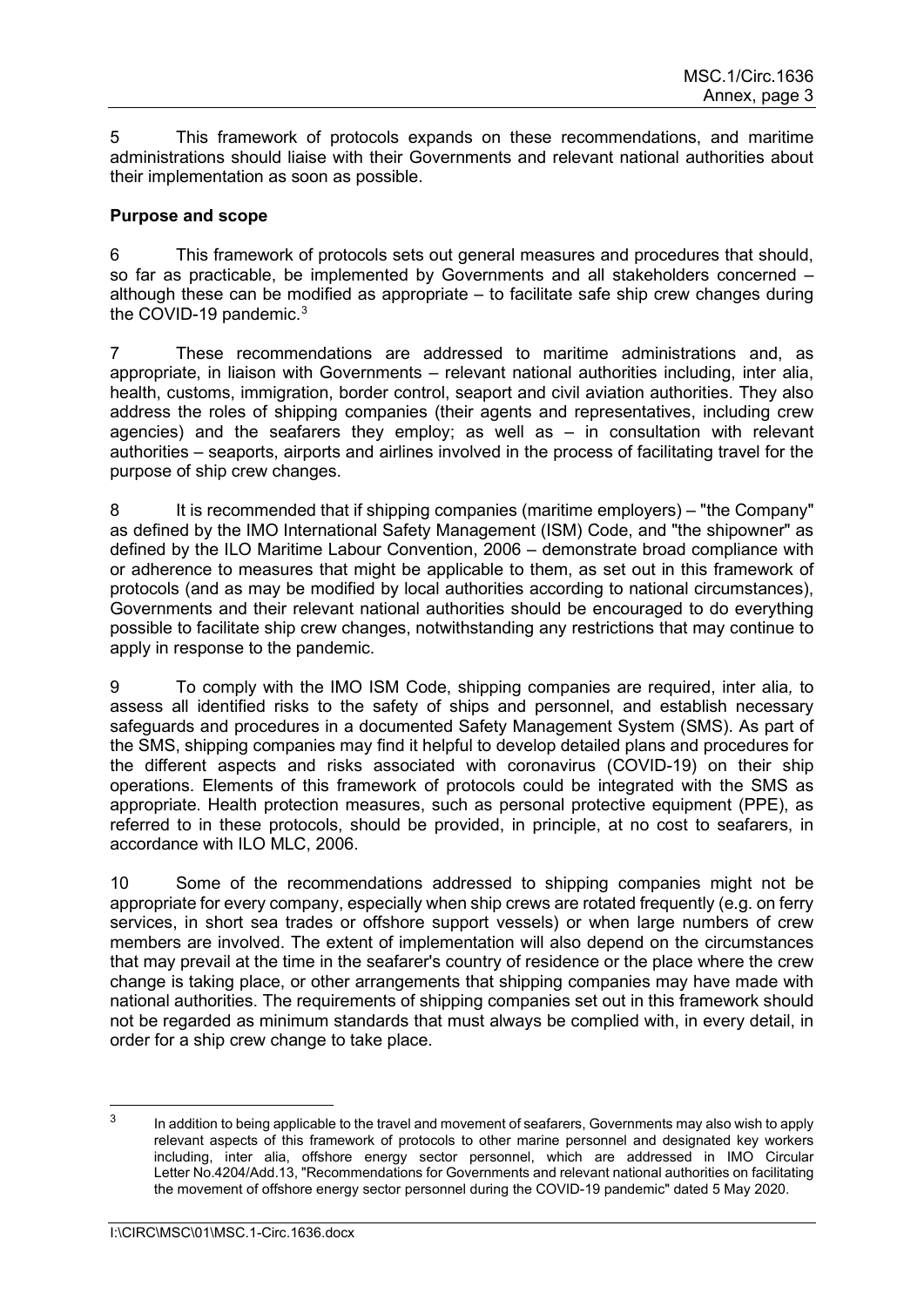11 These protocols may be modified to provide additional detail (or less) as appropriate and proportionate to address national or local regulations, public health guidance and prevailing circumstances at the time. While these protocols focus on ship crew changes involving international travel via aircraft, they may be relevant to domestic travel involved to conduct crew changes. As such, these protocols may be applicable or modified to address the various transport modes that might be used during ship crew travel.

12 Use and implementation of this framework of protocols by Governments and relevant national authorities should be temporary and time limited to the coronavirus (COVID-19) pandemic. Arrangements and requirements should default to normal as soon as circumstances allow.

13 This framework of protocols covers the travel and movement of seafarers to and from ships for the purpose of effecting ship crew changes. This includes various **locations** (and potential locations) throughout the process of crew change and travel, and the **periods** of time when there may be risks that need to be managed and controlled in the process.

14 This framework takes into account the differences in the risks that may need be managed with regard to travel for the purposes of **joining a ship** and travel after **leaving a ship for repatriation**. [4](#page-5-0)

15 The framework of protocols covers the following locations and periods in their scope:

### **PROTOCOLS FOR JOINING A SHIP (P1 – P6)**

*From a seafarer's place of ordinary residence in one country via aircraft to join a ship in a seaport in another country*

### **Location 1 Place of ordinary residence**

Period: Time spent at place of ordinary residence before departure Period: Time (potentially) spent at any hotel, temporary accommodation, etc. Period: Travel to airport

### **Location 2 Airport of departure**

Period: Time spent in airport of departure

### **Location 3 Aircraft**

Period: Time during flight

### **Location 4 Airport of arrival**

Period: Time spent in airport of arrival

Period: Transfer (potentially) to any hotel, temporary accommodation, etc.

Period: Time *(*potentially) spent at any hotel, temporary accommodation, etc.

Period: Travel to seaport

<span id="page-5-0"></span>Seafarers have the right to be repatriated at no cost to themselves in the circumstances and under the conditions specified in ILO MLC, 2006. Parties to MLC, 2006, are required to ensure that there are appropriate provisions in their laws and regulations or other measures or collective bargaining agreements, prescribing the precise entitlements to be accorded by shipowners for repatriation, including those relating to the destinations of repatriation, the mode of transport, the items of expense to be covered and other arrangements to be made by shipowners.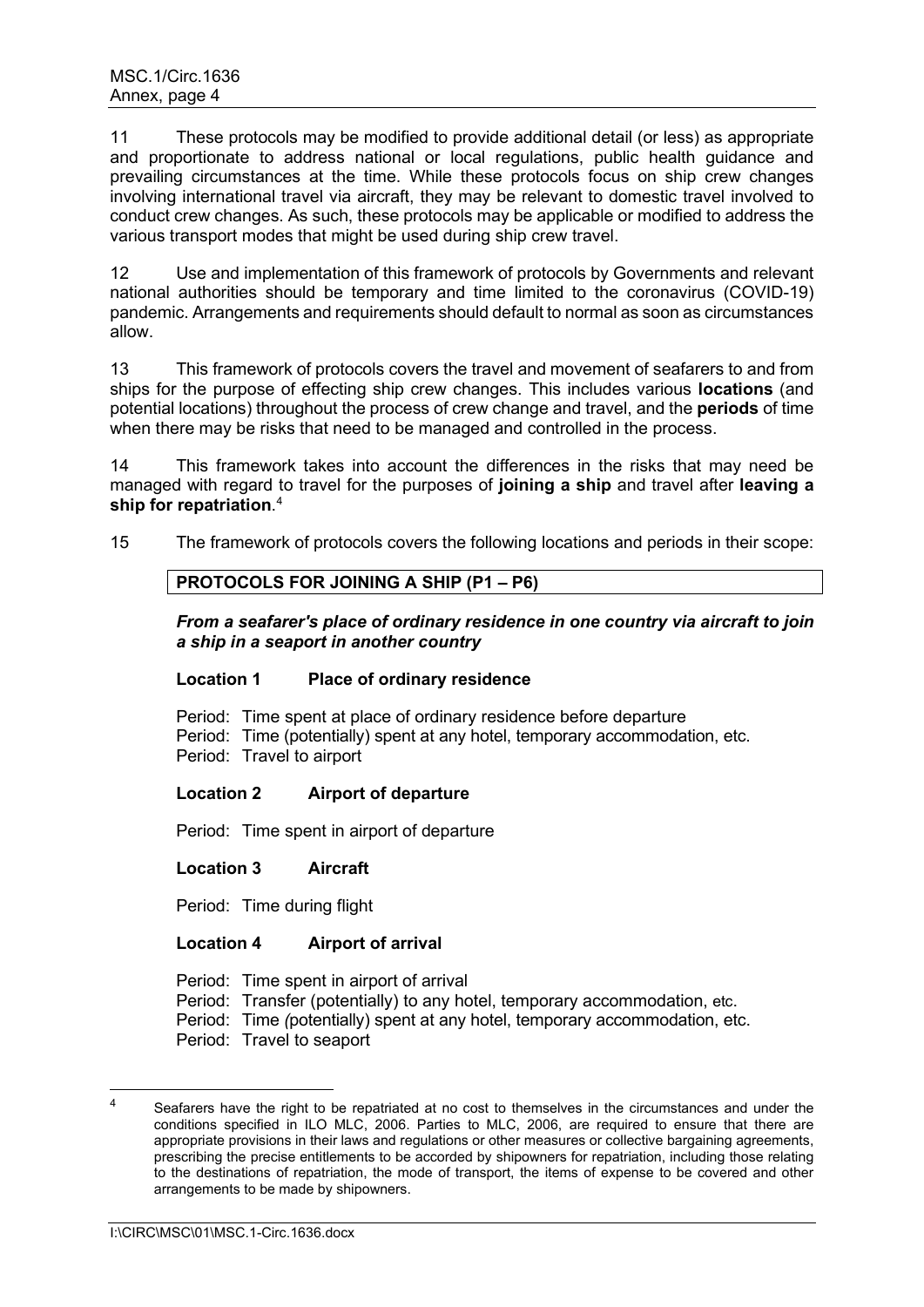#### **Location 5 Seaport**

Period: Movement in port to ship Period: Embarkation onto ship

### **Location 6 Ship**

Period: Time spent on ship following embarkation

### **PROTOCOLS FOR LEAVING A SHIP AND REPATRIATION (P7 – P12)**

### *From a ship in a seaport in one country via aircraft to a seafarer's place of ordinary residence in another country*

### **Location 7 Ship**

Period: Time spent on ship prior to disembarkation

### **Location 8 Seaport**

Period: Disembarkation from ship

Period: Movement in port from ship to transfer arrangement

Period: Transfer (potentially) to any hotel, temporary accommodation, etc.

Period: Time (potentially) spent at any hotel, temporary accommodation, etc.

Period: Travel to airport of departure

### **Location 9 Airport of departure**

Period: Time spent in airport of departure

### **Location 10 Aircraft**

Period: Time during flight

### **Location 11 Airport of arrival**

Period: Time spent in airport of arrival Period: Transfer (potentially) to any hotel, temporary accommodation, etc. Period: Time (potentially) spent at any hotel, temporary accommodation, etc. Period: Travel to place of ordinary residence

### **Location 12 Place of ordinary residence**

Period: Time spent at place of ordinary residence immediately after repatriation

- 16 To cover the scope, this framework of protocols comprises two parts:
	- .1 **Protocols for joining a ship (P1 to P6)** covering the periods during travel from a seafarer's place of ordinary residence in one country via aircraft (and other transport modes) to join a ship in a seaport in another country;[5](#page-6-0) and

<span id="page-6-0"></span> $5$  This might also include use of domestic as well as international aircraft.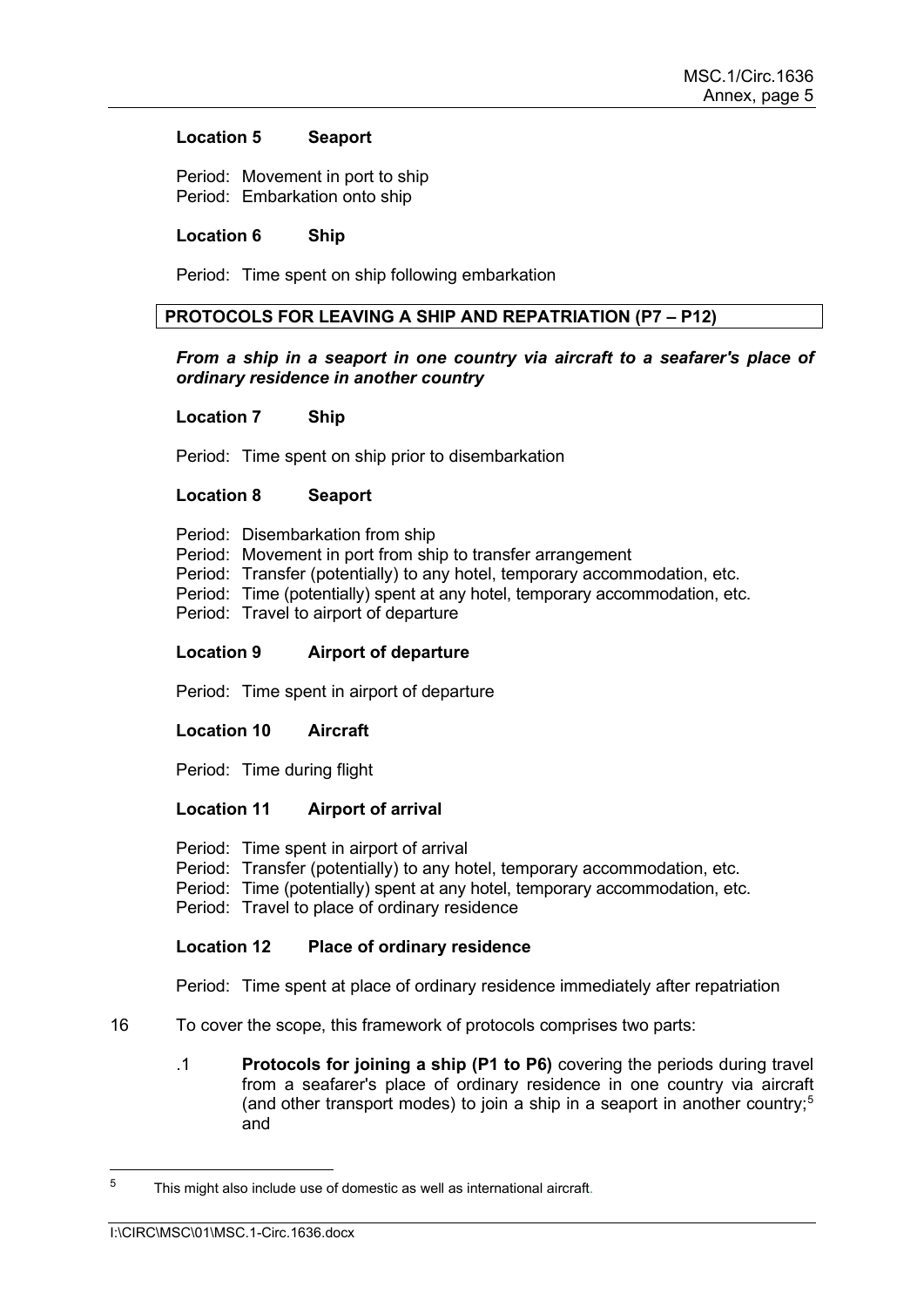.2 **Protocols for leaving a ship and repatriation (P7 to P12)** covering the periods during travel from a ship in a seaport in one country via aircraft (and other transport modes) to a seafarer's place of ordinary residence in another country. [6](#page-7-0)

### **Documentation**

17 Implementation of these protocols should be supported by documentation in order to facilitate recognition of adherence to these recommendations throughout the crew change and travel process. While many of the documents referenced in these protocols may have already been developed by various stakeholders, some suggested possible templates are provided in the **appendix.**

18 Where possible, documents should be issued, prepared or made available in electronic form to reduce the risk hard copies pose for contamination. Where the original of the document is not in English, a translation should be made available.

19 The recommended documentation to be carried by seafarers, and as necessary prepared by seafarers for the purposes of their travel, are:

- A Evidence of Seafarer Status Document(s)<br>B Crew Health Self-Declaration Form & Daily
- B Crew Health Self-Declaration Form & Daily Temperature Records<br>C Fmplover Letter and Crew Change & Travel Information Sheet
- Employer Letter and Crew Change & Travel Information Sheet

20 In addition, it is suggested that Governments encourage seaports, airports and airlines to prepare information on their measures and requirements related to the coronavirus (COVID-19) for use by shipping companies and seafarers, and potentially other stakeholders concerned, in order to facilitate safe ship crew changes and travel during the pandemic. This information could be prepared using the possible suggested templates set out in the **appendix**:

- D Port Crew Change Information Sheet<br>E Airport Crew Travel Information Sheet
- Airport Crew Travel Information Sheet
- F Airline Crew Travel Information Sheet

21 Governments and their relevant national authorities are encouraged to provide information on their national approaches and requirements to facilitating safe ship crew changes and travel. This may include Governments of States where seafarers are ordinarily resident, States having seaports where crew changes take place, and flag States of ships that are seeking to conduct crew changes. If helpful, this information could be prepared using the suggested template included in the **appendix**.

G National – Crew Change & Travel Information Sheet

<span id="page-7-0"></span> $6$  Ibid.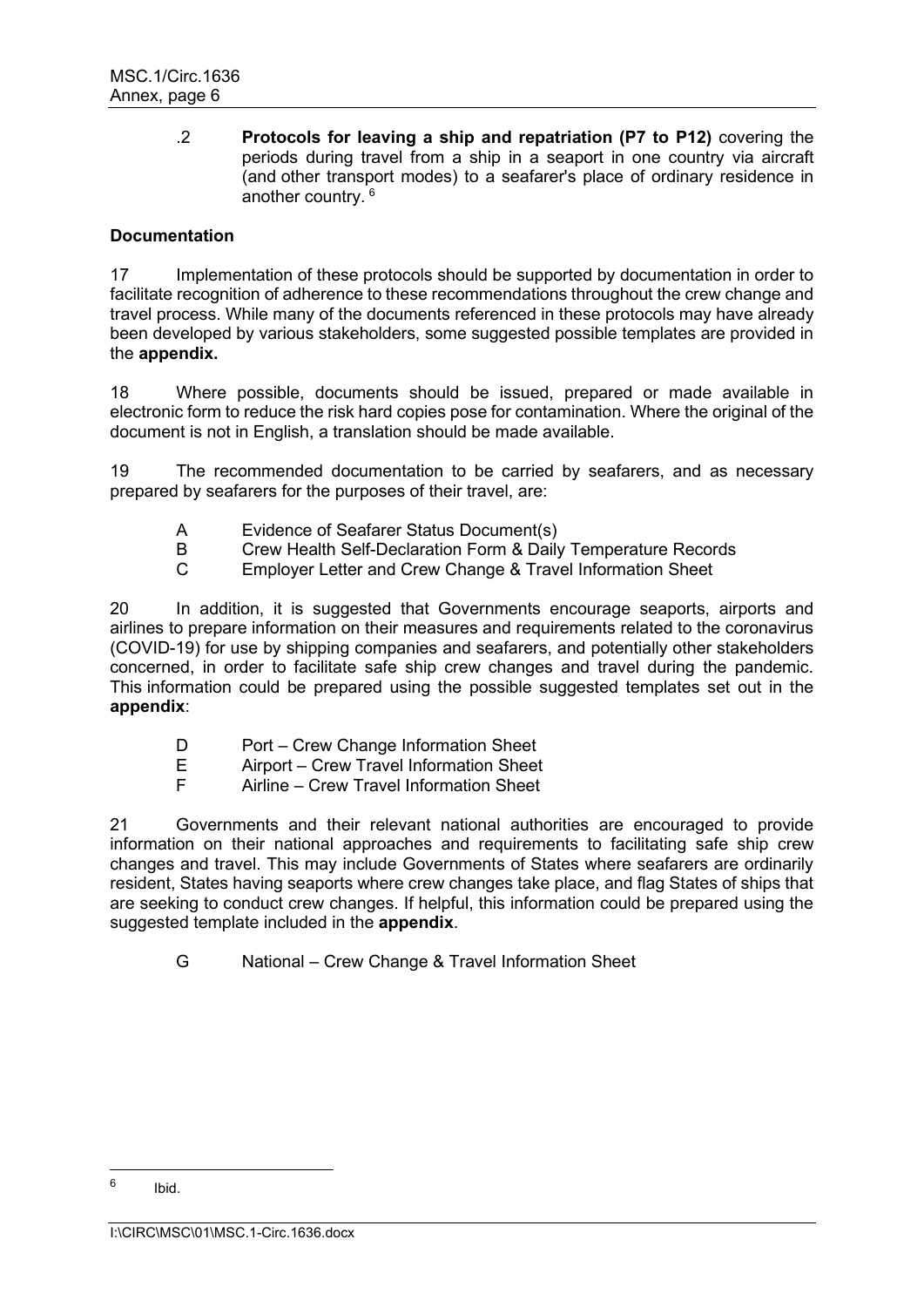**FRAMEWORK OF PROTOCOLS**

## **P1 – P6**

### **PROTOCOLS FOR JOINING A SHIP**

*From a seafarer's place of ordinary residence in one country via aircraft to join a ship in a seaport in another country*

**The objective of these protocols is to facilitate safe travel of seafarers to join ships for the purpose of conducting crew changes, and to ensure that effective measures are applied to manage and control the risk of seafarers becoming infected with coronavirus (COVID-19), or infecting other persons, prior to leaving their place of ordinary residence and while travelling via aircraft (and other modes of transport) to join ships in a seaport in another country.**

| P1             | <b>LOCATION: PLACE OF ORDINARY RESIDENCE</b> |
|----------------|----------------------------------------------|
| P <sub>2</sub> | <b>LOCATION: AIRPORT OF DEPARTURE</b>        |
| P3             | <b>LOCATION: AIRCRAFT</b>                    |
| P4             | <b>LOCATION: AIRPORT OF ARRIVAL</b>          |
| <b>P5</b>      | <b>LOCATION: SEAPORT</b>                     |
| P6             | <b>LOCATION: SHIP</b>                        |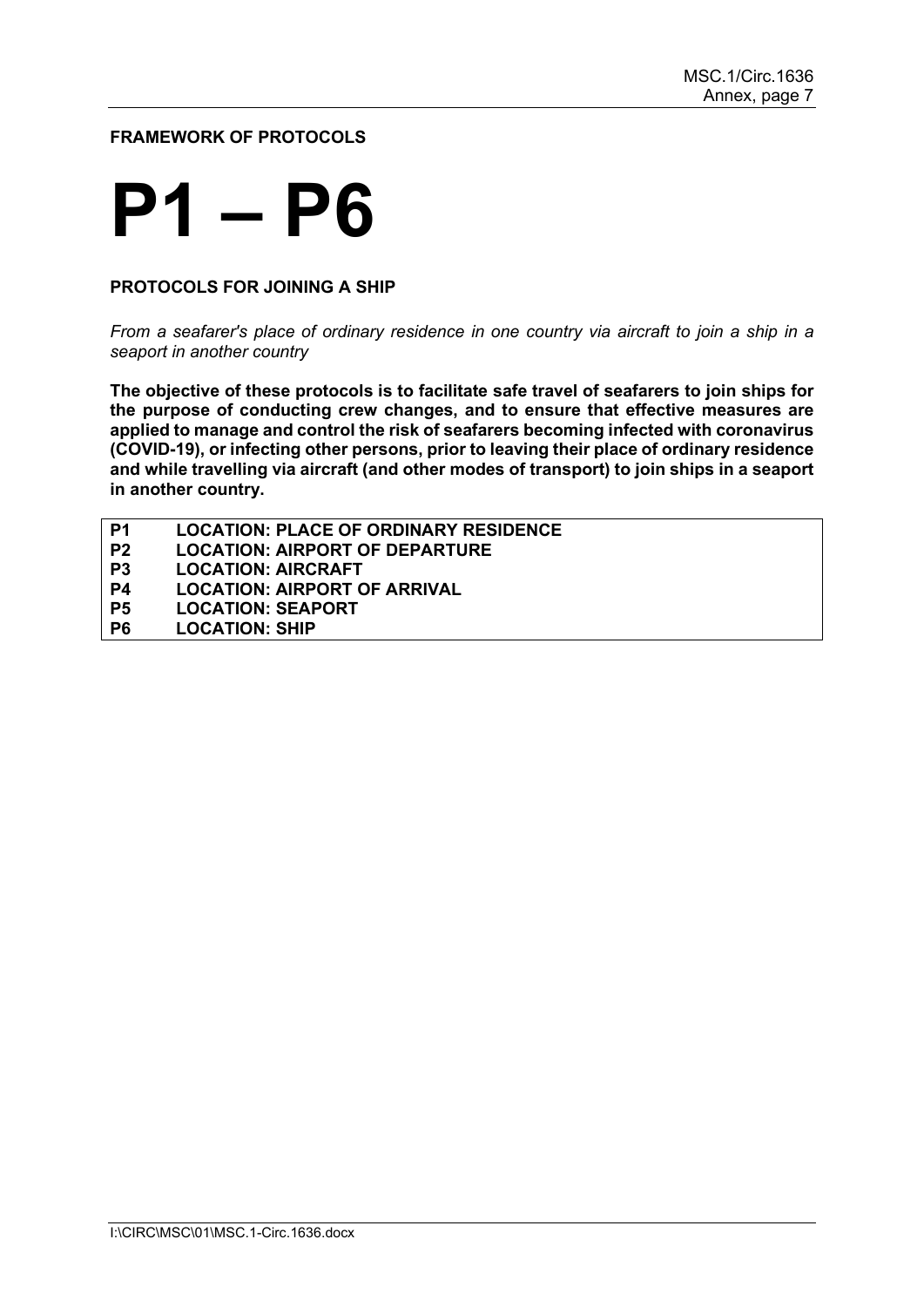## **LOCATION: PLACE OF ORDINARY RESIDENCE**

### **1.1 Period: Time spent at place of ordinary residence**

**Objective: To ensure, as far as practicable, that seafarers are healthy when they travel to join ships and to control the risk of seafarers becoming infected with coronavirus (COVID-19), or infecting other persons, immediately before leaving their place of ordinary residence to begin travel to join a ship**

NOTE: The duration of this period may be determined by requirements of relevant national authorities at both ends of the journey but, depending on the circumstances that prevail at the time, this might normally be at least [7](#page-9-0) days.<sup>7</sup>

NOTE: Seafarers may be required to undergo a pre-deployment medical to meet the requirements of the employer, which might involve travel prior to their departure. Travel for this purpose and attendance at a medical facility or practitioner should be undertaken adhering to the same measures for travel to the airport of the departure.

### **Requirements of shipping companies**

- 1.1.1 Shipping companies will endeavour to ensure, as far as reasonably practicable, that seafarers monitor their health during time spent at their place of ordinary residence immediately before leaving to travel to join a ship.
- 1.1.1*bis* Shipping companies will instruct and require seafarers to inform the Company immediately if they feel unwell, and NOT to travel if they feel unwell or are experiencing any symptoms associated with COVID-19 as per WHO guidance.
- 1.1.2 Shipping companies will determine, based on any applicable national requirements or in liaison with its representatives or agents in the country, the duration of the period for which records should be recorded for the time spent at the place of ordinary residence immediately before departure (which may also include time subsequently spent at any hotel or temporary accommodation, etc. in the vicinity of the airport).
- 1.1.2*bis* Shipping companies will endeavour to ensure, as far as reasonably practicable, prior to leaving their country of residence, that seafarers strictly comply with any isolation, quarantine and/or testing requirements, that may be applicable locally or nationally, and as may be required by the relevant authorities in transit countries and/or in the destination country where the crew change will take place.

The Company will instruct and require seafarers to:

1.1.3 Familiarize themselves with general information on coronavirus (COVID-19) and standard infection protection and control precautions provided by relevant national or local authorities.

<span id="page-9-0"></span> $7$  It is recognized this may not be practical when ship crews are rotated frequently (e.g. on ferry services, in short sea trades or offshore support vessels) in which case the period may need to include recent work on board ship.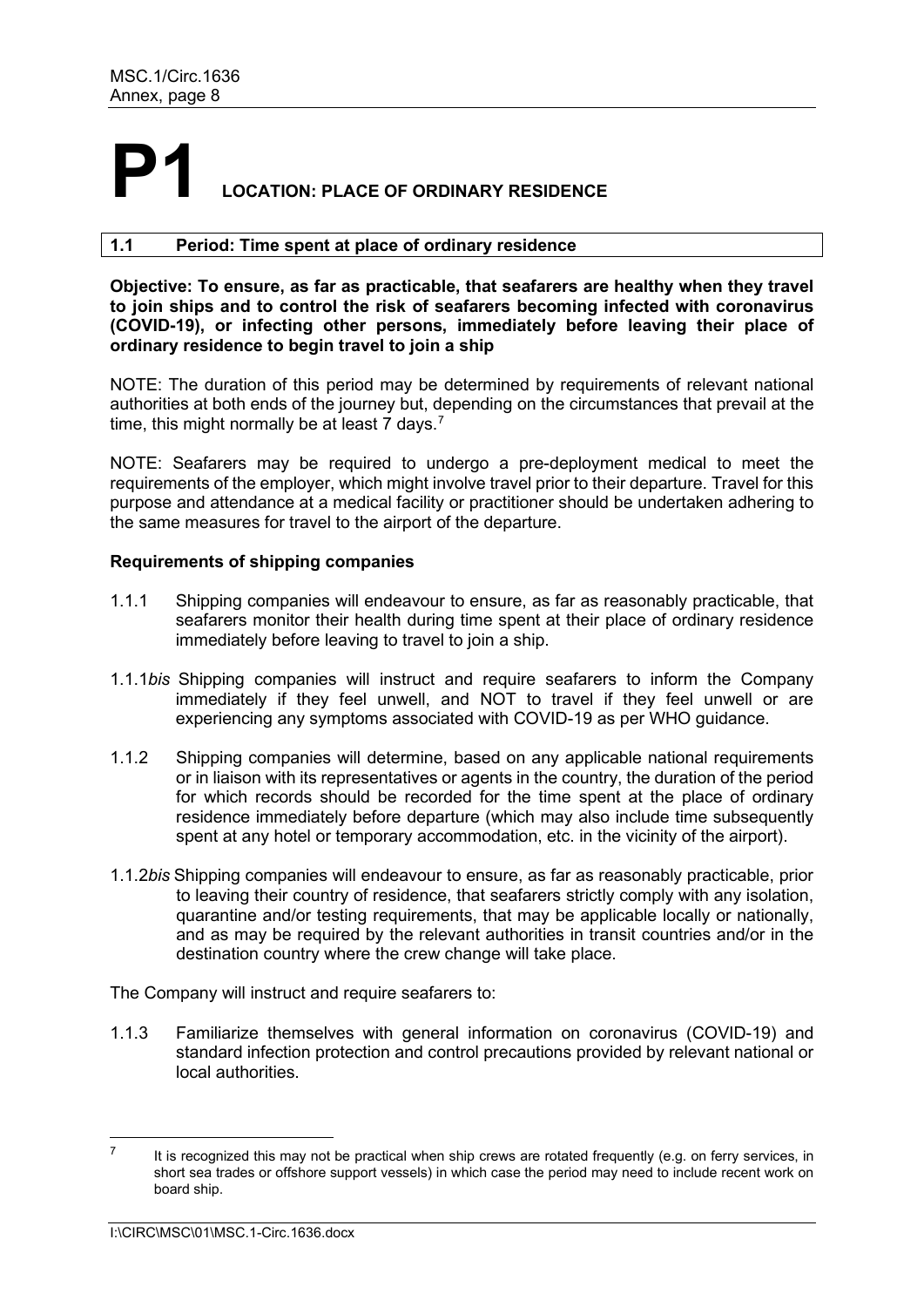- 1.1.4 Familiarize themselves with all information and guidance provided by the Company on its coronavirus (COVID-19) plans and procedures.
- 1.1.5 Comply with all standard infection protection and control precautions related to social distancing, self-isolation, hygiene (e.g. hand-washing, avoid touching face, etc.) and safe food handling practices, in accordance with WHO, national or local guidance.
- 1.1.5*bis* Comply strictly with any requirements for testing that may be established by relevant authorities prior to travel, particularly those which may be required by the relevant authorities in transit countries and/or the destination country where the crew change will take place.
- 1.1.5*ter* Comply strictly with any requirements for an isolation period that may be established by relevant authorities prior to or during travel, particularly those which may be required by the relevant authorities in transit countries and/or in the destination country where the crew change will take place.
- 1.1.6 Avoid close contact with any persons who are or appear unwell or show COVID-19 symptoms (e.g. cough, fever, etc.).
- 1.1.7 Check their temperature twice daily and keep records during the required number of days before travel (see **appendix** for a suggested template for keeping the records), and inform the Company (local representative or agent) if they show symptoms.
- 1.1.8 Inform the Company (local representative or agent) if they show any COVID-19 symptoms at their place of ordinary residence before leaving to travel to join the ship, and to ABORT any travel or proceeding with arrangements to join the ship.
- 1.1.9 Conclude all pre-joining formalities to the extent possible online while still at their place of ordinary residence (receiving documents and instructions, use of electronic signatures to sign documents, etc.).
- 1.1.10 Prepare and assemble documentation referenced in these protocols to complete travel to the ship, which may be inspected by relevant authorities or other stakeholders during the course of travel and crew change. The documentation should include the following as referenced in these protocols (for suggested possible templates see **appendix**):
	- A Evidence of Seafarer Status Document(s)
	- B Crew Health Self-Declaration Form & Daily Temperature Records
	- C Employer Letter and Crew Change & Travel Information Sheet
- 1.1.11 Assemble and prepare any other documentation required to complete their travel to the ship, as may be required by the Company and/or relevant authorities.

The Company will:

- 1.1.12 Provide seafarers with general information on coronavirus (COVID-19) and standard infection protection and control precautions based on WHO guidance.
- 1.1.13 Provide seafarers with detailed information on the Company's coronavirus (COVID-19) plans and procedures.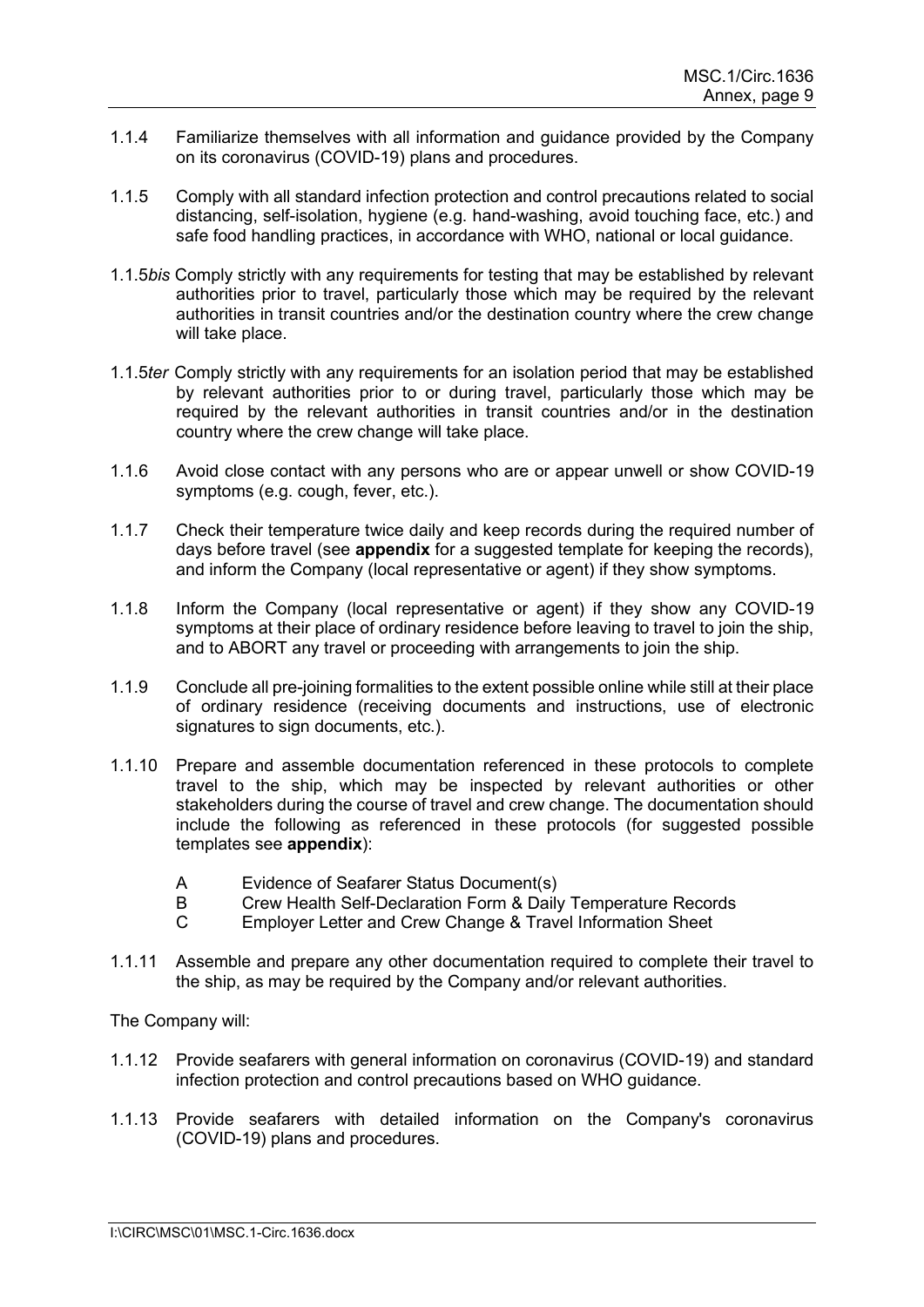- 1.1.13*bis* Provide seafarers with information on the Company's policy regarding the need for strict compliance with any requirements of relevant authorities (and those of the Company), related to isolation, quarantine and testing, including advice that any non-compliance may be considered as grounds for disciplinary action by the Company.
- 1.1.13*ter* Provide seafarers with contact details of those Company representatives responsible for implementing the Company's policy, throughout the crew change process and on board the ship they are joining, and instruct seafarers to seek advice or clarification from the Company in the event of any doubt.
- 1.1.14 Arrange for seafarers to be provided with (or make arrangements for them to obtain this if the circumstances so dictate and allow) necessary personal protective equipment (PPE) sufficient to cover the period of travel to the ship, in accordance with national or local guidance and/or requirements of the Company (e.g. masks, gloves, hand sanitizer, thermometer, etc.), except for PPE which might be made available by third parties for a specific time or use.
- 1.1.15 Arrange flights and other supporting travel (e.g. transfers) for seafarers, and develop any necessary contingency plans.
- 1.1.16 Provide or ensure that seafarers receive documentation on their crew change and travel arrangements (see **appendix**) which, where possible, may include the following:
	- B Crew Health Self-Declaration Form & Daily Temperature Records
	- C Employer Letter and Crew Change & Travel Information Sheet
	- D Port Crew Change Information Sheet<br>F Airport Crew Travel Information Sheet
	- Airport Crew Travel Information Sheet (for both departure and arrival airports, as well as any transit airports)
	- F Airline Crew Travel Information Sheet
	- G National Crew Change & Travel Information Sheet
		- (for flag State and both departure and arrival countries)
- 1.1.17 Conduct all pre-joining formalities with seafarers while they are still at their place of ordinary residence to the extent possible.

Governments and relevant national authorities should be encouraged to:

- 1.1.18 Permit and facilitate airports and airlines operating under their jurisdiction to arrange and conduct flights for the purposes of travel to perform ship crew changes, notwithstanding any other restrictions on flights that might continue to apply during the coronavirus (COVID-19) pandemic.
- 1.1.19 Permit seafarers, holding the requisite and applicable documentation, to travel to airports operating in their jurisdiction, including those that may be designated for facilitating flights for the purposes of ship crew changes, and granting any necessary exemptions from national travel or movement restrictions (including domestic flights or ferries) in order to facilitate their travel to join ships.
- 1.1.19*bis* Provide information to shipping companies and seafarers on arrangements and requirements for COVID-19 testing applicable to seafarers, including: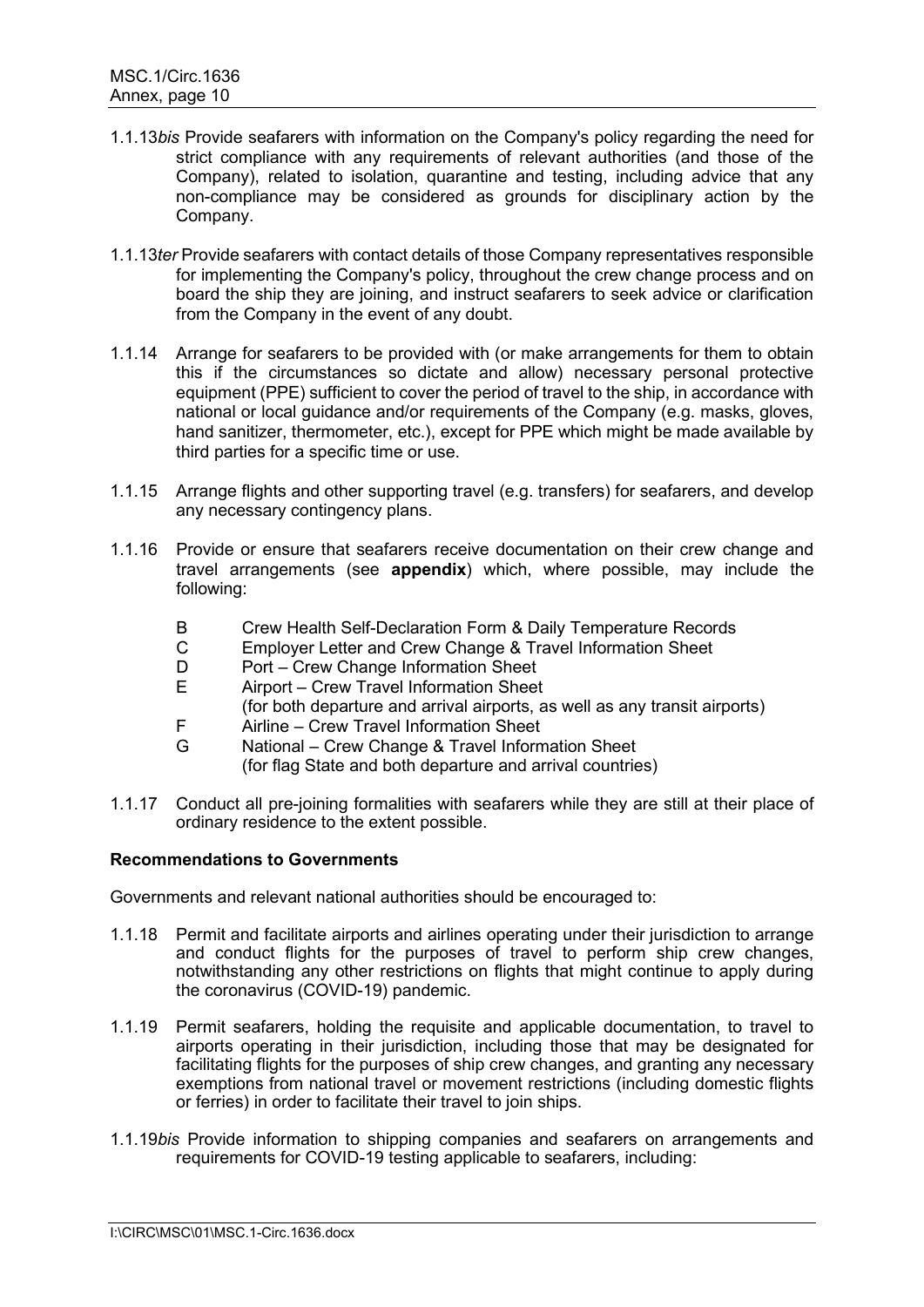- .1 approved or authorized testing clinics/centres within their jurisdiction; and
- .2 time frames for testing and receipt of results prior to travel, which should take into account the prevailing circumstances regarding the predictability of flights and the latest developments related to testing for COVID-19, including the use of any WHO approved "rapid/instant" tests as a complement to other testing requirements.
- 1.1.20 Consider prioritizing testing for COVID-19 (including the use of any WHO approved rapid/instant tests as a complement to other testing requirements) for seafarers travelling to join ships, due to their recommended designation as key workers and their need to travel to join ships and that a test immediately prior to departure may be required by the relevant authorities in the destination country where the crew change will take place, in accordance with any national priorities or arrangements concerning the provision of testing for key workers.
- 1.1.21 Ensure that, if a COVID-19 test is conducted by or on behalf of a relevant authority, a document stating the test result and the authority under which it was conducted will be provided to the seafarer to retain as evidence of the test result.
- 1.1.21*bis* Provide information to shipping companies on any arrangements for accommodation applicable to seafarers for the purposes of isolation or quarantine, including any designated hotels, temporary accommodation, etc.
- 1.1.22 Provide information to shipping companies, and to airlines and airports under their jurisdiction, on any special requirements for the conduct of crew change flights and travel to airports, including the duration of the period for which records may be required for the time spent at the place of ordinary residence prior to departure (which may also include time subsequently spent at a hotel or temporary accommodation, etc. prior to arrival at the airport for the purposes of isolation or quarantine).
- 1.1.23 Provide information to shipping companies and seafarers, as well as all other stakeholders concerned such as airports and airlines, using the suggested template provided in these protocols as a guide (see **appendix**).
- 1.1.24 Request or encourage airports to make publicly available for use by seafarers before they depart their place of residence, and shipping companies (local representative or agent), any necessary requirements or measures established by the airport (or airlines operating from its terminals) related to the control of coronavirus (COVID-19). This might include information, inter alia, about health measures and screening procedures, special arrangements, pathways or zones applicable to seafarers. A suggested template for airports to provide key information is provided in the **appendix**.
- 1.1.25 Request or encourage airlines (in liaison with the airport of departure) to make publicly available for use by seafarers before they depart their place of residence, and shipping companies (local representative or agent), any necessary requirements or measures established by the airline (or airport from which they operate flights) related to the control of the coronavirus (COVID-19). This might include information, inter alia, about any special arrangements, such as special entrances, areas or zones to be used by seafarers in the airport, or health procedures or requirements that must be complied with, such as social distancing measures or use of PPE (e.g. face masks, gloves, etc.). A suggested template that airlines may wish to use to provide key information is provided in the **appendix**.
- 1.1.26 Consider (subject to the requirements of national and local law) relaxing or providing temporary exemptions to any visa requirements that might normally apply to seafarers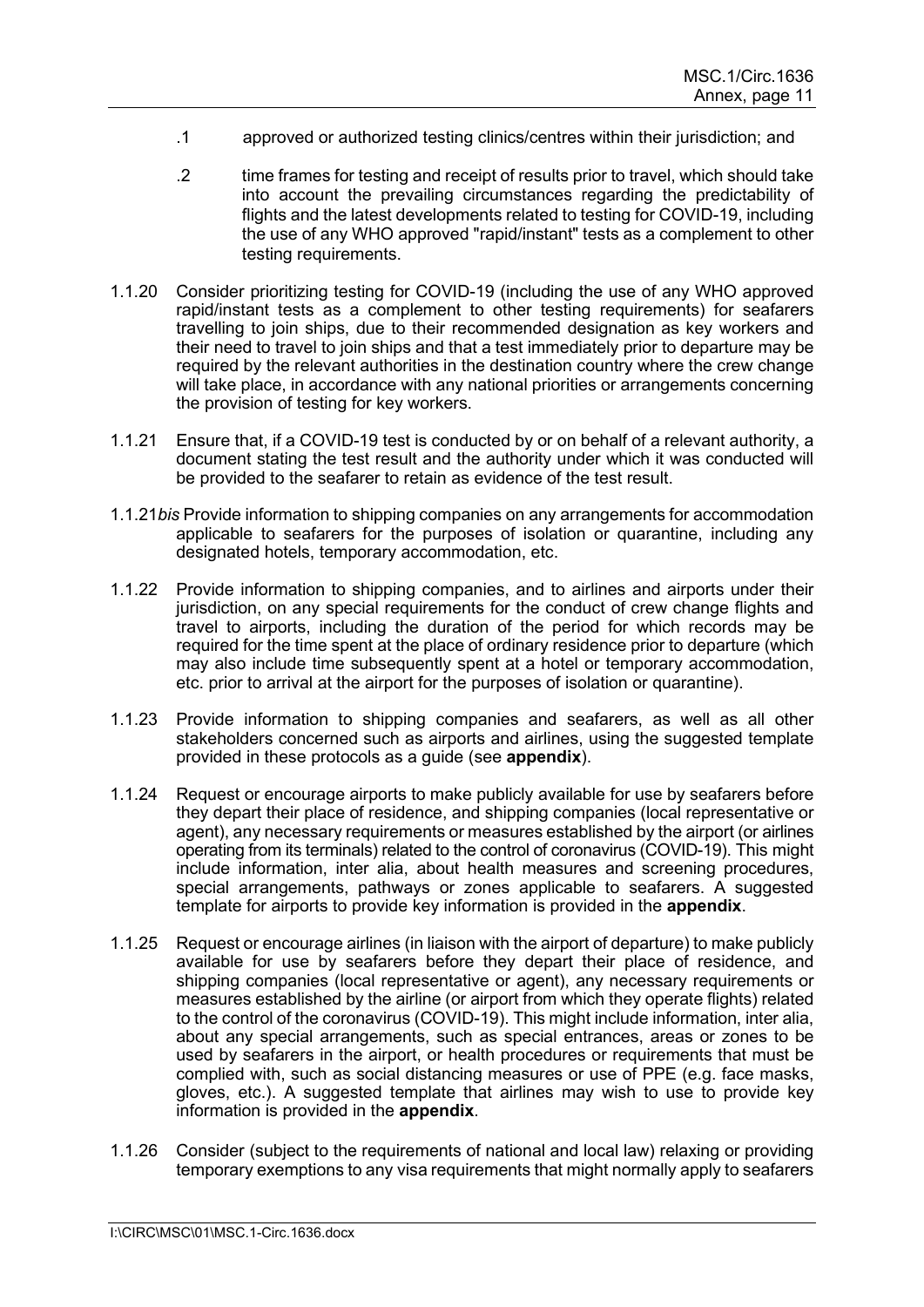travelling for the purposes of crew changes (any obligations under the relevant ILO and IMO conventions notwithstanding), recognizing the impacts that closures of consulates and embassies – as well as other restrictions on local travel and movements – may have for the application process and issuance of visas. This might include making appropriate temporary arrangements to:

- .1 Facilitate the expedited processing of applications through online digital means and prioritizing seafarer applications in view of their key worker status.
- .2 Allow seafarers who are unable to apply or be issued with a visa in advance to be issued any necessary visa at the border at the airport of arrival.
- .3 Accept an expired visa in the passport that was previously validly used by the seafarer, provided the seafarer is proceeding directly to the ship in the seaport in the country of arrival.
- 1.1.27 Consider relaxing or exempting seafarers from any requirements that might normally apply related to the minimum remaining validity of passports prior to travel, in recognition of the impact of the closures of passport offices, consulates and embassies during the coronavirus (COVID-19) pandemic on passport renewals.

### **1.2 Period: Time (potentially) spent at any hotel, temporary accommodation, etc.**

**Objective: To ensure that seafarers are healthy when they travel to join ships and to control the risk of seafarers becoming infected with coronavirus (COVID-19) while staying at a hotel, temporary accommodation, etc. before travelling to join a ship**

### **Requirements for shipping companies**

1.2.1*ad* Shipping companies will endeavour to ensure, as far as reasonably practicable, that seafarers strictly comply with all isolation, quarantine and testing requirements, as may be applicable locally or nationally, or as may be required by the relevant authorities in transit countries and/or the destination country where the crew change will take place, prior to leaving their country of residence.

The Company will instruct seafarers to comply with:

- 1.2.1 Instructions or procedures of the hotel, temporary accommodation, etc., and national or local authorities, paying special attention to social distancing, hygiene and PPE requirements.
- 1.2.2 Comply with all standard infection protection and control precautions related to social distancing, self-isolation, hygiene (e.g. hand-washing, avoid touching face, etc.) and safe food handling practices, in accordance with WHO, national or local guidance.
- 1.2.2*bis* Comply strictly with any requirements for testing that may be required to enter or leave the hotel, temporary accommodation, etc. for the purposes of isolation or quarantine, or those that may be required by the relevant authorities in the destination country before travelling.
- 1.2.3 Avoid close contact with any persons who are or appear unwell or show any COVID-19 symptoms (e.g. cough, fever, etc.).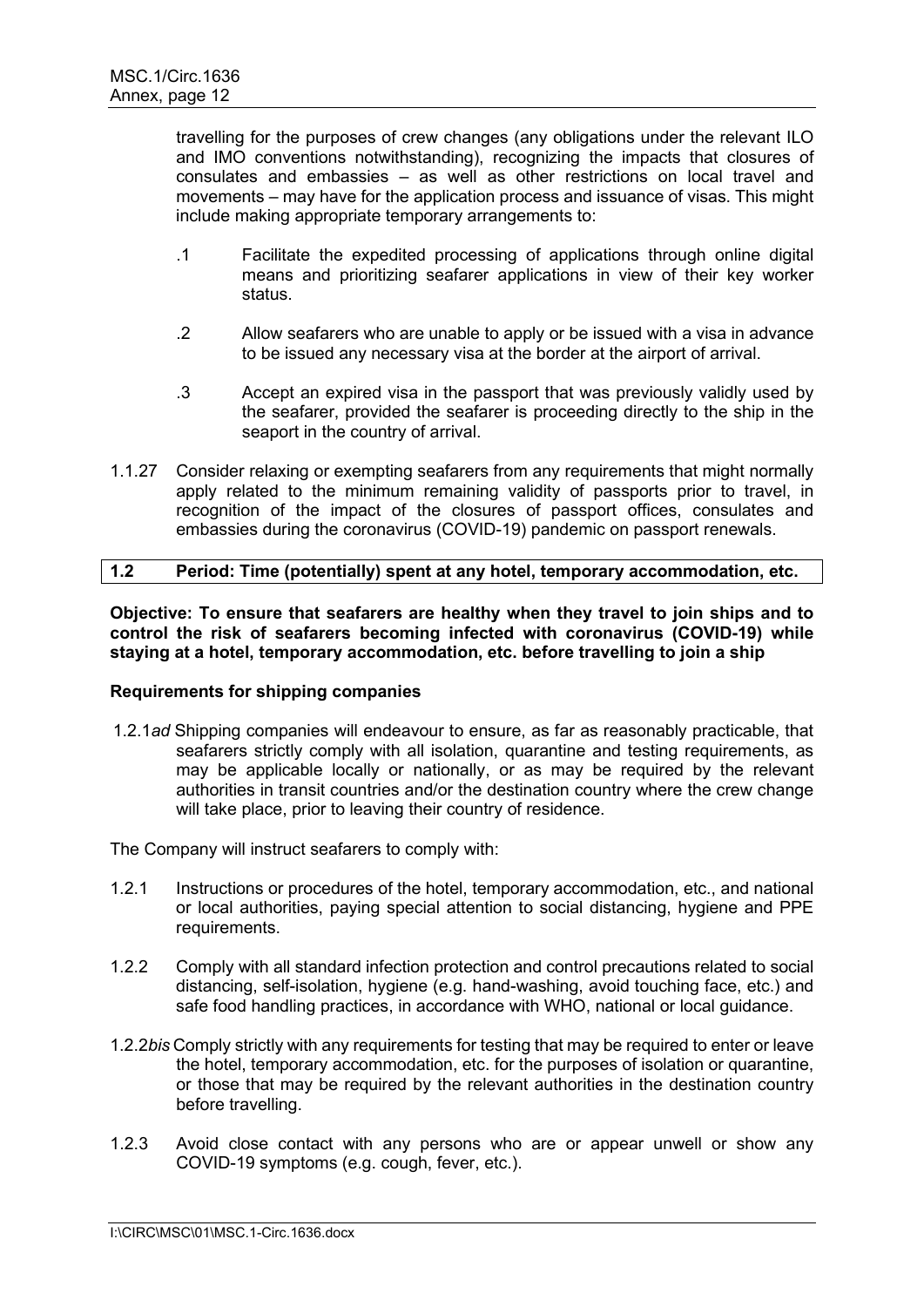- 1.2.4 Check their temperature twice daily and keep records during the required number of days before travel (see **appendix** for a suggested template for keeping the records).
- 1.2.5 Inform the Company (local representative or agent) if they show any COVID-19 symptoms before leaving to travel to join the ship, and to ABORT any further travel or proceeding with arrangements to join the ship.

### **1.3 Period: Travel to airport of departure**

**Objective: To facilitate safe crew travel to the airport of departure and to control the risk of seafarers becoming infected with coronavirus (COVID-19), or infecting other persons, while travelling to the airport of departure**

### **Requirements of shipping companies**

The Company will instruct and require seafarers to:

- 1.3.1 Comply with standard infection protection and control precautions related to hygiene and safe food handling practices in accordance with national or local guidance (e.g. social distancing, hand-washing, use of hand sanitizer, avoid touching face, etc.).
- 1.3.2 Avoid close contact with persons who are or appear unwell or show any COVID-19 symptoms (e.g. cough, fever, etc.).
- 1.3.3 Wear PPE as instructed for the duration of the travel as far as practicable (e.g. mask and gloves, etc.).
- 1.3.4 Carry and handle their own luggage.
- 1.3.5 Keep all relevant documents required for travel to the ship, in a bag or compartment that can be easily accessed and disinfected later.
- 1.3.6 Provide all requisite documentation for verification or inspection if requested by authorities.

The Company will:

- 1.3.7 Arrange to provide appropriate means of travel to the airport that, as far as possible, minimizes contact with other persons after leaving place of residence (or hotel, temporary accommodation, etc.), such as a private transfer.
- 1.3.8 Instruct seafarers to avoid travel by means of public transport, although this may be appropriate for longer journeys depending on the prevailing circumstances.

### **Recommendations to Governments**

Governments and relevant national authorities should be encouraged to:

1.3.9 Provide information to shipping companies and seafarers, on national travel or movement restrictions and requirements (including domestic flights or ferries) using, as appropriate, the template provided in these protocols as a guide (see **appendix**).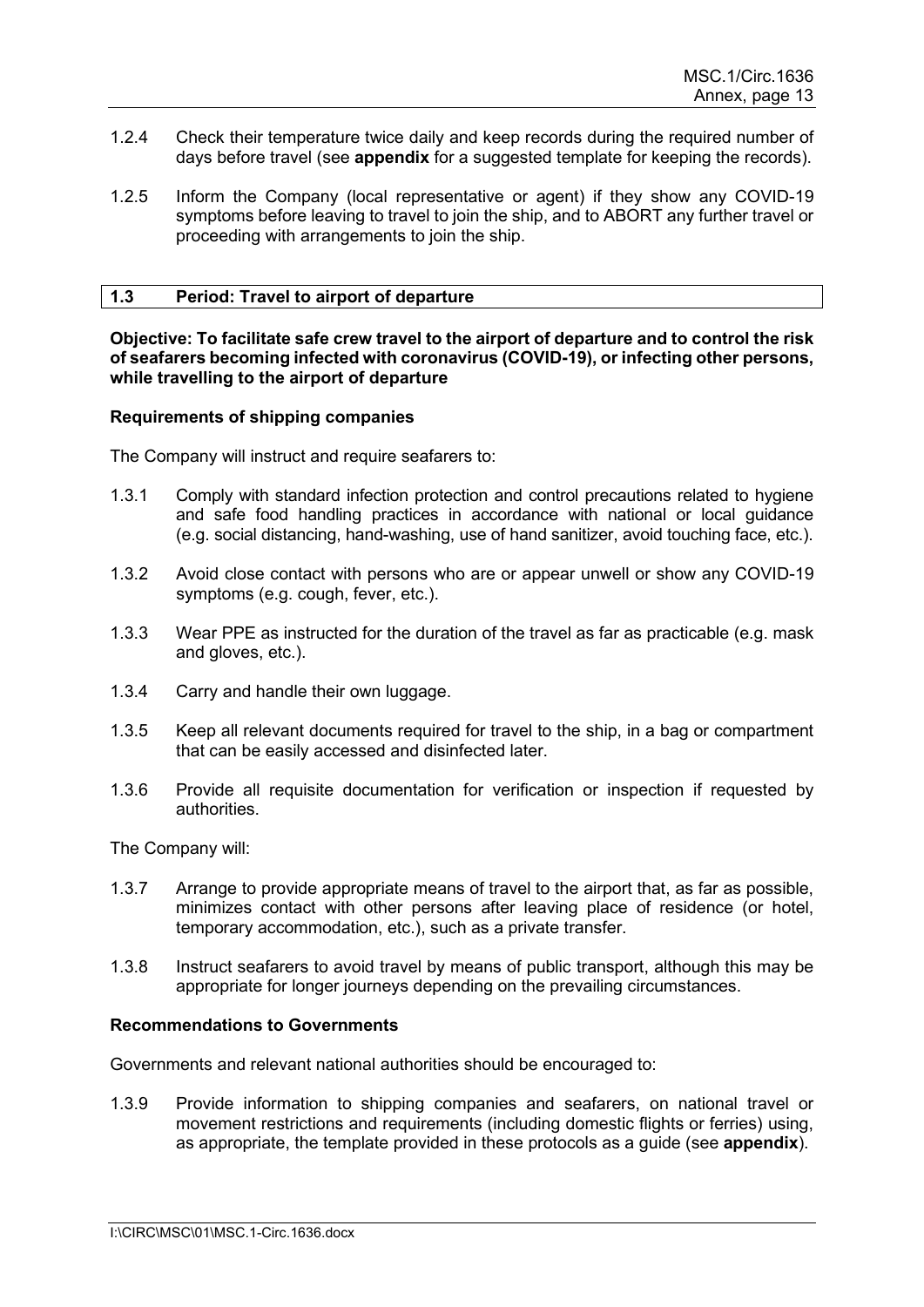- 1.3.10 Grant seafarers any necessary exemptions from national travel or movement restrictions (including domestic flights or ferries) in order to facilitate their joining their ships, provided they carry evidence of being a seafarer, consistent with the recommendation included with IMO Circular Letter No.4204/Add.6 to "designate professional seafarers and marine personnel, regardless of nationality when in their jurisdiction, as "key workers" providing an essential service".
- 1.3.11 Encourage airports to designate special areas or zones for the arrival of seafarers at the airport of departure and to facilitate access from these areas or zones to any special areas or zones for check-in and potentially health screening.

# **P2 LOCATION: AIRPORT OF DEPARTURE**

### **2.1 Period: Time spent in airport of departure**

**Objective: To manage seafarers at airports travelling to join ships and to control the risk of seafarers becoming infected with coronavirus (COVID-19), or infecting other persons, while in the airport of departure and to facilitate their safe travel by aircraft**

### **Requirements of shipping companies**

The Company will instruct and require seafarers to:

- 2.1.1 Comply with standard infection protection and control precautions related to hygiene (e.g. hand-washing, use of hand sanitizer, avoid touching face, etc.).
- 2.1.1*bis* Avoid use of restaurants, cafes and public toilets, etc. as much as possible.
- 2.1.2 Maintain a WHO recommended social distance of at least 1 metre from other persons to the extent possible.
- 2.1.2*bis* Comply fully with any requirements for testing conducted by the airport or by the relevant authorities operating within the airport, including any requirements of the airline for testing prior to embarkation.
- 2.1.3 Avoid contact with persons who appear unwell or show any COVID-19 symptoms (e.g. cough, fever, etc.).
- 2.1.4 Wear PPE as instructed for the duration of time spent in the airport as far as practicable (e.g. mask, gloves, etc.);
- 2.1.5 Keep all relevant documents required for travel to the ship via aircraft in a bag or compartment that can be easily accessed and disinfected later.
- 2.1.5*bis* Inform the Company (local representative or agent) if they show any COVID-19 symptoms, and NOT to board the aircraft.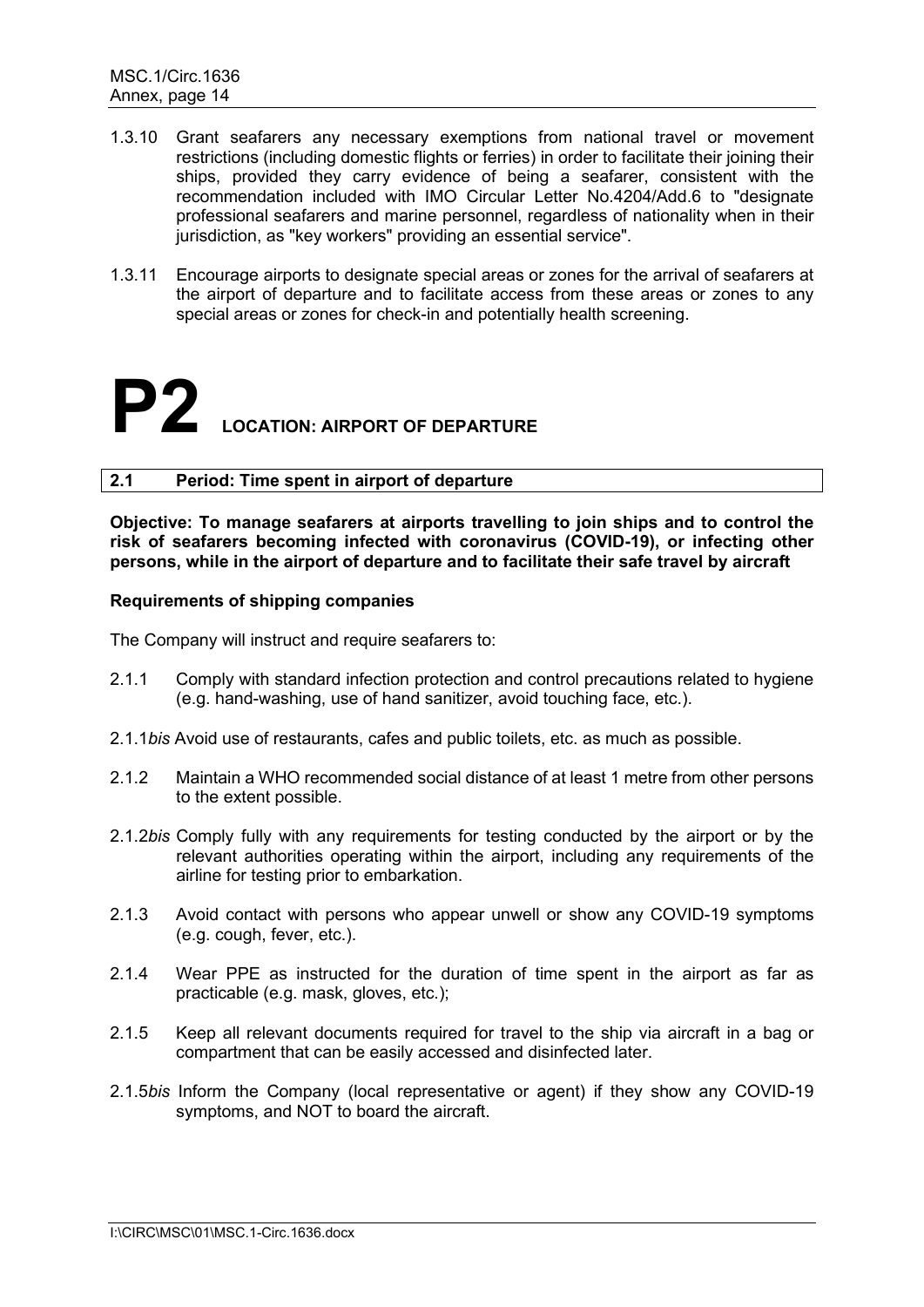The Company will:

- 2.1.6 Provide seafarers, as far as possible, with the latest available information on their flights.
- 2.1.7 Provide seafarers with instructions and information on the arrangements awaiting them at the airport of arrival.
- 2.1.8 Provide seafarers with instructions and procedures to follow standard infection protection and control precautions.

### **Recommendations to Governments**

In liaison with maritime administrations, Governments and relevant national authorities should be encouraged to:

- 2.1.9 Ensure that, due to the recommended designation of seafarers as key workers and the importance of containing the coronavirus (COVID-19), any COVID-19 tests available to passengers in airports prior to international travel are made available to all seafarers regardless of their nationality.
- 2.1.10 Liaise with relevant authorities in the destination country about measures and requirements of the destination country applicable to seafarers travelling for the purposes of a crew change.
- 2.1.11 Cooperate with airports on the implementation of any special arrangements for health protection, security, customs, immigration and border controls.
- 2.1.12 Encourage airports to:
	- .1 Designate a special pathway for seafarers to pass through check-in, security, customs, immigration and border control that minimizes contact with airport personnel and other passengers/seafarers.
	- .2 Designate a special zone or area for seafarers to await boarding of aircraft that minimizes contact with airport personnel and other passengers.
	- .3 Facilitate social distancing in the airport (e.g. by marking the floor in queuing areas with at least 1 metre spaces where possible).
	- .4 Ensure that all relevant airport personnel are aware of any special arrangements or permissions related to the travel of seafarers.

### **P3 LOCATION: AIRCRAFT**

### **3.1 Period: Time during flight**

**Objective: To manage seafarers on board aircraft and to control the risk of seafarers becoming infected with coronavirus (COVID-19) or infecting other persons in-flight**

### **Requirements of shipping companies**

The Company will instruct and require seafarers to: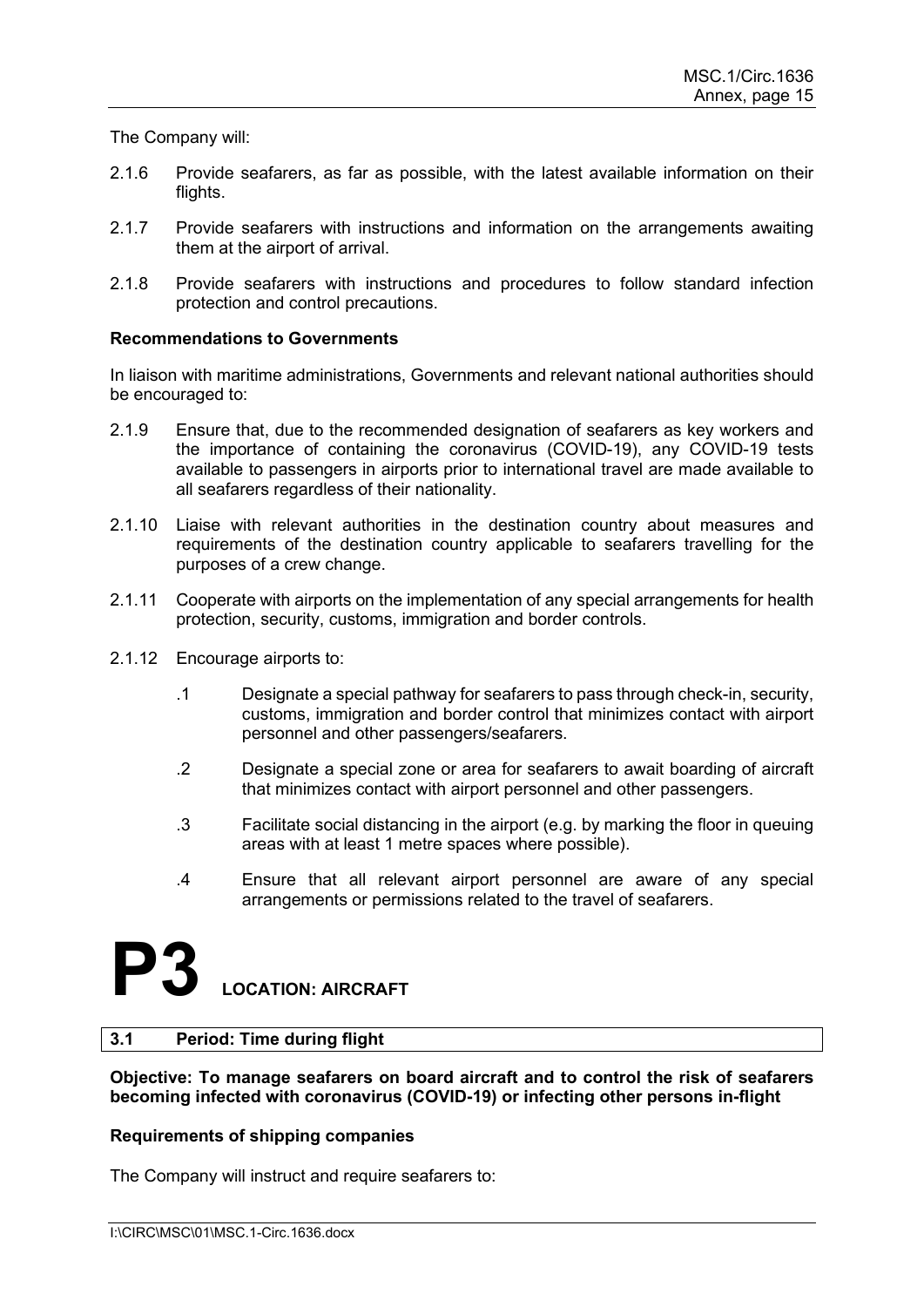- 3.1.1 Comply with the instructions and procedures of the airline and cabin crew of the aircraft.
- 3.1.2 Maintain social distancing to the extent possible from other passengers on the flight, and sit with appropriate seat spacing, as may be arranged by the airline or cabin crew on board the aircraft.
- 3.1.3 Comply with standard infection protection and control precautions related to hygiene (e.g. hand-washing, use of hand sanitizer, avoid touching face, etc.).
- 3.1.4 Avoid contact with persons who appear unwell or show any COVID-19 symptoms (e.g. cough, fever, etc.).
- 3.1.5 Wear PPE as instructed for the duration of the time spent in-flight (e.g. mask, gloves, etc.).
- 3.1.6 Limit exposure to the extent possible to aircraft crew during in-flight service and other passengers when using the facilities.
- 3.1.7 Handle their own luggage on board the aircraft.

In liaison with maritime administrations, Governments and relevant national authorities are encouraged, according to the circumstances that apply locally and in the destination country, to invite airlines with respect to ship crew flights to:

- 3.1.8 Prepare and provide key information about special measures related to coronavirus (COVID-19) during embarkation and disembarkation of aircraft and in-flight. A suggested possible template to help airlines to provide key information (Airline  $-$ Crew Travel Information Sheet) is provided in the **appendix**.
- 3.1.9 Provide guidance for infection protection and control precautions during the flight (e.g. provision of sanitizer or PPE).

### **LOCATION: AIRPORT OF ARRIVAL**

### **4.1 Period: Time spent in airport of arrival**

**Objective: To manage seafarers travelling to join ships and to control the risk of seafarers becoming infected with the coronavirus (COVID-19), or infecting other persons, at the airport of arrival and to facilitate their safe onward transfer to the seaport and ship**

### **Requirements of shipping companies**

The Company will instruct and require seafarers to:

4.1.1 Comply with the instructions and procedures of the airport and relevant local authorities, including any health screening requirements such as temperature checks.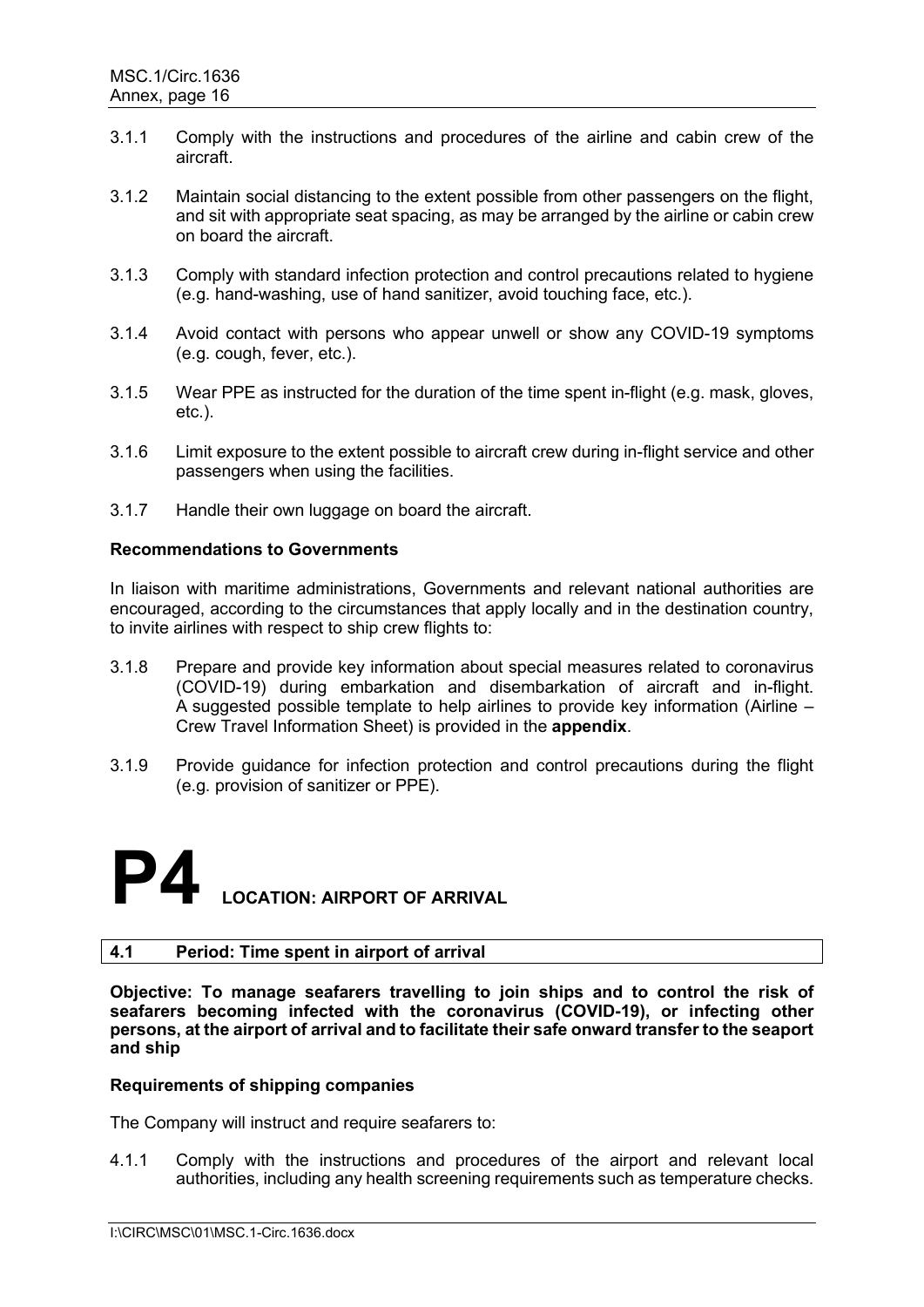- 4.1.1*bis* Comply with any requirements for testing conducted by the airport or the relevant authorities operating within the airport.
- 4.1.2 Comply with standard infection protection and control precautions related to hygiene (e.g. hand-washing, avoid touching face, etc.).
- 4.1.3 Maintain a WHO recommended social distance of at least 1 metre from other persons to the extent possible.
- 4.1.4 Avoid contact with persons who appear unwell or show any COVID-19 symptoms (e.g. cough, fever, etc.).
- 4.1.5 Wear PPE as instructed for the duration of time spent in the airport so far as practicable (e.g. mask, gloves, etc.).
- 4.1.5*bis* Inform the Company (local representative or agent) if they show any COVID-19 symptoms, or receive a positive test result at the airport, and NOT to leave the airport until appropriate arrangements are made, and to ABORT travel to the port to join their ship.

Provided that shipping companies and seafarers can demonstrate that they have done everything possible to adhere to the measures in these protocols that apply to them, including conducting twice-daily temperature check records, as well as any additional measures that Governments might choose to apply at the airport of arrival (e.g. testing, temperature checks, interviews and assessments, etc.), Governments and relevant national authorities, in liaison with maritime administrations, should be encouraged to:

- 4.1.6 Give serious consideration to exempting seafarers from any isolation or quarantine measures that might be applicable to other passengers arriving by aircraft from other countries, taking account of the recommendation included with IMO Circular Letter No.4204/Add.6 to "designate professional seafarers and marine personnel, regardless of nationality when in their jurisdiction, as "key workers" providing an essential service", and any special measures being implemented by the Company and/or alternative measures that might be agreed between the Company and the relevant authorities. This could be on the basis of the following:
	- .1 seafarers in transit to join a ship, who have shown no evidence of symptoms, and have maintained twice-daily temperature records, should present no<br>higher arisk of becoming infected with coronavirus risk of becoming infected with coronavirus (COVID-19), or infecting other persons in the country, if – where practicable – they can proceed directly to their ship; and
	- .2 seafarers required to transfer to and stay at a hotel, temporary accommodation, etc. for an extended period, for isolation or quarantine, may have more occasion to interact with other persons than if permitted to proceed directly to their ship in the seaport.

In addition, Governments and relevant national authorities should be encouraged to:

4.1.7 Provide information for shipping companies, seafarers, airports and terminals about any special requirements and parameters for permitting airports and airlines operating under their jurisdiction to arrange and receive flights for the purposes of ship crew changes and travel. A suggested template for Governments and relevant national authorities to provide key information (National – Crew Change & Travel Information Sheet) is provided in the **appendix**.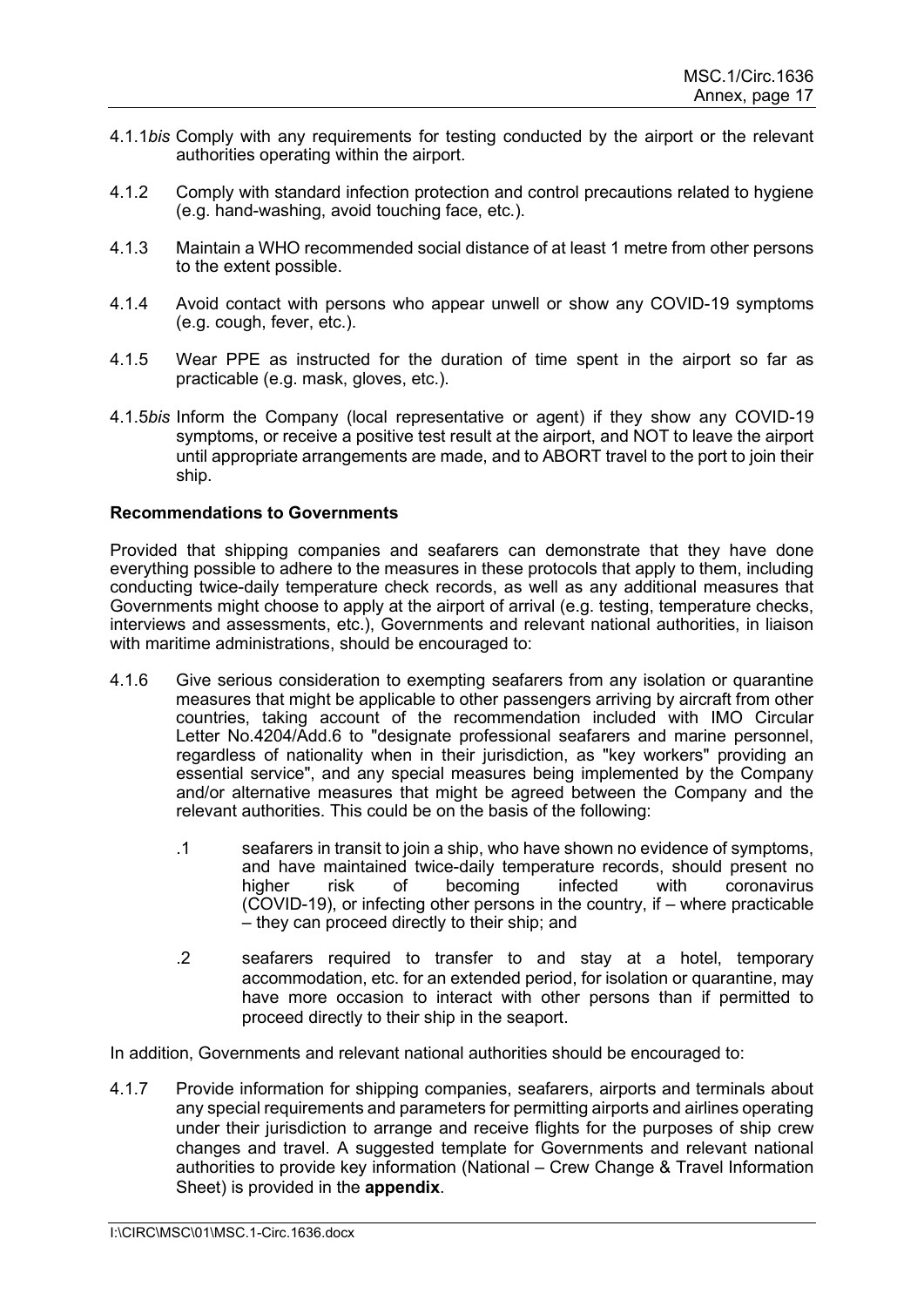- 4.1.8 Arrange for seafarers, where necessary, to obtain any required visas online or at the border at the airport of arrival, provided that their other documentation is in order to demonstrate they are travelling for the purposes of a ship crew change, consistent with the ILO Seafarers' Identity Documents Convention, 1958 (No. 108) and the IMO Convention on Facilitation of International Maritime Traffic, 1965, as amended, and, where relevant, the ILO **Seafarers'** Identity Documents Convention **(Revised),** 2003 (No.185).
- 4.1.9 Consider relaxing (subject to the requirements of national or local law) any visa requirements that might normally apply to seafarers (any obligations under the relevant ILO and IMO conventions notwithstanding), recognizing the impacts that closures of consulates and embassies – as well as other restrictions on local travel – may have for the application process and issuance of visas; and make appropriate temporary arrangements so that any seafarers who are unable to apply or be issued with a visa in advance of a crew transfer can be granted any necessary visa at the border at the airport of arrival.
- 4.1.10 Consider relaxing or exempting seafarers from any requirements that might normally apply related to the minimum remaining validity of passports prior to entry, in recognition of the impact of the closures of passport offices, consulates and embassies during the coronavirus (COVID-19) pandemic on passport renewals.
- 4.1.11 Encourage airports to:
	- .1 Provide information for employers and seafarers that will use the airport for the purposes of crew travel to conduct crew changes, which establishes, inter alia, the special arrangements, areas or zones to be used by seafarers in the airport. A suggested template to help airports to provide key information (Airport – Crew Travel Information Sheet) is provided in the **appendix**.
	- .2 Designate a special area for seafarers to pass through any security, health screening, customs, immigration and border control that minimizes contact with airport personnel and other passengers/seafarers.
	- .3 Designate a special area for seafarers disembarking aircraft to move through the airport on pathways that minimize contact with airport personnel and other passengers.
	- .4 Designate a special area for seafarers to await boarding of land transport transfers to the seaport, or any intermediate destination such as hotel accommodation, that minimizes contact with airport personnel and other passengers.
- 4.1.12 Encourage airports to cooperate with Governments and relevant authorities on the implementation of special arrangements for customs, immigration and border control matters, as well as any health checks or screening requirements.
- 4.1.13 Encourage airports to facilitate social distancing in the airport (e.g. by marking the floor in queuing areas with at least 1 metre spaces where possible).
- 4.1.14 Encourage airports to ensure that all relevant airport personnel are aware of any special arrangements or permissions related to the travel of seafarers and their key worker status.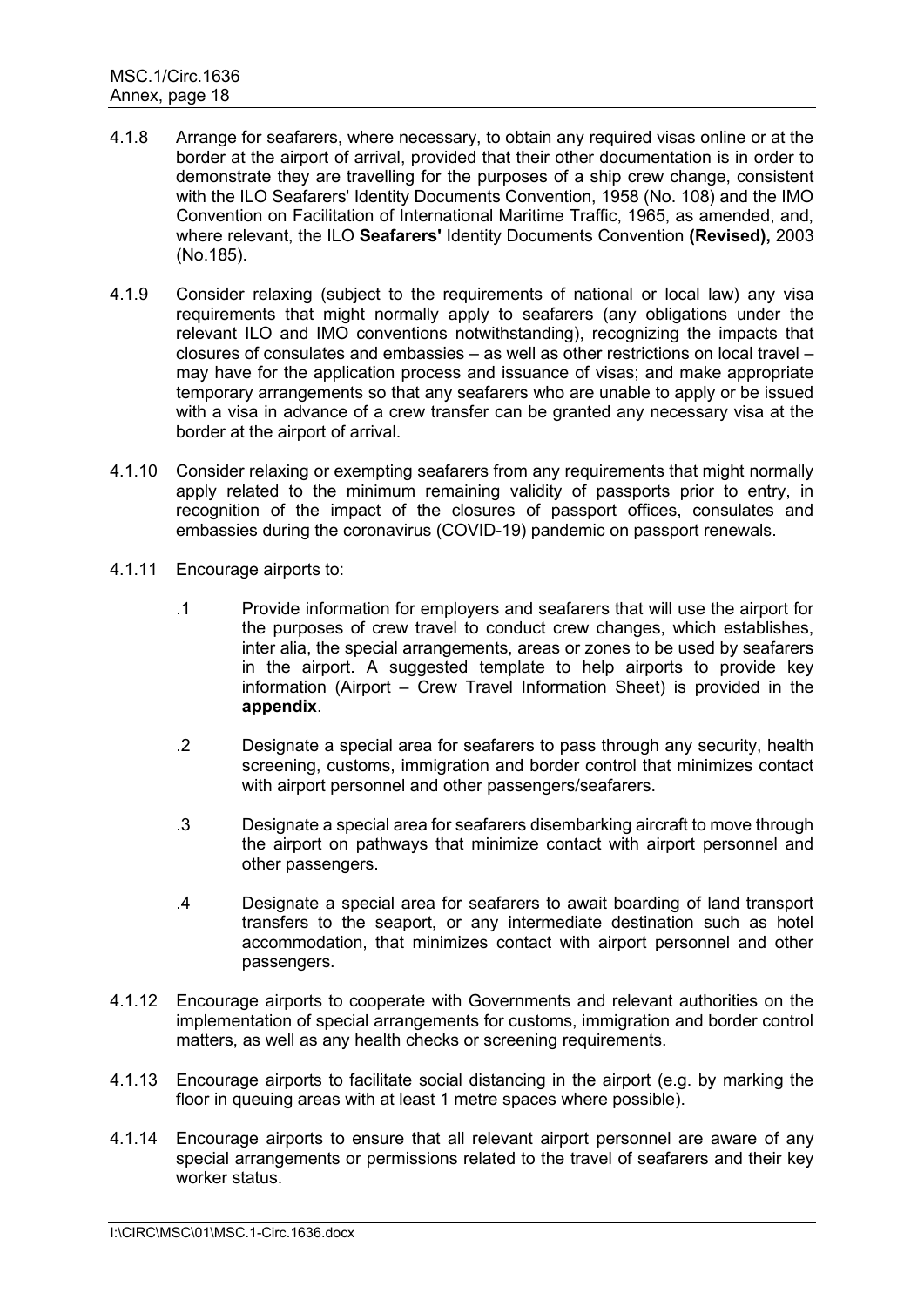### **4.2 Period: Transfer (potentially) to any hotel, temporary accommodation or similar**

**Objective: To manage the safe crew travel to the place of any required hotel stay, temporary accommodation or similar, and to control the risk of seafarers becoming infected with coronavirus (COVID-19) while travelling to any such places**

### **Requirements of shipping companies**

- 4.2.1*ad* Unless seafarers are required by local authorities to quarantine in a hotel, temporary accommodation, etc. prior to travelling to the port to join their ship, shipping companies should consider the feasibility of making arrangements for seafarers to travel directly from the airport of arrival to the seaport. However, for practical and logistical reasons, a stay at a hotel, temporary accommodation, etc. may be necessary before transfer to the seaport.
- 4.2.1 Shipping companies should arrange to provide appropriate means of travel to the hotel, temporary accommodation, etc. that minimizes contact with other persons after leaving the airport.

NOTE: Shipping companies may have less or no control or choice over the safety or means of the transport to be used, especially if crew are required to transfer to accommodation or facilities designated by local or national authorities.

If it is necessary for seafarers to stay at a hotel, temporary accommodation, etc., the Company will instruct and require seafarers to:

- 4.2.2 Comply with any instructions and procedures from relevant local or national authorities, which might potentially include the need to comply with instructions regarding isolation or quarantine in a hotel, or another place of accommodation that might be determined by the local or national authorities.
- 4.2.3 Depending on the duration of the transfer, continue to check their temperature and keep records in a standard format until they join their ship (see **appendix**).
- 4.2.4 Comply with standard infection protection and control precautions related to hygiene (e.g. hand-washing, avoid touching face, etc.).
- 4.2.5 Maintain a WHO recommended social distance of at least 1 metre from other persons to the extent possible.
- 4.2.6 Avoid contact with persons who appear unwell or show any COVID-19 symptoms (e.g. cough, fever, etc.).
- 4.2.7 Wear PPE as instructed for the duration of the travel as far as practicable (e.g. mask, gloves, etc.).
- 4.2.8 Carry and handle their own luggage to the extent possible.
- 4.2.9 Keep all relevant documents required for the travel to the ship in a bag or compartment that can be easily accessed and disinfected later.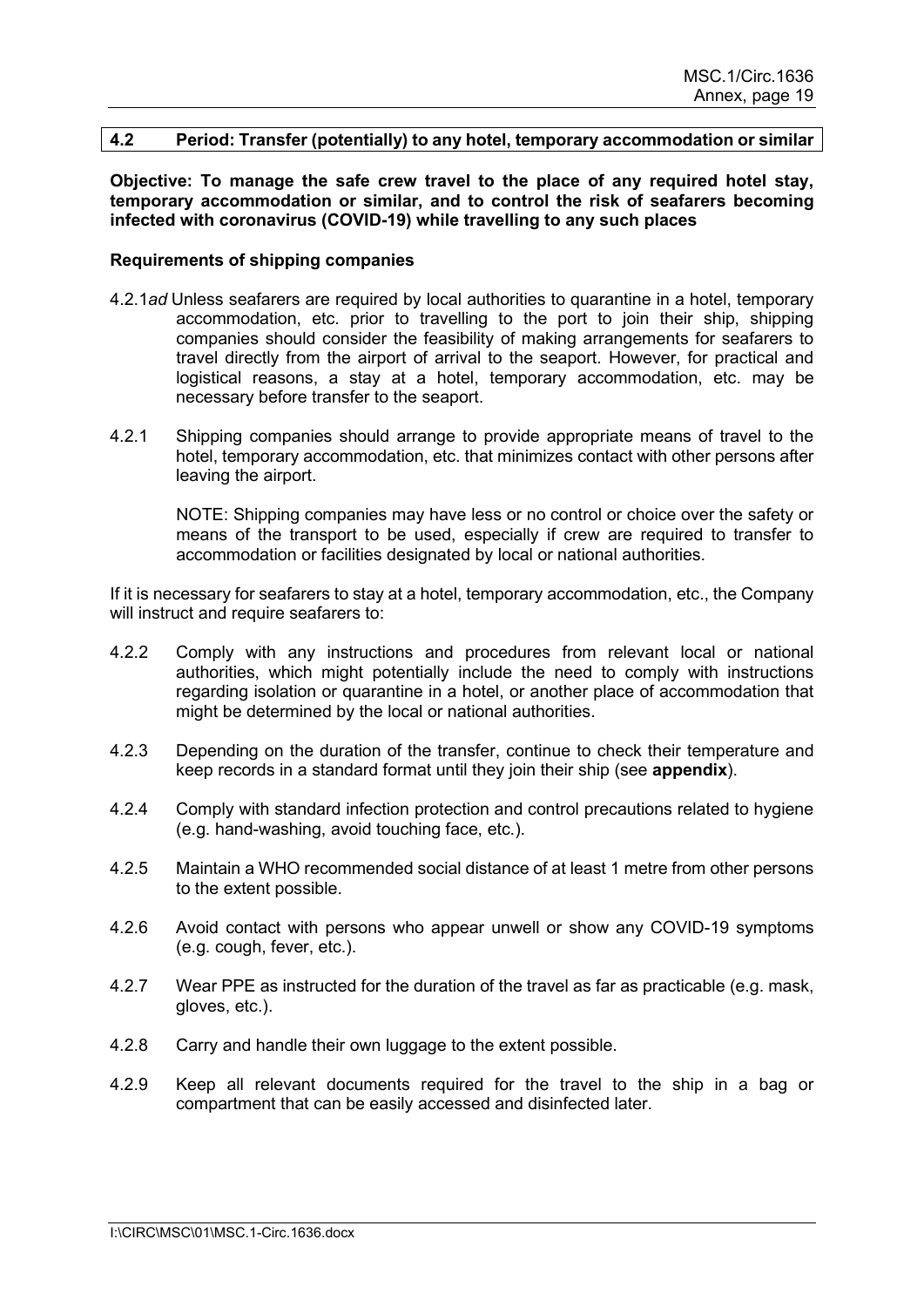### **4.3 Period: Time (potentially) spent at any hotel, temporary accommodation, etc.**

**Objective: To manage the safety of seafarers while staying at any hotel, temporary accommodation, etc. and to control the risk of seafarers becoming infected with coronavirus (COVID-19) while staying at any such places**

### **Requirements of shipping companies**

4.3.1 For practical and logistical reasons, a stay at hotel, temporary accommodation, etc. may be necessary before travelling to the port. Provided, however, this is consistent with any national requirements or restrictions, and/or the logistical or practical considerations that may prevail locally, shipping companies will consider the feasibility of making arrangements for seafarers to travel directly from the airport of arrival to the seaport in order to minimize contact with other persons and so reduce the risk of infection or infecting other people.

If a hotel stay, temporary accommodation, etc. is necessary, the Company will instruct and require seafarers to:

- 4.3.2 Comply with any instructions and procedures from relevant local or national authorities, which might include the need to comply with instructions regarding isolation or quarantine in a hotel, or another place of accommodation that might be determined by the local or national authorities.
- 4.3.3 Comply with any instructions from the hotel, temporary accommodation, etc., and national or local authorities, paying special attention to any social distancing, hygiene and PPE requirements.
- 4.3.4 Comply with standard infection protection and control precautions related to hygiene (e.g. hand-washing, avoid touching face, etc.).
- 4.3.4*bis* Comply strictly with any requirements for testing which may be required to enter or leave the hotel, temporary accommodation, etc. for the purposes of isolation or quarantine.
- 4.3.5 Maintain a WHO recommended social distance of at least 1 metre from other persons to the extent possible.
- 4.3.6 Avoid contact with persons who appear unwell or show any COVID-19 symptoms (e.g. cough, fever, etc.).
- 4.3.7 Wear PPE as instructed for the duration of the stay when appropriate (e.g. mask, gloves, etc.).
- 4.3.8 Handle their own luggage at the hotel, temporary accommodation, etc., to the extent possible.
- 4.3.9 Inform the Company (local representative or agent) if they show any COVID-19 symptoms during their stay, and to ABORT travel to the port to join their ship.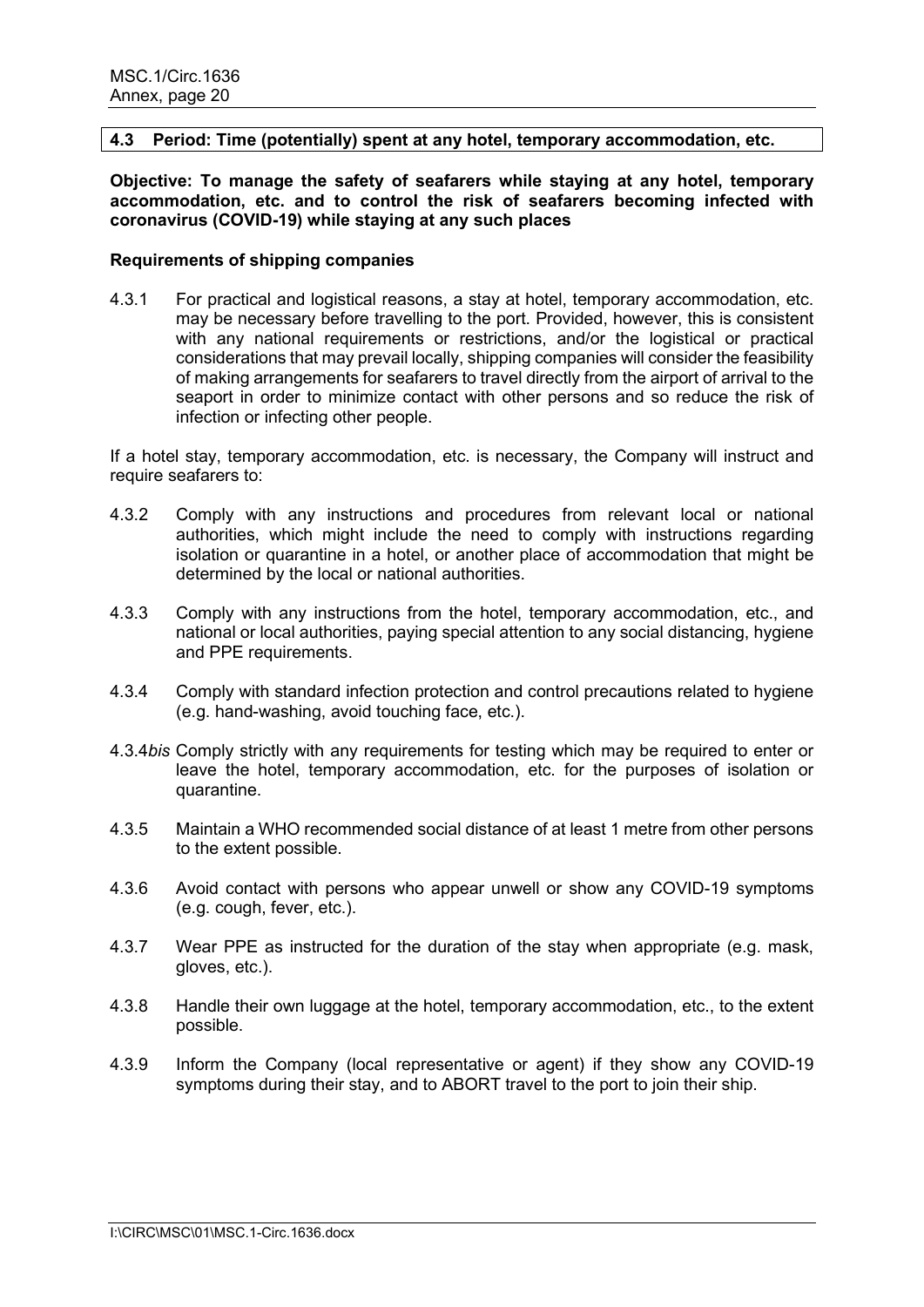### **4.4 Period: Travel to port**

**Objective: To facilitate safe crew travel to the seaport from the airport of arrival and to control the risk of seafarers becoming infected with coronavirus (COVID-19), while travelling to the port**

### **Requirements of shipping companies**

- 4.4.1 Shipping companies will arrange to provide appropriate means of travel to the seaport, such as a private transfer, to minimize contact with other persons after leaving the airport and during the transfer to the port.
- 4.4.2 In large towns or cities, shipping companies should avoid, as far as possible, instructing seafarers to travel by means of public transport, although this may be necessary for longer journeys and will depend on the prevailing circumstances.

The Company will instruct and require seafarers to:

- 4.4.3 Comply with any instructions and procedures from relevant local or national authorities, which might include the need to comply with instructions regarding self-isolation or quarantine in a hotel, or another place of accommodation that might be determined by the local or national authorities.
- 4.4.4 Comply with standard infection protection and control precautions related to hygiene (e.g. hand-washing, avoid touching face, etc.).
- 4.4.5 Maintain a WHO recommended social distance of at least 1 metre from other persons to the extent possible.
- 4.4.6 Avoid contact with persons who appear unwell or show COVID-19 symptoms (e.g. cough, fever, etc.).
- 4.4.7 Wear PPE as instructed for the duration of the travel as far as practicable (e.g. mask, gloves, etc.).
- 4.4.8 Carry and handle their own luggage to the extent possible.
- 4.4.9 Keep all relevant documents required for the travel to the ship in a bag or compartment that can be easily accessed and disinfected later.
- 4.4.9*bis* Inform the Company (local representative or agent) if they show any COVID-19 symptoms, and to ABORT travel to the port to join their ship.

The Company will:

- 4.4.10 Arrange to provide appropriate means of travel to the port that, as far as possible, minimizes contact with other persons after leaving the airport of arrival (e.g. private transfer). If a private bus is used, appropriate sanitization and social distancing measures should be required and applied to the extent possible.
- 4.4.11 Arrange for the seaport to be notified of the impending arrival of the seafarer at the port.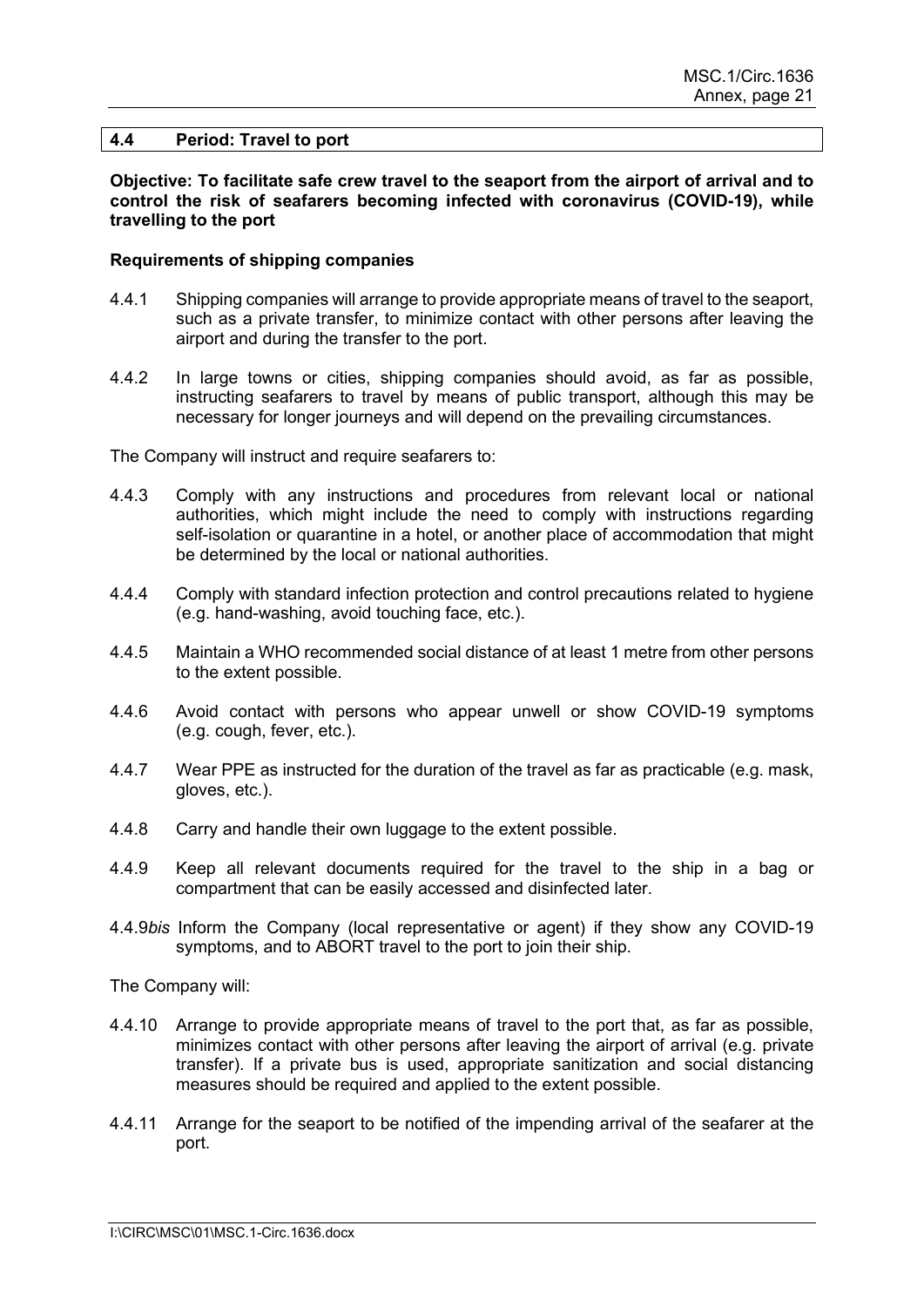4.4.12 Arrange for the ship to be notified of the impending arrival of the seafarer joining the ship.

### **Recommendations to Governments**

Governments and relevant national authorities should be encouraged to:

- 4.4.13 Grant seafarers any necessary exemptions from national travel or movement restrictions (including domestic flights or ferries) to facilitate their joining their ships, provided they carry evidence of being a seafarer, consistent with the recommendation included with IMO Circular Letter No.4204/Add.6 to "designate professional seafarers and marine personnel, regardless of nationality when in their jurisdiction, as "key workers" providing an essential service".
- 4.4.14 Encourage seaports to designate a special area or zone for the arrival of seafarers at the port.

### **P5 LOCATION: SEAPORT**

### **5.1 Period: Movement in port to ship**

**Objective: To manage the interaction between seafarers and port personnel and infrastructure, to control the risk of seafarers becoming infected with the coronavirus (COVID-19), or infecting others, while moving through the port to join their ship, and to manage the embarkation of seafarers in order to control the risk of bringing coronavirus (COVID-19) onto the ship**

### **Requirements of shipping companies**

The Company will ensure that:

- 5.1.1 The ship has arrived alongside the quay in the port (or, for example, at an anchorage if the transfer is to be made by water) before the crew joining the ship arrive at the port facility, to minimize time spent within the port area, opportunities for contact with other personnel, and the risk of being infected or infecting other persons.
- 5.1.2 The ship has provided details of both on-signers and off-signers as part of its Pre-Arrival Notification – with an 'Arrival' crew list and a 'Departure' crew list.
- 5.1.3 Transportation to the ship has been arranged by its agent or representative.

The Company will instruct and require seafarers to:

- 5.1.3*bis* Comply with any testing requirements of the port health authority, or other authorities, which may be required in order to enter the port or to join a ship in the port.
- 5.1.4 Comply with standard infection protection and control precautions related to hygiene (e.g. hand-washing, use of hand sanitizer, avoid touching face, etc.).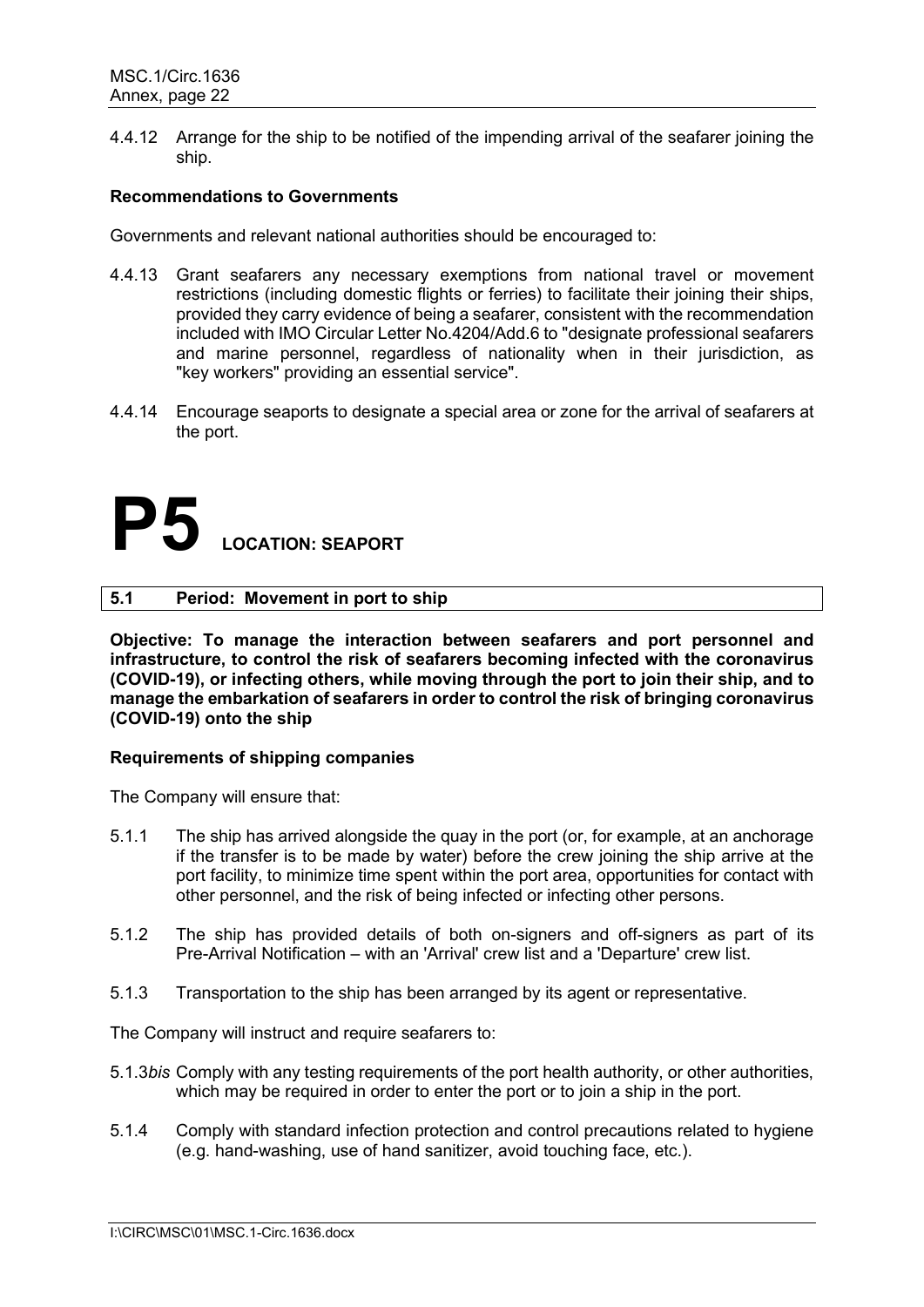- 5.1.5 Avoid contact with persons who appear unwell or show any COVID-19 symptoms (e.g. cough, fever, etc.).
- 5.1.6 Avoid close contact and non-essential interaction with other personnel in port, including other seafarers.
- 5.1.7 Wear PPE as instructed in the port area as far as practicable (e.g. mask, gloves, etc.).
- 5.1.8 Keep all relevant documents required for the travel to the ship in a bag or compartment that can be easily accessed and disinfected later.
- 5.1.8*bis* Inform the Company (local representative or agent) if they show any COVID-19 symptoms, and to ABORT proceeding to the point of embarkation onto the ship.

The Company will:

- 5.1.9 Arrange for the disposal of any PPE used during travel (only that which cannot be washed/disinfected), and any other items not required on board ship.
- 5.1.10 Arrange for seafarers to be provided with any new or specific PPE or materials required by the seafarer to comply with the Company's coronavirus (COVID-19) plans and procedures.

### **Recommendations to Governments**

Governments and relevant national authorities are encouraged to:

- 5.1.11 Liaise with seaports about any measures or requirements they may apply to seafarers involved in crew changes when moving through the seaport to the ship for embarkation.
- 5.1.12 Cooperate with seaports on the implementation of any special arrangements for health protection, security, customs, immigration and border controls.
- 5.1.13 Encourage or require seaports to:
	- .1 Provide shipping companies (their representative or agents) with any necessary requirements or measures established by the port related to the control of coronavirus (COVID-19) and requirements for the conduct of crew changes. A suggested template for seaports to provide key information (Port – Crew Change Information Sheet) is provided in the **appendix**.
	- .2 Designate a special area or zone for seafarers arriving at the seaport that avoids any opportunities for close contact and non-essential interaction with other persons or infrastructure in the port, including other seafarers.
	- .3 Designate an approach for the transportation of seafarers from the special area or zone of arrival to the ship that avoids any opportunities for close contact and non-essential interaction with other persons or infrastructure in the port, including other seafarers.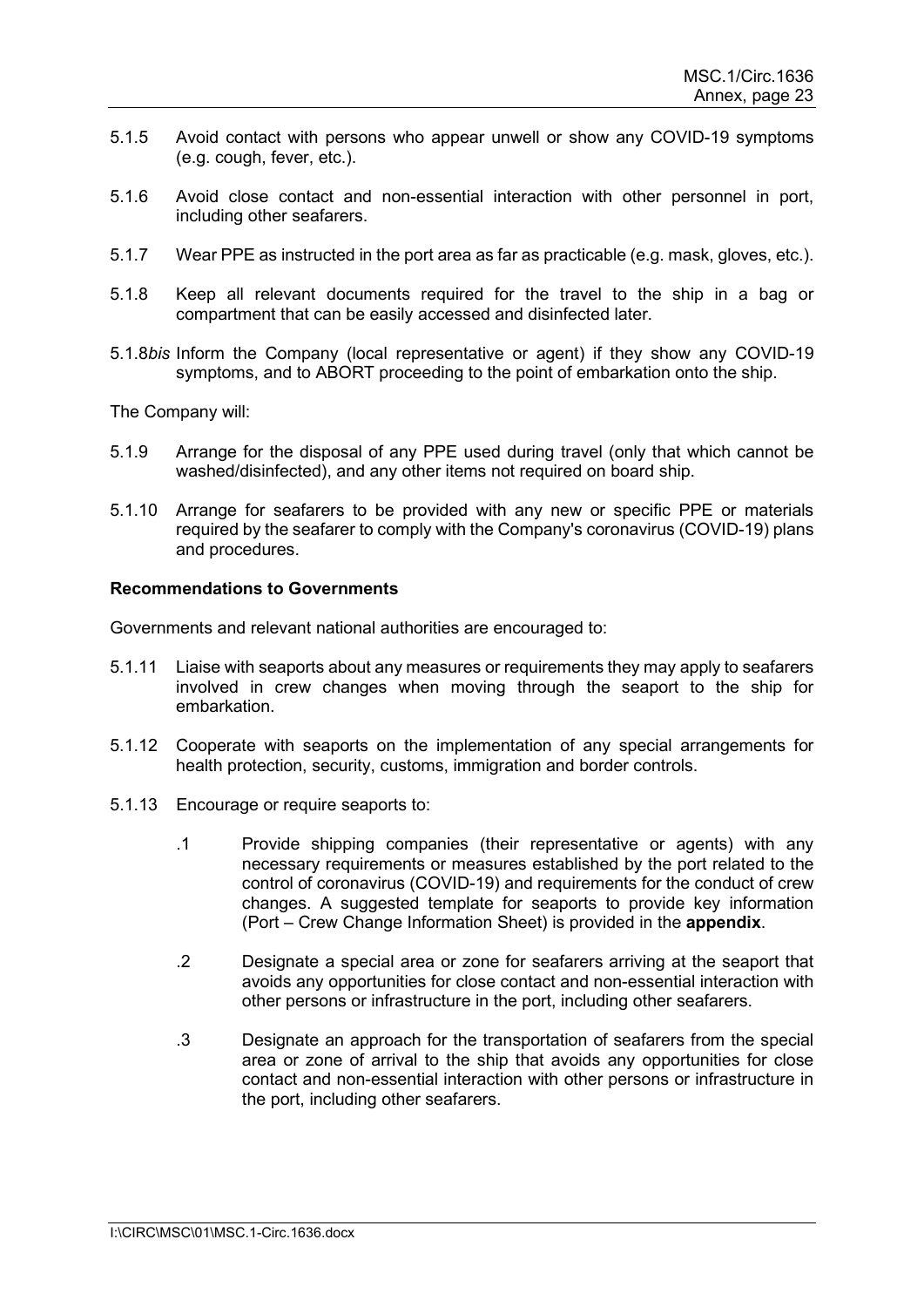### **5.2 Period: Embarkation on to ship**

### **Objective: To manage the embarkation of seafarers and to control the risk of seafarers bringing coronavirus (COVID-19) on to the ship**

### **Requirements of shipping companies**

The Company will instruct and require seafarers to:

- 5.2.1 Avoid close contact and non-essential interaction with other personnel on the quayside, on the gangway or in the launch, including other seafarers.
- 5.2.2 Maintain a WHO recommended social distance of at least 1 metre from other persons to the extent possible during embarkation.
- 5.2.3 Wear PPE as instructed for embarkation.
- 5.2.4 Carry and handle their own luggage.
- 5.2.5 Keep all relevant documents required for the travel to the ship in a bag or compartment that can be easily accessed and disinfected later.

The Company will:

- 5.2.6 Ensure that the Company's coronavirus (COVID-19) plans and procedures are fully complied with during the management of the embarkation of seafarers, which should include:
	- .1 disposal of any single-use PPE worn by seafarers during travel;
	- .2 seafarers at the point of embarkation wearing appropriate PPE (e.g. mask, gloves, etc.);
	- .3 seafarers having their temperature taken at the time of embarkation, or as may be appropriate, being tested for COVID-19 if suitable test kits are available;
	- .4 seafarers completing a questionnaire as an updated self-declaration of health at the time of embarkation;
	- .5 disinfection of seafarers' luggage in a designated area outside the accommodation;
	- .6 disinfection and/or laundering of seafarers' clothes worn during travel immediately after embarkation; and
	- .7 seafarers receiving documents from the joining seafarer disinfecting them, and washing their hands after touching any of the documents.

### **Recommendations to Governments**

Governments and relevant national authorities are encouraged to: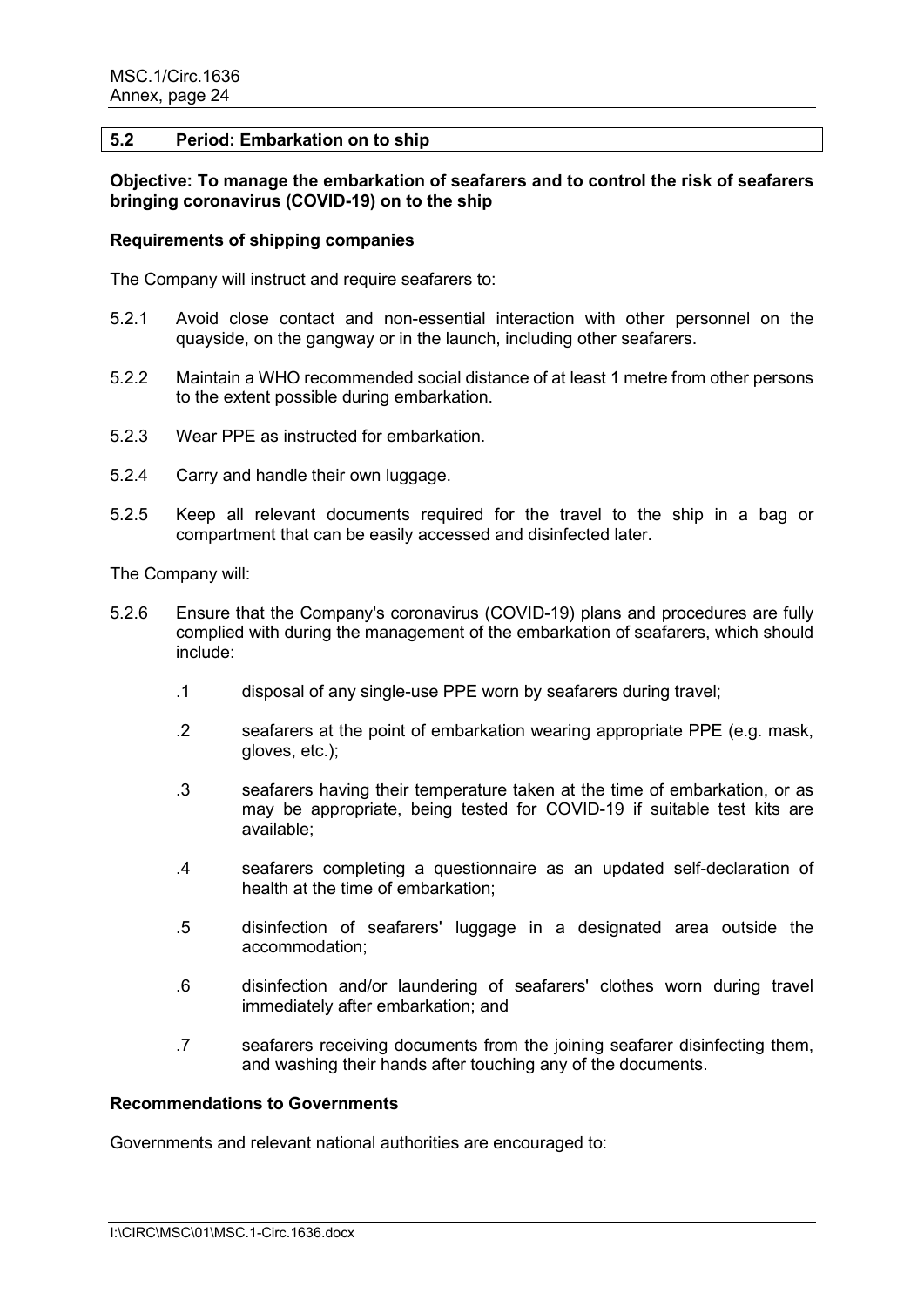- 5.2.7 Ensure that any inspections, surveys or other visits to the ship are coordinated with the ship to ensure social distancing during the arrival of any seafarers for embarkation.
- 5.2.8 Ensure that, due to the recommended designation of seafarers as key workers and the importance of avoiding introduction of the coronavirus (COVID-19) onto a departing ship, any COVID-19 tests available prior to embarkation are available to all seafarers regardless of their nationality.
- 5.2.9 Ensure that if a COVID-19 test is conducted by, or on behalf of, a relevant authority prior to embarkation, a document stating the test result and the authority under which it was conducted will be provided to the seafarer and the ship to retain as evidence of the test result.

### **P6 LOCATION: SHIP**

### **6.1 Period: Time spent on board ship after embarkation**

**Objective: To monitor the health of seafarers following embarkation, and to manage and control the risk of infecting other seafarers on board should the seafarer have become infected while travelling to join the ship and this was not detected prior to or at the time of embarkation**

NOTE: The existence or duration of this period will be determined by any requirements of the Company in accordance with its coronavirus (COVID-19) plans and procedures.

### **Requirements of shipping companies**

- 6.1.1 Shipping companies will endeavour to ensure, as far as reasonably practicable, that seafarers are healthy and free of infection following embarkation to mitigate the risk of infecting seafarers if they were infected prior to embarkation.
- 6.1.2 Shipping companies will determine the duration of the period in which any special measures or requirements will be applied to seafarers that have recently joined the ship, taking account of any relevant requirements of the flag State.
- 6.1.2*bis* Shipping companies should instruct and require seafarers, working in close proximity to crew members that have recently joined the ship, to follow standard hygiene procedures, to use PPE, and disinfect objects and surfaces with which new crew members may have contact.

The Company will instruct and require seafarers to:

- 6.1.3 Practise **shipboard self-distancing (SSD**), as far as possible, for an initial period of time once on board which, inter alia, might include seafarers:
	- .1 maintaining a WHO recommended social distance of at least 1 metre when working alongside other seafarers to the extent possible;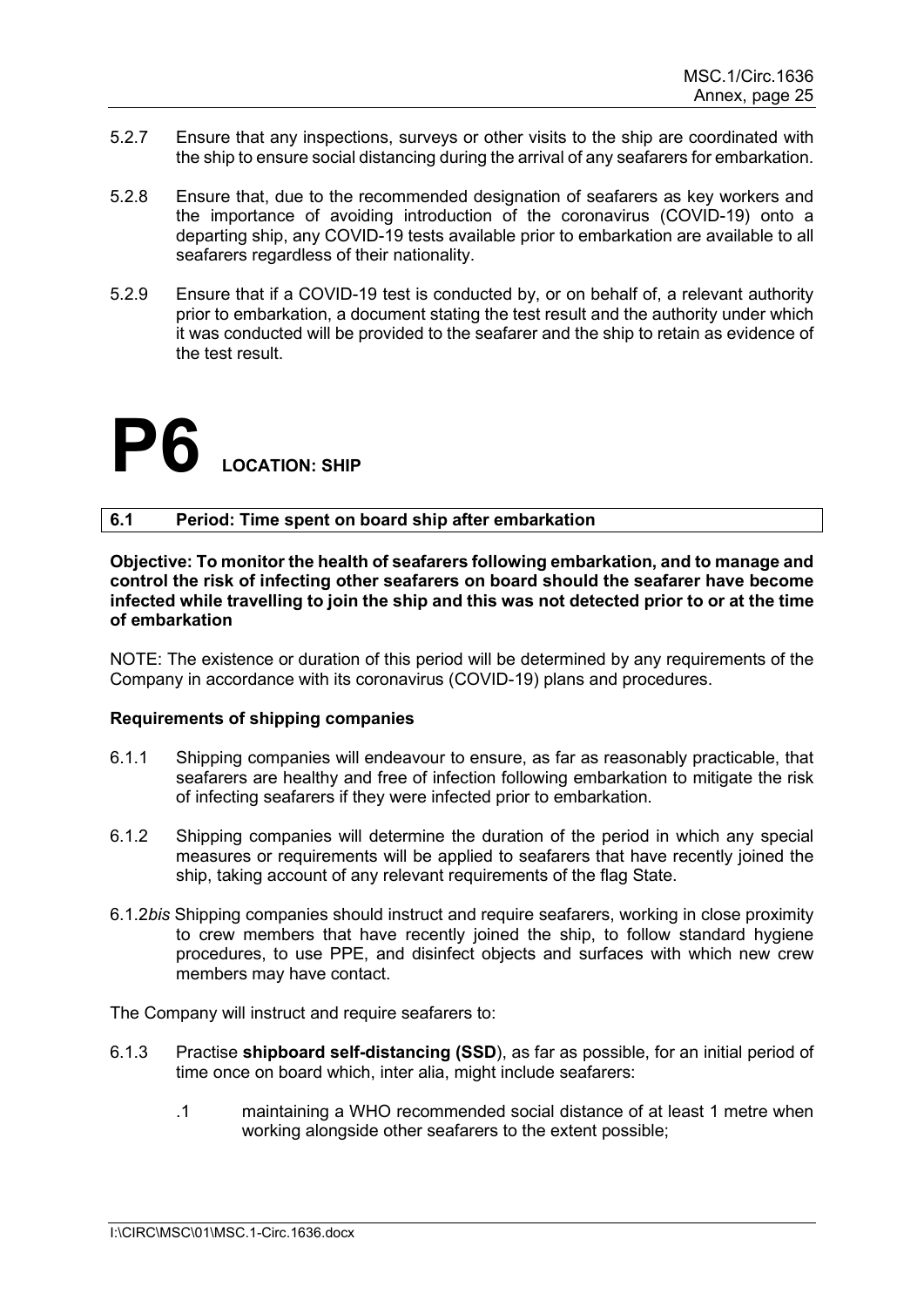- .2 avoiding all non-essential contact or close proximity with other seafarers and any other persons;
- .3 using external stairways/escape routes and walkways to move around the ship when possible, but only if conditions and circumstances permit and it is safe to do so;
- .4 disinfecting their own work areas, equipment and tools as appropriate after use;
- .5 refraining from using any common areas on board, such as the mess/day room, laundry area or recreational areas when being used by others, unless special arrangements or measures are in place, and avoid use of public toilets as far as practicable;
- .6 returning to their cabin immediately after completing work hours or duties;
- .7 remaining in their cabin during rest hours, except when arrangements or measures are in place to permit them to spend some rest time on deck;
- .8 receiving and eating all meals in their cabin, provided it is safe to do so, with other personnel handling their meals and dishes to use PPE and disinfect carefully after each handling;
- .9 strictly avoiding entering pantries and the galley; and
- .10 wearing PPE as instructed when outside their cabin.
- 6.1.4 Comply with all standard infection protection and control precautions related to social distancing, self-isolation, hygiene (e.g. hand-washing, avoid touching face, etc.) and safe food handling practices, in accordance with Company procedures and WHO guidance.
- 6.1.5 Avoid close contact with any persons who are or appear unwell or show any COVID-19 symptoms (e.g. cough, fever, etc.).
- 6.1.6 Check their temperature twice daily and keep records as may be required for a number of days after embarkation (see **appendix** for a suggested template for keeping the records).
- 6.1.7 Inform the Master (or designated responsible officer) if they show any COVID-19 symptoms in accordance with the Company's coronavirus (COVID-19) plans and procedures.

The Company will:

- 6.1.8 Ensure it has established coronavirus (COVID) plans and procedures for its ships.
- 6.1.9 Ensure that recently joined seafarers are supported in practising shipboard self-distancing (SSD) in accordance with the Company's coronavirus (COVID-19) plans and procedures (e.g. PPE).
- 6.1.10 Ensure daily work and tasks assigned to recently joined seafarers are arranged to minimize contact and close proximity with other seafarers.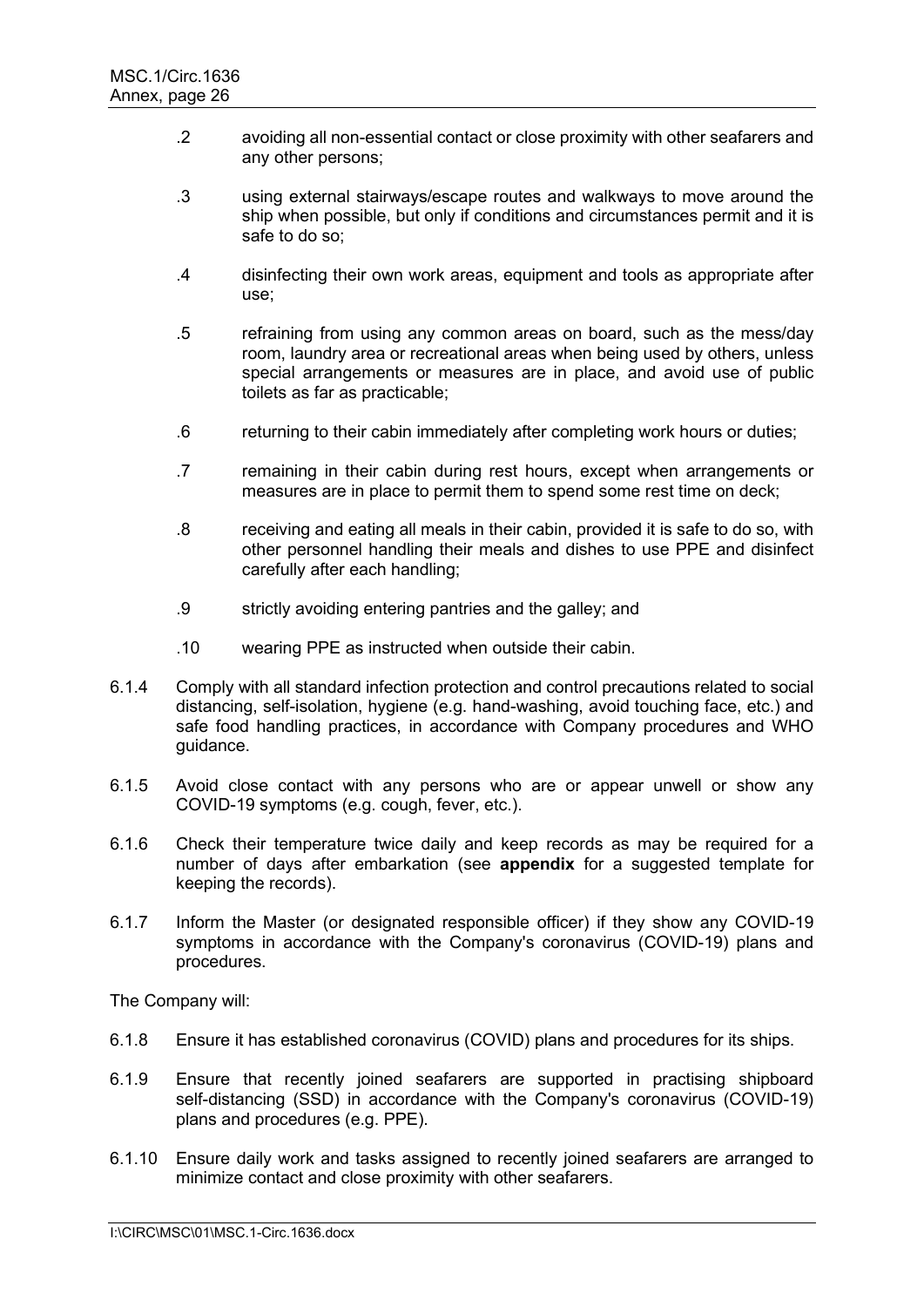- 6.1.11 Ensure seafarers are provided with cleaning materials, equipment and substances to clean and disinfect their own cabin and toilet on at least a daily basis if practising shipboard self-distancing (SSD).
- 6.1.12 Ensure there is appropriate and sufficient equipment on board for temperature registration to permit seafarers to comply with any requirements for temperature checks.
- 6.1.13 Ensure recently joined seafarers are assigned a designated space for changing and safekeeping work wear (if not possible in their cabin).
- 6.1.14 Ensure there is sufficient availability of PPE and other materials and substances required to maintain hygiene, cleanliness and disinfect surfaces as appropriate on board ship in accordance with the Company's coronavirus (COVID-19) plans and procedures.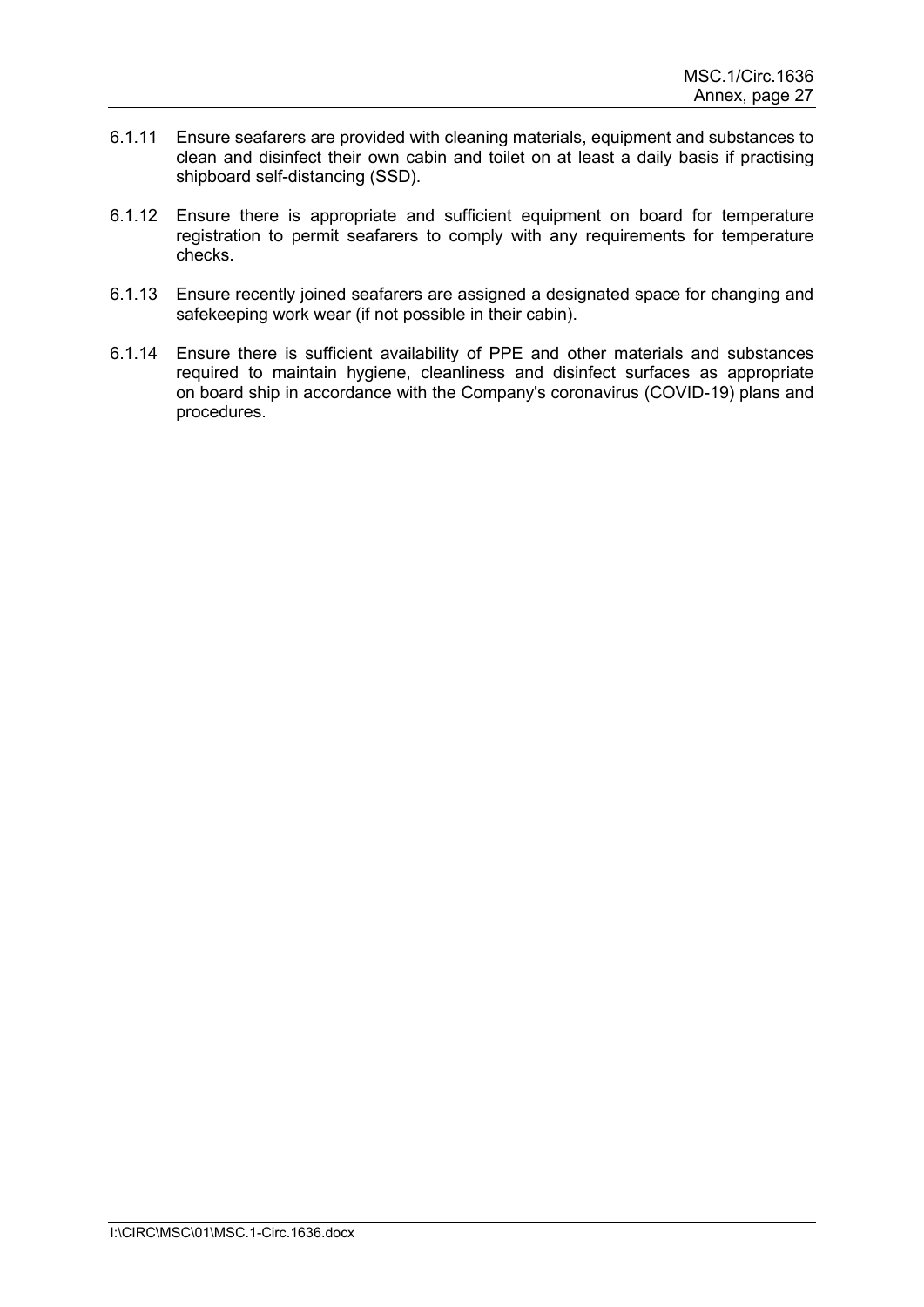### **FRAMEWORK OF PROTOCOLS**

### **P7 – P12**

### **PROTOCOLS FOR LEAVING A SHIP AND REPATRIATION**

*From a ship in a seaport in one country via aircraft to a seafarer's place of ordinary residence in another country*

**The objective of these protocols is to facilitate safe travel of seafarers in order to be repatriated, and to ensure that effective measures are applied to manage and control the risk of seafarers becoming infected with coronavirus (COVID-19), or infecting other persons, throughout the process of travelling via aircraft (and other transport modes) to their place of ordinary residence in another country.**

| P7         | <b>LOCATION: SHIP</b>                        |
|------------|----------------------------------------------|
| P8         | <b>LOCATION: SEAPORT</b>                     |
| P9         | <b>LOCATION: AIRPORT OF DEPARTURE</b>        |
| <b>P10</b> | <b>LOCATION: AIRCRAFT</b>                    |
| <b>P11</b> | <b>LOCATION: AIRPORT OF ARRIVAL</b>          |
| <b>P12</b> | <b>LOCATION: PLACE OF ORDINARY RESIDENCE</b> |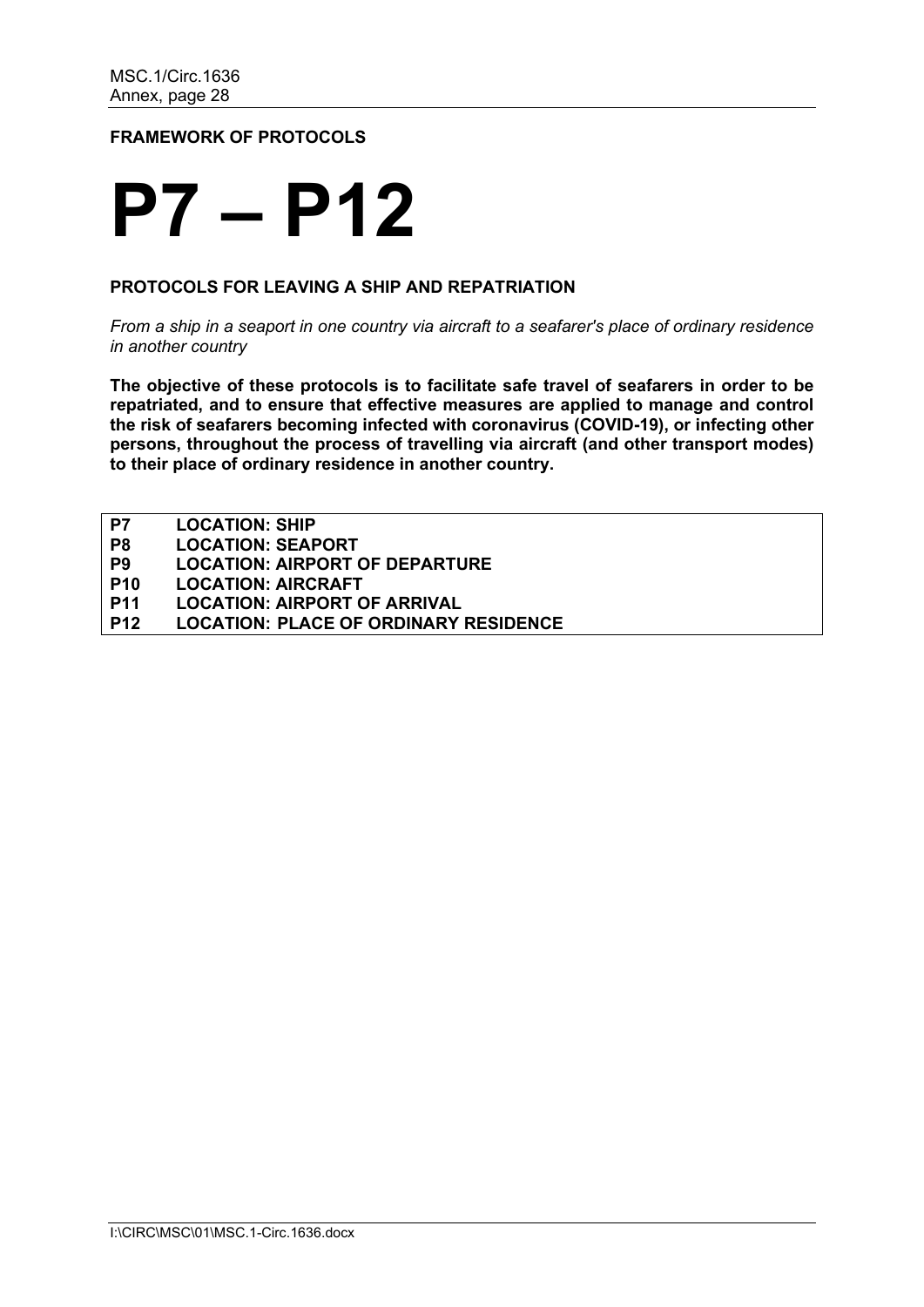## **P7 LOCATION: SHIP**

### **7.1 Period: Time spent on ship immediately before disembarkation**

### **Objective: To monitor the health of seafarers prior to disembarkation to endeavour to ensure, as far as reasonably practicable, they are healthy before disembarkation from the ship**

NOTE: The duration of this period will be determined by requirements of the Company in accordance with its coronavirus (COVID-19) plans and procedures.

### **Requirements of shipping companies**

- 7.1.1 Shipping companies will endeavour to ensure, as far as reasonably practicable, that seafarers are healthy before disembarkation from the ship to mitigate the risk of infecting other persons upon leaving the ship to be repatriated.
- 7.1.2 Shipping companies will determine the duration of the period in which any special measures or requirements will be applied to seafarers that will leave the ship for repatriation.

### **Requirements of shipping companies**

The Company will instruct and require seafarers to:

- 7.1.3 Comply with all standard infection protection and control precautions related to social distancing, self-isolation, hygiene (e.g. hand-washing, avoid touching face, etc.) and safe food handling practices, in accordance with Company and WHO guidance.
- 7.1.4 Avoid close contact with any persons who are or appear unwell or show any COVID-19 symptoms (e.g. cough, fever, etc.).
- 7.1.5 Check their temperature twice daily and keep records during the required number of days before travel (see **appendix** for a suggested template for keeping the records).
- 7.1.6 Inform the Master (or designated responsible office) if they show any COVID-19 symptoms in accordance with the Company's coronavirus (COVID-19) plans and procedures.
- 7.1.7 Familiarize themselves with general information on coronavirus (COVID-19) and standard infection protection and control precautions provided by the relevant national and local authorities.
- 7.1.8 Prepare and assemble documentation referenced in these protocols to complete travel from the ship, which may be inspected by relevant authorities or other stakeholders during the course of travel and crew change. The documentation should include the following documents and forms referenced in these protocols (see suggested templates in the **appendix**):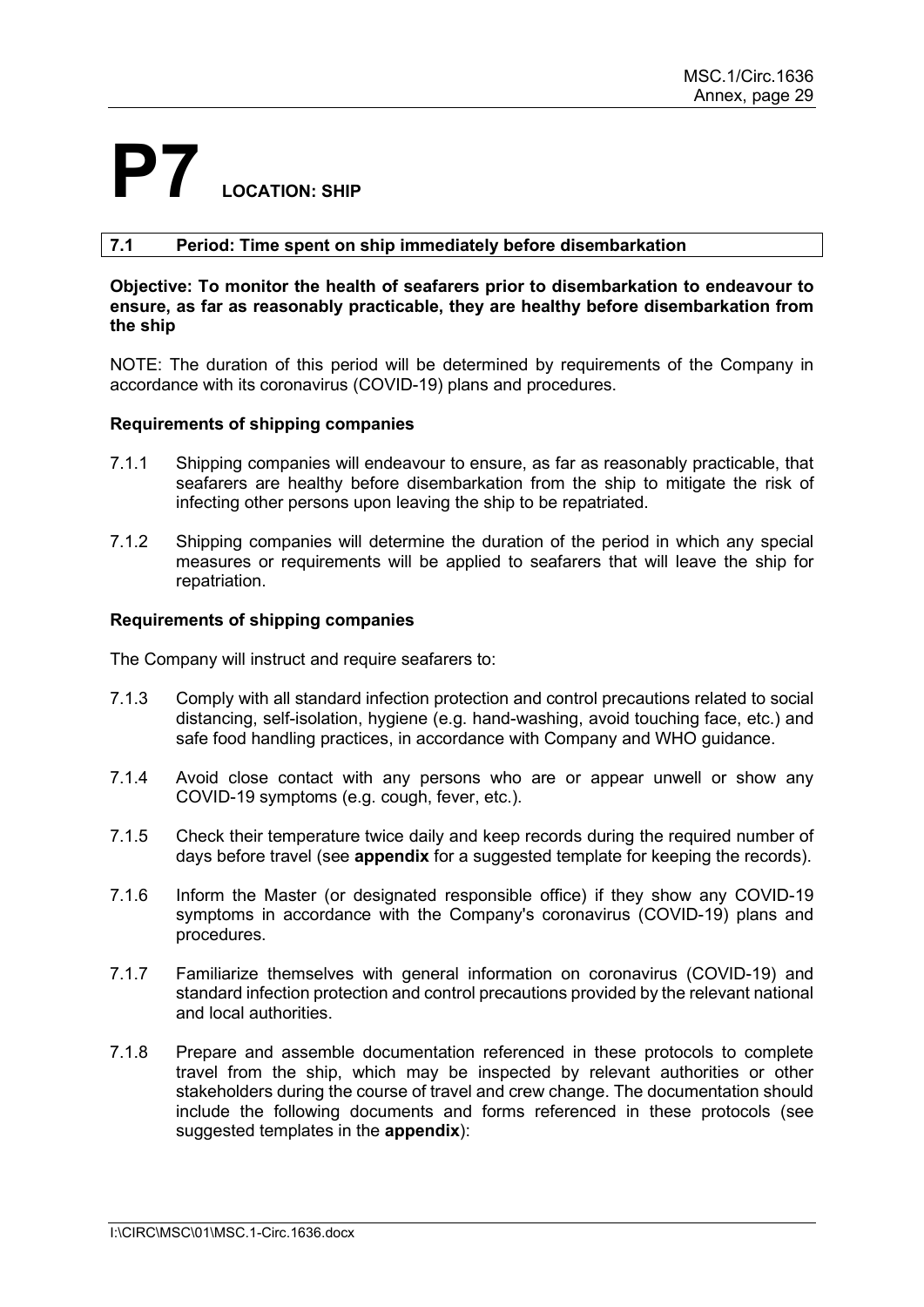- A Evidence of Seafarer Status Document(s)
- B Crew Health Self-Declaration Form & Daily Temperature Records
- C Employer Letter and Crew Change & Travel Information Sheet
- 7.1.9 Assemble and prepare any other documentation required to complete their travel from the ship, as may be required by the Company and/or relevant authorities (e.g. passport).
- 7.1.10 Conclude all off-signing formalities to the extent possible online while on board ship (receiving documents and travel instructions, etc.).

The Company will:

- 7.1.11 Ensure it has established coronavirus (COVID) plans and procedures for its ships.
- 7.1.12 Ensure that seafarers are supported in practising shipboard self-distancing (SSD) in accordance with the Company's coronavirus (COVID-19) plans and procedures (e.g. PPE, meals in cabin, etc.).
- 7.1.13 Ensure daily work and tasks assigned to seafarers are arranged to minimize contact and close proximity with other seafarers if practising shipboard self-distancing (SSD).
- 7.1.14 Ensure seafarers are provided with cleaning materials, equipment and substances to clean and disinfect their own cabin and toilet on at least a daily basis if practising shipboard self-distancing (SSD).
- 7.1.15 Ensure seafarers are assigned a designated space for changing and safekeeping work wear (if not possible in their cabin) if practising shipboard self-distancing (SSD).
- 7.1.16 Ensure there is sufficient availability of PPE and other materials and substances required to maintain hygiene, cleanliness and disinfect surfaces as appropriate on board ship in accordance with the Company's coronavirus (COVID-19) plans and procedures.

Additionally, the Company will:

- 7.1.17 Provide seafarers with general information on coronavirus (COVID-19) and standard infection protection and control precautions based on WHO guidance.
- 7.1.17*bis* Provide seafarers with information on the Company's policy regarding the need for strict compliance with any requirements of relevant authorities (and those of the Company), related to isolation, quarantine and testing, including advice that any non-compliance may be considered as grounds for disciplinary action by the Company.
- 7.1.17*ter* Provide seafarers with contact details of those Company representatives responsible for implementing the Companyʹs policy, throughout the crew change process, and instruct seafarers to seek advice or clarification from the Company in the event of any doubt.
- 7.1.18 Arrange for seafarers to be provided with any necessary PPE or other materials required for their travel in accordance with requirements of the Company or national or local guidance (e.g. masks, gloves, hand sanitizer, thermometer, etc.).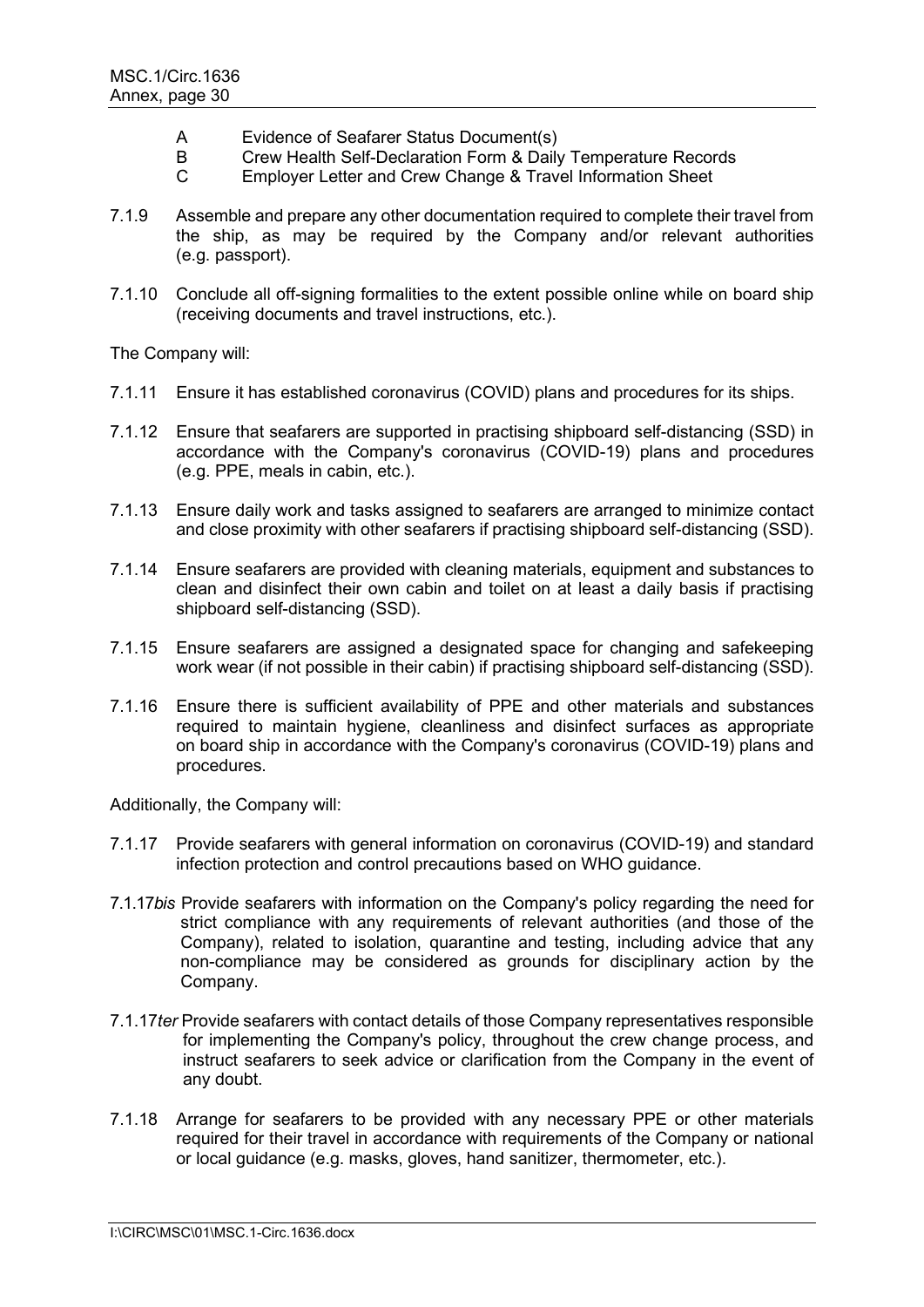- 7.1.19 Notify the seaport and any relevant authorities of the disembarkation of seafarer(s) from the ship, as well as any seafarers joining the ship, as part of the ship's pre-arrival notification.
- 7.1.20 Arrange flights and other supporting travel (e.g. transfers) for seafarers, and develop any necessary contingency plans.
- 7.1.21 Provide or ensure that seafarers receive documentation on their crew change and travel arrangements which, where possible, should include the following:
	- B Crew Health Self-Declaration Form & Daily Temperature Records
	- C Employer Letter and Crew Change & Travel Information Sheet<br>D Port Crew Change Information Sheet
	- D Port Crew Change Information Sheet<br>F Airport Crew Travel Information Sheet
	- Airport Crew Travel Information Sheet (for both departure and arrival airports, as well as any transit airports)
	- F Airline Crew Travel Information Sheet<br>G National Crew Change & Travel Inform
	- National Crew Change & Travel Information Sheet (for flag State and both departure and arrival countries)
- 7.1.22 Conduct all off-signing formalities with seafarers to the extent possible online while they are still on board the ship.

In liaison with maritime administrations, Governments and relevant national authorities are encouraged to:

- 7.1.23 Permit and facilitate airports and airlines operating under their jurisdiction to arrange and conduct flights for the purposes of ships' crew travel to perform crew changes, notwithstanding any other restrictions on international flights that might continue to apply during the coronavirus (COVID-19) pandemic.
- 7.1.24 Permit seafarers, holding the requisite and applicable documentation, to travel to airports operating in their jurisdiction, such as those that may be designated for facilitating flights for the purposes of ship crew changes and, granting any necessary exemptions from national travel or movement restrictions in order to facilitate their repatriation.
- 7.1.24*bis* Provide information to shipping companies on arrangements or requirements for any COVID-19 testing applicable to seafarers, including, as appropriate:
	- .1 Approved or authorized testing clinics/centres within their jurisdiction; and
	- .2 Time frames for testing and receipt of results prior to travel, which should take into account the prevailing circumstance regarding the predictability of flights and the latest developments related to testing for COVID-19, including the use of any WHO approved "rapid/instant" tests as a complement to other testing requirements.
- 7.1.24*ter* Consider prioritizing testing for COVID-19 (including the use of any WHO approved rapid/instant tests as a complement to other testing requirements) for seafarers travelling for repatriation based on their recommended designation as key workers, taking into account any national priorities or arrangements concerning the provision of tests to key workers.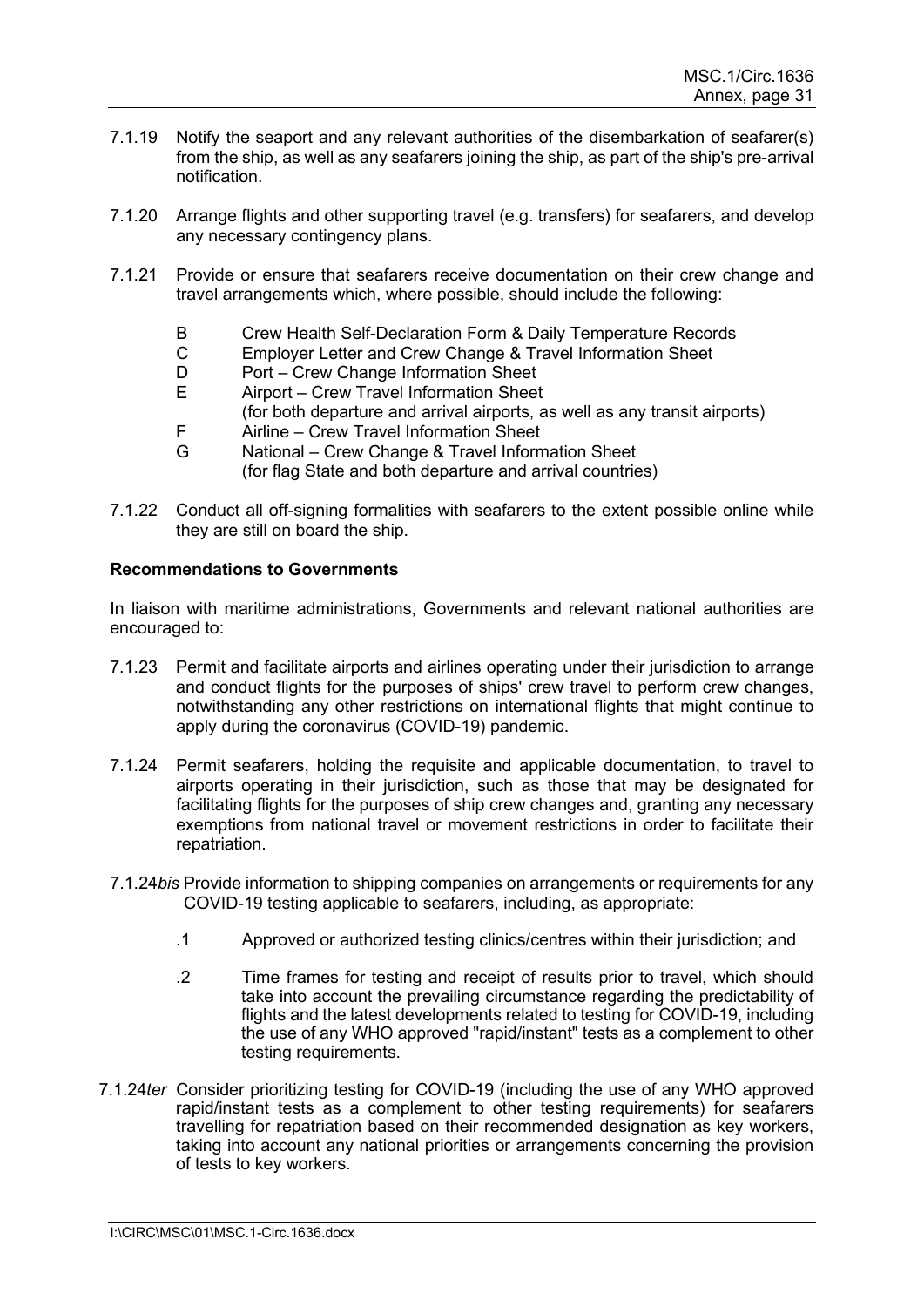- 7.1.25 Provide information to shipping companies, and to airlines and airports under their jurisdiction on any special requirements for the conduct of crew change flights and travel to airports, including the duration of the period for which records may be required for the time spent prior to departure (which may also include time spent at a hotel, temporary accommodation, etc. for the purposes of isolation or quarantine).
- 7.1.25*bis* Provide information to shipping companies on any arrangements for accommodation applicable to seafarers for the purposes of isolation or quarantine, including on any designated hotels, temporary accommodation, etc.
- 7.1.26 Provide information to shipping companies and seafarers, as well as all other stakeholders concerned such as airports and airlines, (National – Crew Change & Travel Information Sheet) using the template provided in these protocols as a guide (see **appendix).**
- 7.1.27 Request seaports to provide shipping companies with information on any necessary requirements or measures established by the port related to the control of coronavirus (COVID-19) and requirements for the conduct of crew changes. A suggested template for airports to provide key information (Port – Crew Change Information Sheet) is provided in the **appendix.**
- 7.1.28 Request or encourage airports to make publicly available for use by seafarers before they disembark ship, as well as shipping companies, information on any necessary requirements or measures established by the airport (or airlines operating from its terminals) related to the control of coronavirus (COVID-19). This might include information, inter alia, about health measures and screening procedures, special arrangements, pathways or zones applicable to seafarers. A suggested template for airports to provide key information (Airport – Crew Travel Information Sheet) is provided in the **appendix**.
- 7.1.29 Request or encourage airlines (in liaison with the airport of departure) to make publicly available for use by seafarers before they disembark ship, as well as shipping companies, information on any necessary requirements or measures established by the airline (or airport from which they operate flights) related to the control of coronavirus (COVID-19). This might include information, inter alia*,* about any special arrangements, such as special entrances, areas or zones to be used by seafarers in the airport, or health procedures or requirements that must be complied with, such as social distancing measures or use of PPE (e.g. face masks, gloves, etc.). A suggested template for airlines to provide key information (Airline – Crew Travel Information Sheet) is provided in the **appendix**.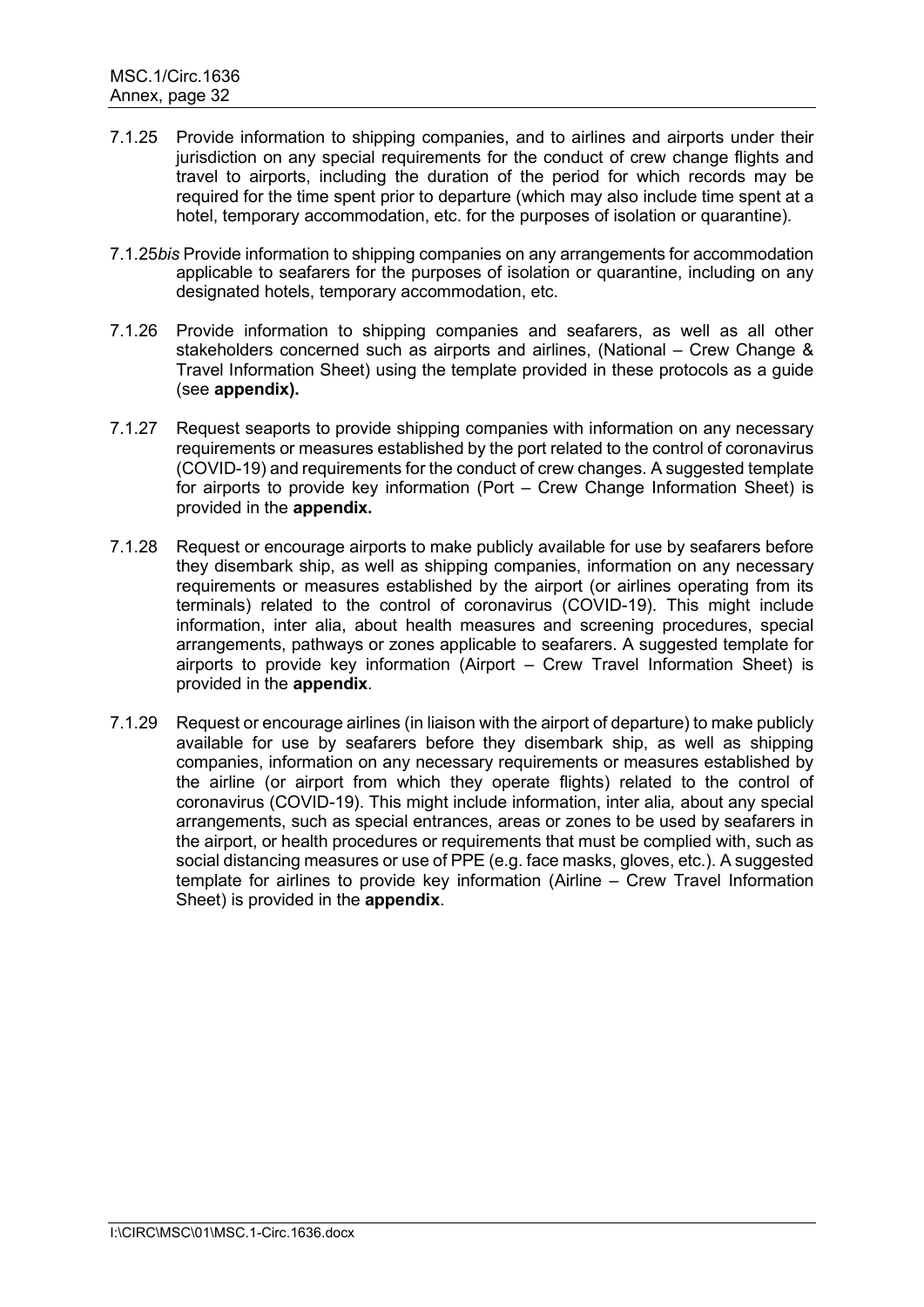### **P8 LOCATION: SEAPORT**

### **8.1 Period: Disembarkation from ship**

**Objective: To manage the disembarkation of seafarers and to control the risk of seafarers being infected with coronavirus (COVID-19), or infecting other persons, during or following disembarkation**

### **Requirements of shipping companies**

- 8.1.1 Shipping companies will endeavour to ensure, as far as reasonably practicable, that seafarers are healthy and free of infection at the time of disembarkation.
- 8.1.1*bis* Shipping companies will endeavour to ensure, as far as reasonably practicable, that seafarers do not travel for the purposes of repatriation if they feel unwell or are experiencing any symptoms associated with COVID-19, and instead immediately seek medical assistance via the port health authorities.
- 8.1.1*ter* Shipping companies will endeavour to ensure, as far as reasonably practicable, that seafarers strictly comply with any isolation or quarantine and testing requirements, as may be applicable locally or nationally, prior to the seafarer being permitted to be repatriated to their country of ordinary residence.

The Company will instruct and require seafarers to:

- 8.1.1*q* Comply strictly with any testing required by the port health authority, or other relevant authorities, in order to travel through the port area and to leave the port.
- 8.1.2 Avoid close contact and non-essential interaction with other personnel on the quayside, on the gangway or in the launch, including other seafarers.
- 8.1.3 Maintain a WHO recommended social distance of at least 1 metre from other persons to the extent possible during disembarkation.
- 8.1.4 Wear PPE as instructed for disembarkation.
- 8.1.5 Carry and handle their own luggage.
- 8.1.6 Keep all relevant documents required for the travel to the country and place of ordinary residence in a bag or compartment that can be easily accessed and disinfected later.

The Company will:

- 8.1.7 Ensure that the Company's coronavirus (COVID-19) plans and procedures are fully complied with during the management of the disembarkation of seafarers, which should include:
	- .1 disposal of any single-use PPE worn by seafarers on board prior to disembarkation;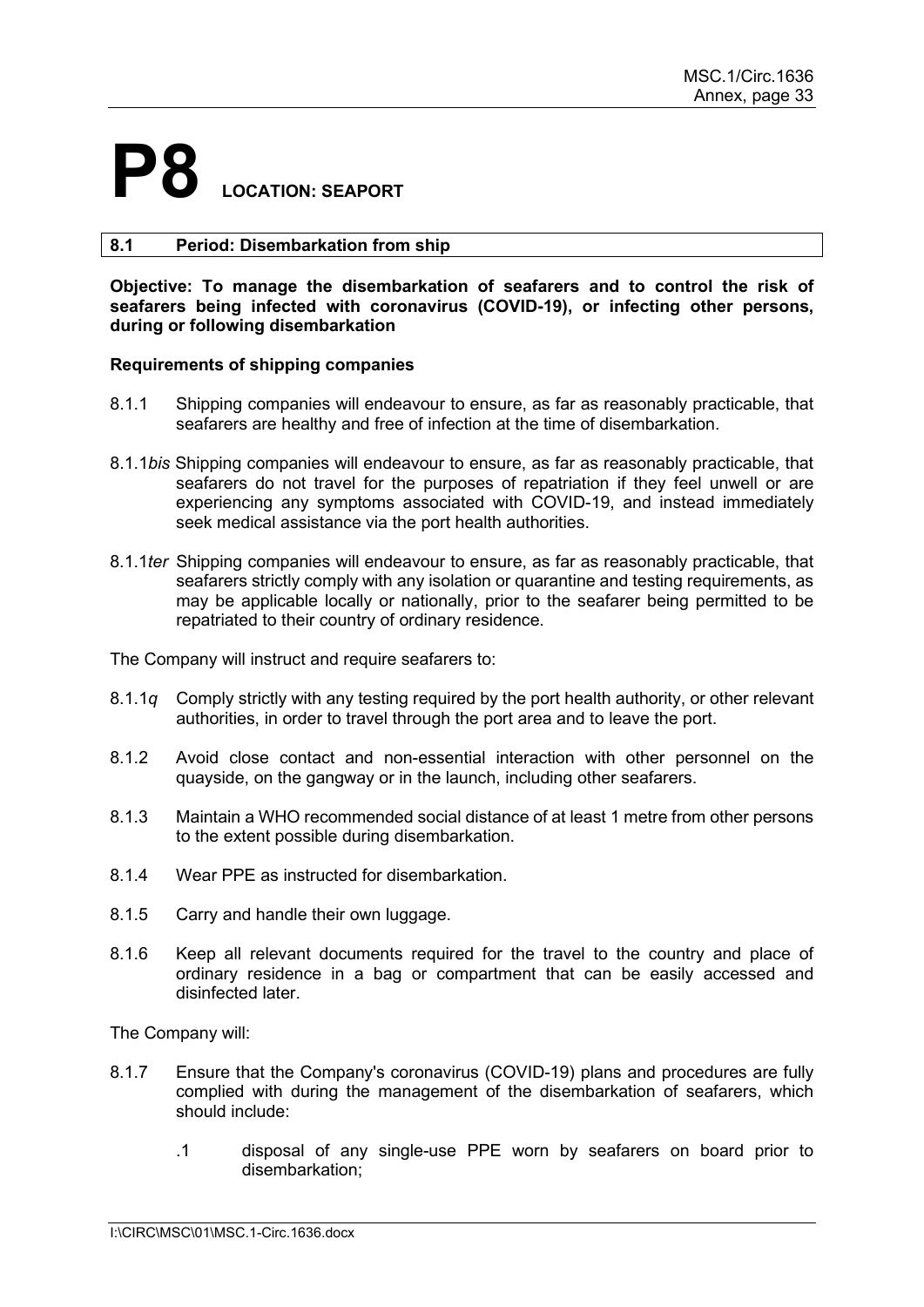- .2 seafarers at point of disembarkation wearing appropriate PPE (e.g. mask, gloves, etc.);
- .3 disinfection of seafarers' luggage in a designated area prior to disembarkation;
- .4 disinfection and/or laundering of seafarers' clothes to be worn during travel prior to disembarkation;
- .5 seafarers' documents being returned by the ship to the seafarer are disinfected prior to disembarkation; and
- .6 seafarers are screened in accordance with any procedures of the Company to verify they are ready for disembarkation and travel, such as having their temperature taken and recorded immediately prior to disembarkation.

Governments and relevant national authorities should be encouraged to:

- 8.1.8 Ensure that any inspections, surveys or other visits to the ship are coordinated with the ship to ensure social distancing during the disembarkation of any seafarers from the ship.
- 8.1.9 Consider facilitating or promoting the conduct of crew changes off-port limits to potentially reduce the interaction between ship and shore personnel involved in berthing ships, especially if the port is not the ship's scheduled port of call for loading/discharging cargo.
- 8.1.10 Consider making testing for COVID-19 available to seafarers disembarking ships, regardless of nationality, due to their recommended designation as key workers needing to be repatriated, in accordance with any national priorities or arrangements concerning the provision of testing for key workers.
- 8.1.11 Ensure that if a COVID-19 test is conducted by, or on behalf of, a relevant authority, a document stating the test result and the authority under which it was conducted will be provided to the seafarer to retain as evidence of the test result.
- 8.1.12 Arrange for seafarers, where necessary, to obtain any required visas at the border at the seaport, provided that their other documentation is in order to demonstrate they are travelling for the purposes of a ship crew change, consistent with the ILO Seafarers' Identity Documents Convention, 1958 (No. 108) and the IMO Convention on Facilitation of International Maritime Traffic, 1965, as amended, and, where relevant, the ILO **Seafarers'** Identity Documents Convention **(Revised),** 2003 (No.185).
- 8.1.13 Consider relaxing (subject to the requirements of national and local law) any visa requirements that might normally apply to seafarers (any obligations under the relevant ILO and IMO Conventions notwithstanding), recognizing that the impacts that closures of consulates and embassies – as well as other restrictions on local travel and movements – may have for the application process and issuance of visas. This might include making appropriate temporary arrangements to: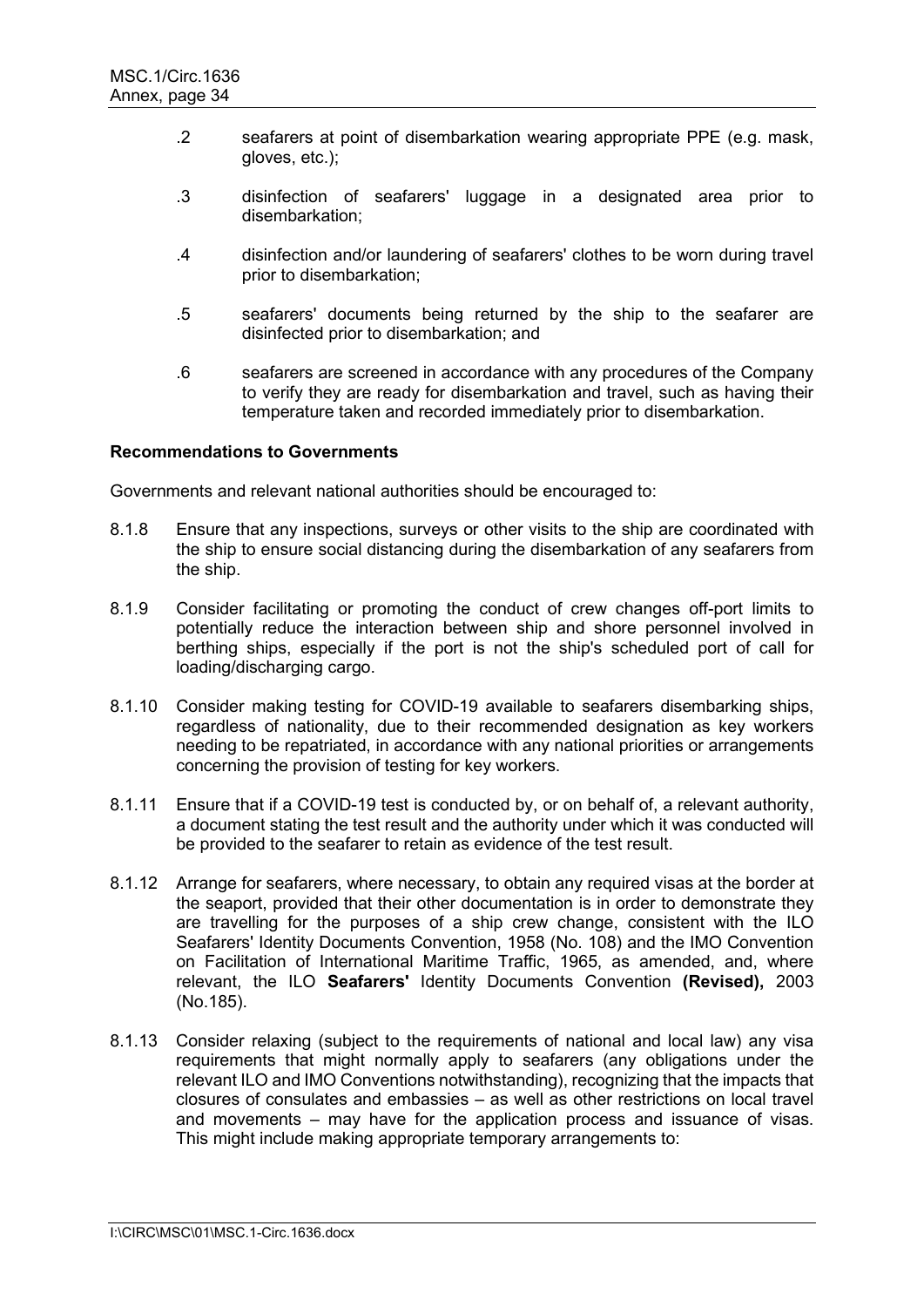- .1 facilitate the expedited processing of applications through online digital means and prioritising seafarer applications in view of their key worker status; or
- .2 allow that seafarers who are unable to apply or be issued with a visa in advance can be granted any necessary visa at the seaport; or
- .3 accept an expired visa in the passport that was previously validly used by the seafarer.
- 8.1.14 Consider relaxing or exempting seafarers from any requirements that might normally apply related to the minimum remaining validity of passports prior to entry, in recognition of the impact of the closures of passport offices, consulates and embassies during the coronavirus (COVID-19) pandemic on passport renewals. This may include considering permitting travel on an expired passport (provided not more than 6 months expired) for one-off repatriation to a seafarer's country of ordinary residence, provided they are carrying required documentation.

### **8.2 Period: Movement in port from ship to transfer arrangement**

**Objective: To minimize and manage the interaction between seafarers and port personnel and infrastructure and to control the risk of seafarers becoming infected with COVID-19 while moving through ports to join their onward transfer to airports**

### **Requirements of shipping companies**

The Company will instruct and require seafarers to:

- 8.2.1 Comply with standard infection protection and control precautions related to hygiene (e.g. hand-washing, use of hand sanitizer, avoid touching face, etc.).
- 8.2.2 Avoid contact with persons who appear unwell or show any COVID-19 symptoms (e.g. cough, fever, etc.).
- 8.2.3 Avoid close contact and non-essential interaction with other personnel in port, including other seafarers.
- 8.2.4 Wear PPE as instructed in the port area as far as practicable (e.g. mask, gloves, etc.).
- 8.2.5 Keep all relevant documents required for the travel in a bag or compartment that can be easily accessed and disinfected later.
- 8.2.6 Comply with any requirements of the port or other relevant authority for screening or testing prior to onward travel.

The Company will:

8.2.7 Arrange for seafarers to be provided with any new or specific PPE or materials required by the seafarer to comply with the Company's coronavirus (COVID-19) plans and procedures related to health protection during travel for repatriation.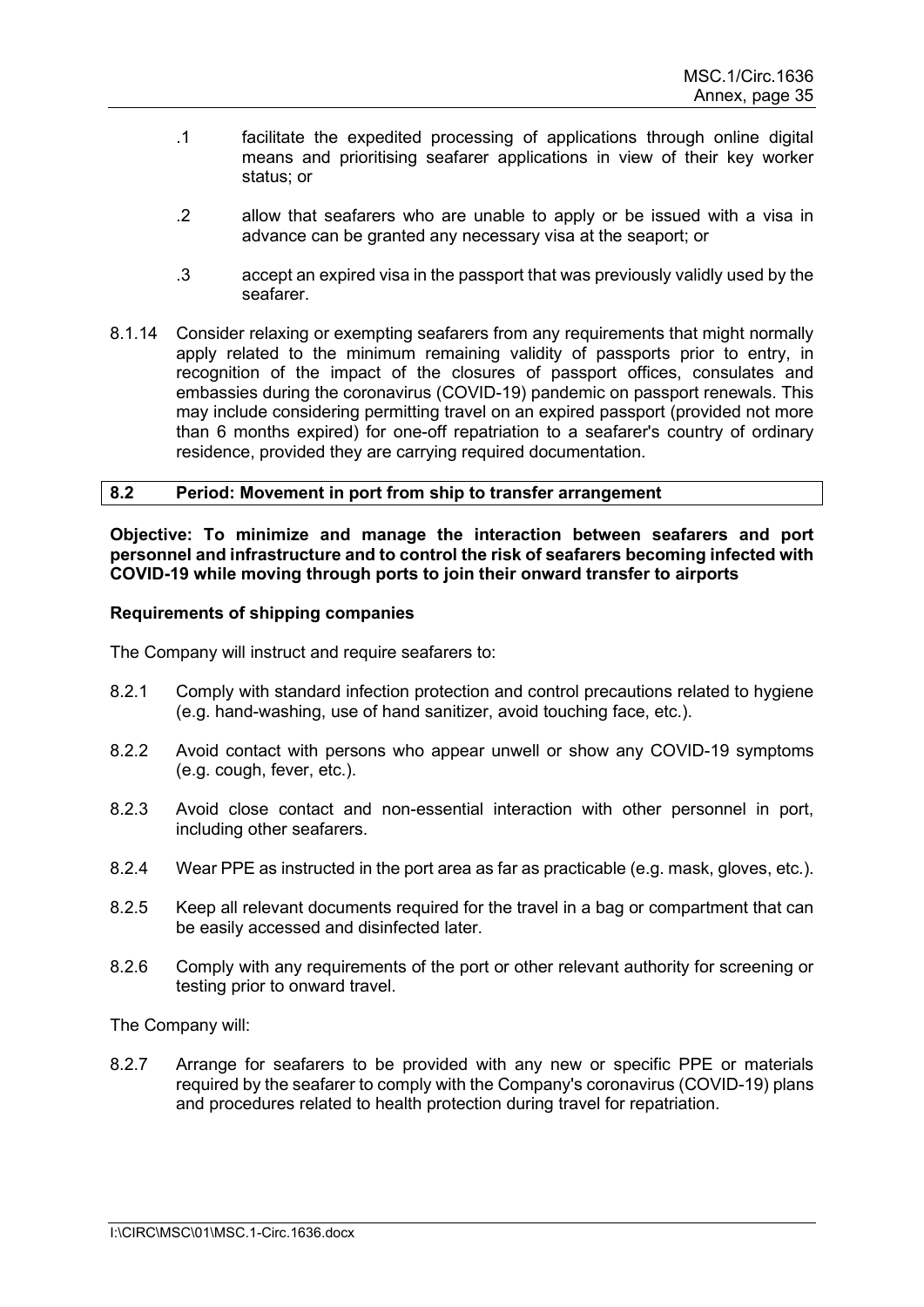Governments and relevant national authorities should be encouraged to:

- 8.2.8 Liaise with seaports about any measures or requirements they may apply to seafarers involved in crew changes when passing though the seaport after disembarkation.
- 8.2.9 Cooperate with seaports on the implementation of any special arrangements for health protection, security, customs, immigration and border controls.
- 8.2.10 Encourage or require seaports to:
	- .1 Provide shipping companies (local representative or agent) with information on any necessary requirements or measures established by the port related to the control of coronavirus (COVID-19) and requirements for the conduct of crew changes. A suggested template for airports to provide key information (Port – Crew Change Information Sheet) is provided in the **appendix**.
	- .2 Designate an approach for the transportation of seafarers from ships to a special area or zone of departure from the port that avoids any opportunities for close contact and non-essential interaction with other persons or infrastructure in the port, including other seafarers.
	- .3 Designate a special area or zone for seafarers departing the seaport that avoids any opportunities for close contact and non-essential interaction with other persons or infrastructure in the port, including other seafarers.

### **8.3 Period: Transfer (potentially) to any hotel, temporary accommodation, etc.**

**Objective: To manage the safe crew travel from the seaport to the place of any required stay at a hotel, temporary accommodation, etc. and to control the risk of seafarers becoming infected with coronavirus (COVID-19), or infecting others, while travelling to any such places**

### **Requirements of shipping companies**

- 8.3.1*ad* Shipping companies should consider the feasibility of making arrangements for seafarers to travel directly from the seaport to the airport of departure in order to minimize contact with other persons and so reduce the risk of infection or infecting other people. However, for practical and logistical reasons, a stay at hotel, temporary accommodation, etc. may be necessary before arrival at the airport.
- 8.3.1 Shipping companies should provide appropriate means of travel from the seaport to any required stay at a hotel, temporary accommodation, etc. that minimizes contact with other persons after leaving the seaport. Appropriate social distancing measures should be required and applied to the extent possible.

NOTE: Shipping companies may have less or no control or choice over the safety or means of the transport to be used, especially if crew are required to transfer to accommodation or facilities designated by local or national authorities.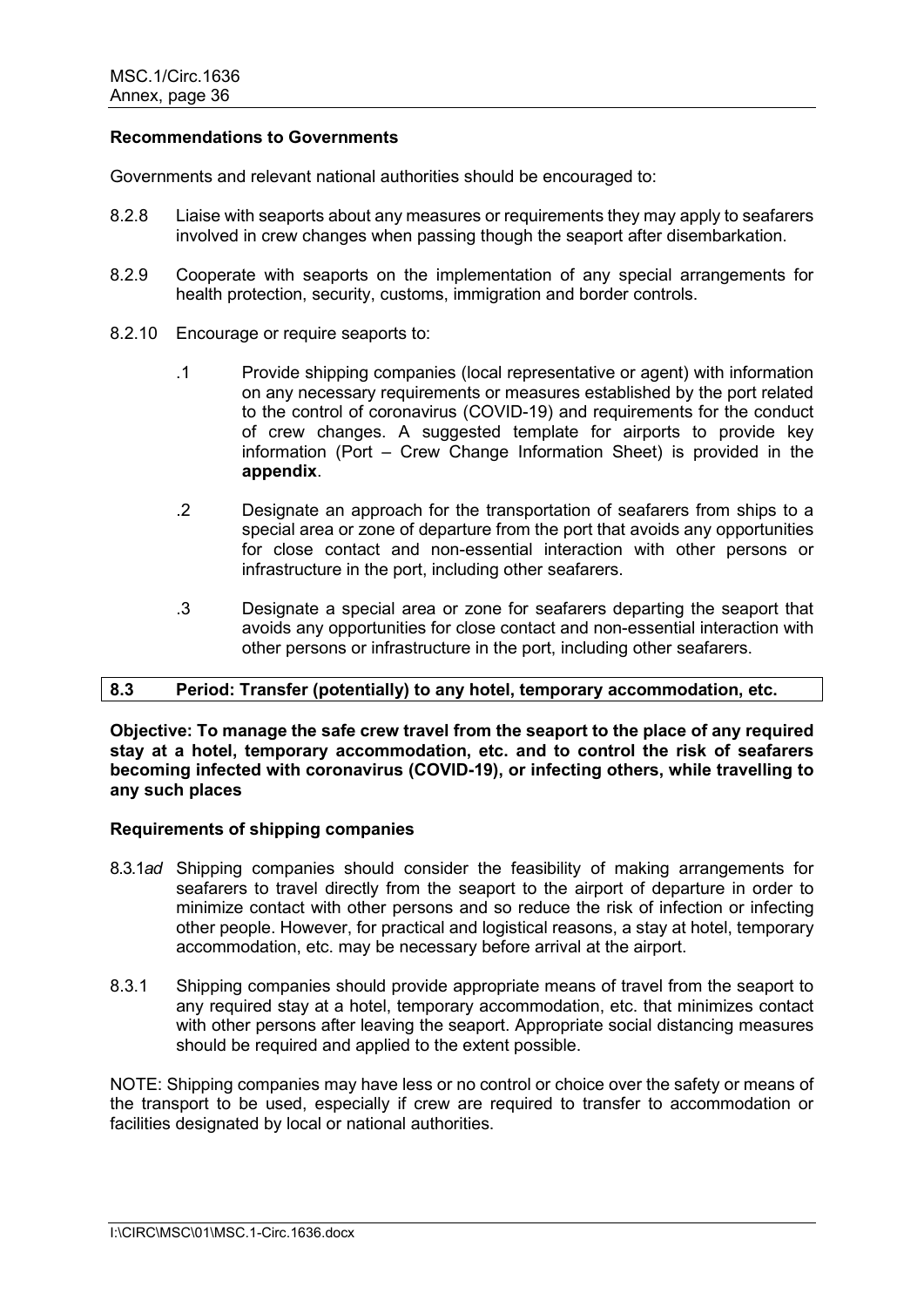The Company will instruct and require seafarers to:

- 8.3.2 Comply with any instructions and procedures from relevant local or national authorities, which might potentially include the need to comply with instructions regarding isolation or quarantine in a hotel, temporary accommodation, etc. that might be determined by the local or national authorities.
- 8.3.3 Depending on the duration of the transfer, continue to check their temperature and keep records in a standard format (see **appendix**).
- 8.3.4 Comply with standard infection protection and control precautions related to hygiene (e.g. hand-washing, avoid touching face, etc.).
- 8.3.5 Maintain a WHO recommended social distance of at least 1 metre from other persons to the extent possible.
- 8.3.6 Avoid contact with persons who appear unwell or show any COVID-19 symptoms (e.g. cough, fever, etc.).
- 8.3.7 Wear PPE as instructed for the duration of the travel as far as practicable (e.g. mask, gloves, etc.).
- 8.3.8 Carry and handle their own luggage to the extent possible.
- 8.3.9 Keep all relevant documents required for their repatriation in a bag or compartment that can be easily accessed and disinfected later.

### **Recommendations to Governments**

Governments and relevant national authorities are encouraged to:

8.3.10 Give serious consideration to exempting seafarers being repatriated from any self-isolation or quarantine measures that might be applicable to other persons arriving from other countries, since seafarers will have been in a controlled and isolated environment on board ship prior to arriving in the country (e.g. 14 days at sea and/or anchorage could be considered or treated as meeting the requirements of any quarantine period).

### **8.4 Period: Time (potentially) spent at hotel, temporary accommodation, etc.**

**Objective: To manage the safety of seafarers while staying at any hotel, temporary accommodation, etc. and to control the risk of seafarers becoming infected with coronavirus (COVID-19) while staying at any such places**

### **Requirements of shipping companies**

8.4.1 For practical and logistical reasons, a stay at a hotel, temporary accommodation, etc. may be necessary before arrival at the airport. Provided, however, this is consistent with any national requirements or restrictions, and/or the logistical or practical considerations that may prevail locally, shipping companies should consider the feasibility of making arrangements for seafarers to travel directly from the seaport to the airport of departure in order to minimize contact with other persons and so reduce the risk of infection or infecting other people.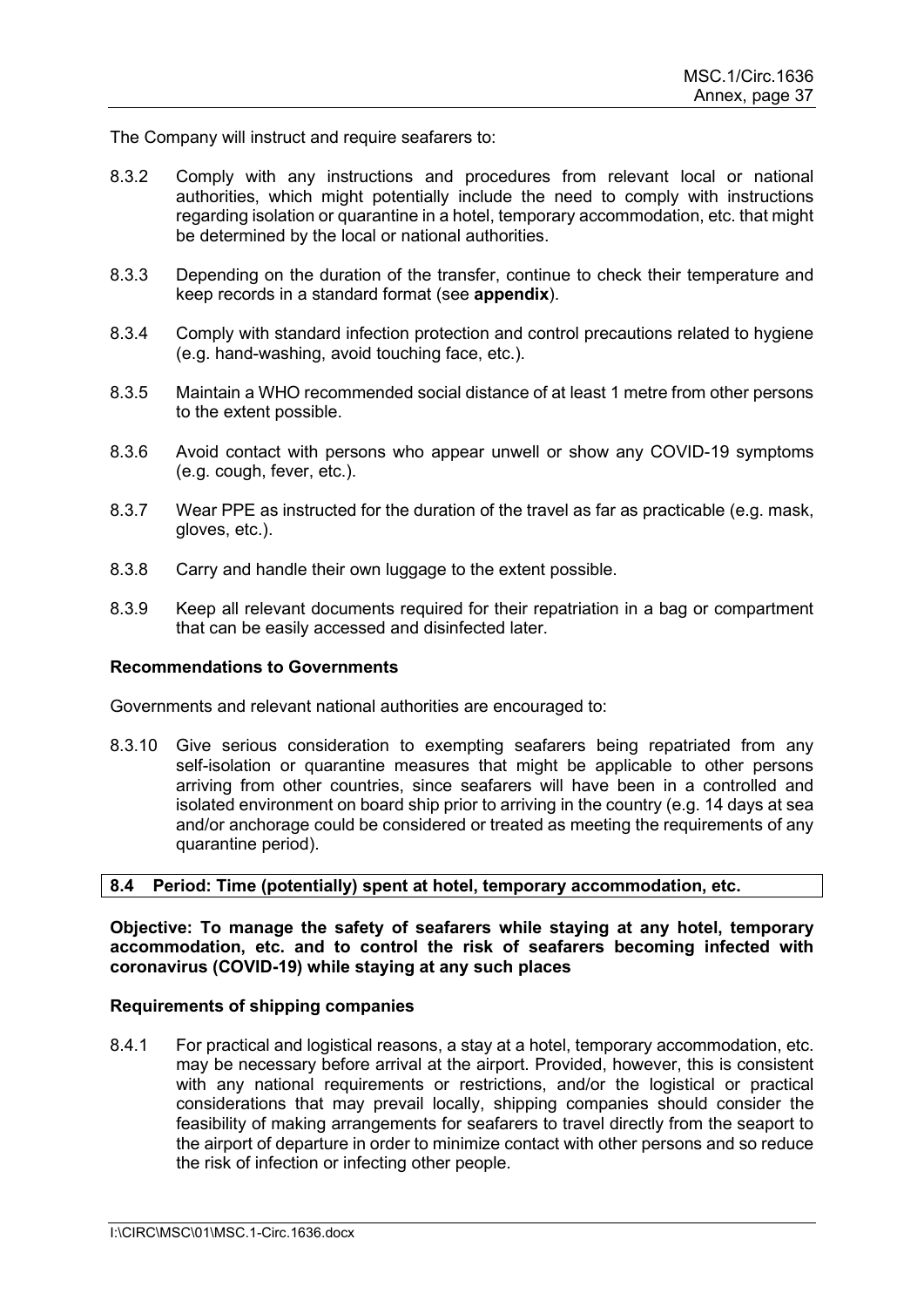If a stay at a hotel, temporary accommodation, etc. is necessary, the Company will instruct and require seafarers to:

- 8.4.2 Comply with any instructions and procedures from relevant local or national authorities, which might potentially include the need to comply with instructions regarding self-isolation or quarantine in a hotel, temporary accommodation, etc. that might be determined by the local or national authorities.
- 8.4.3 Comply with any instructions from the hotel, temporary accommodation, etc., and national or local authorities, paying special attention any social distancing, hygiene and PPE requirements.
- 8.4.4 Check their temperature twice daily and keep records during the required number of days before travel (see **appendix** for a suggested template for keeping the records), and inform the Company (local representative or agent) if they show symptoms.
- 8.4.5 Comply with standard infection protection and control precautions related to hygiene (e.g. hand-washing, avoid touching face, etc.).
- 8.4.6 Maintain a WHO recommended social distance of at least 1 metre from other persons to the extent possible.
- 8.4.7 Avoid contact with persons who appear unwell or show any COVID-19 symptoms (e.g. cough, fever, etc.).
- 8.4.8 Wear PPE as instructed for the duration of the stay when appropriate (e.g. mask, gloves, etc.).
- 8.4.9 Handle their own luggage at the hotel, temporary accommodation, etc. to the extent possible.
- 8.4.10 Inform the Company (local representative or agent) if they show any COVID-19 symptoms during their stay.

### **Recommendations to Governments**

Provided that shipping companies and seafarers can demonstrate that they have done everything possible to adhere to the recommendations in these protocols that apply to them, including following the Company's coronavirus (COVID-19) plans and procedures to protect and monitor the health of seafarers due to be repatriated, as well as any additional measures that the seaport of disembarkation, or relevant authorities, might choose to apply (e.g. testing, temperature checks, interviews and assessments, etc.), Governments and relevant national authorities should be encouraged to:

- 8.4.11 Give serious consideration to exempting seafarers from any isolation or quarantine measures that might be applicable to other persons entering the country, taking account of the recommendation included with IMO Circular Letter No.4204/Add.6 to "designate professional seafarers and marine personnel, regardless of nationality when in their jurisdiction, as "key workers" providing an essential service". This would be on the basis of the following:
	- .1 seafarers in transit to their country of residence, who have shown no evidence of symptoms, and have maintained twice-daily temperature records, should present no higher risk of becoming infected with coronavirus (COVID-19), or infecting other persons in the country, if – where possible – they can proceed directly to the airport of departure.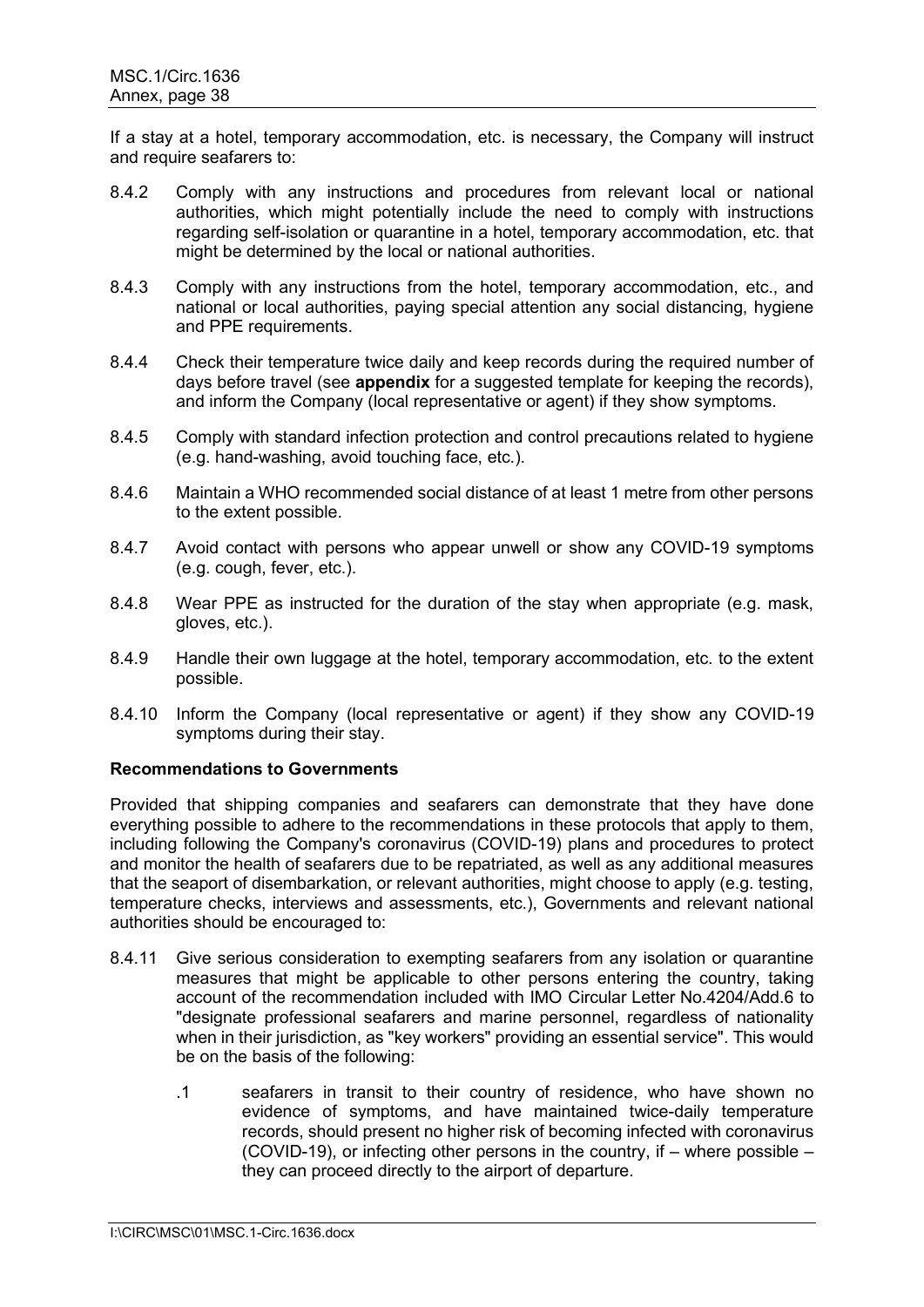- .2 seafarers required to transfer to and stay at a hotel, temporary accommodation, etc. for an extended period, isolation or quarantine may have more occasion to interact with other persons than if permitted to proceed directly to the airport and leave the country as soon as reasonably practicable; and
- .3 seafarers on board ships that have spent the last 14 days at sea and/or at anchorage have been in an isolated and controlled environment, which could be considered or treated as meeting the requirements of any quarantine period.

### **8.5 Period: Travel to airport**

**Objective: To facilitate safe crew travel to the airport of departure and to control the risk of seafarers becoming infected with coronavirus (COVID-19), or infecting other persons, while travelling to the airport of departure**

### **Requirements of shipping companies**

- 8.5.1 Shipping companies will arrange to provide appropriate means of travel to the airport, such as a private transfer, to minimize contact with other persons after leaving the seaport and during the transfer to the airport. If a private bus is used, appropriate sanitization and social distancing measures should be required and applied to the extent possible.
- 8.5.2 In the vicinity of large towns or cities, shipping companies should avoid, as far as possible, instructing seafarers to travel by means of public transport, although this may be appropriate for longer journeys depending on the prevailing circumstances.

The Company will instruct and require seafarers to:

- 8.5.3 Comply with standard infection protection and control precautions related to hygiene in accordance with national or local guidance (e.g. social distancing, hand-washing, use of hand sanitizer, avoid touching face, etc.).
- 8.5.4 Avoid close contact with persons who are or appear unwell or show any COVID-19 symptoms (e.g. cough, fever, etc.).
- 8.5.5 Wear PPE as instructed for the duration of the travel as far as practicable (e.g. mask and gloves, etc.).
- 8.5.6 Carry and handle their own luggage.
- 8.5.7 Keep all relevant documents required for repatriation, in a bag or compartment that can be easily accessed and disinfected later.
- 8.5.8 Provide all requisite documentation for verification or inspection if requested by authorities.

### **Recommendations to Governments**

In liaison with maritime administrations, Governments and relevant national authorities should be encouraged to: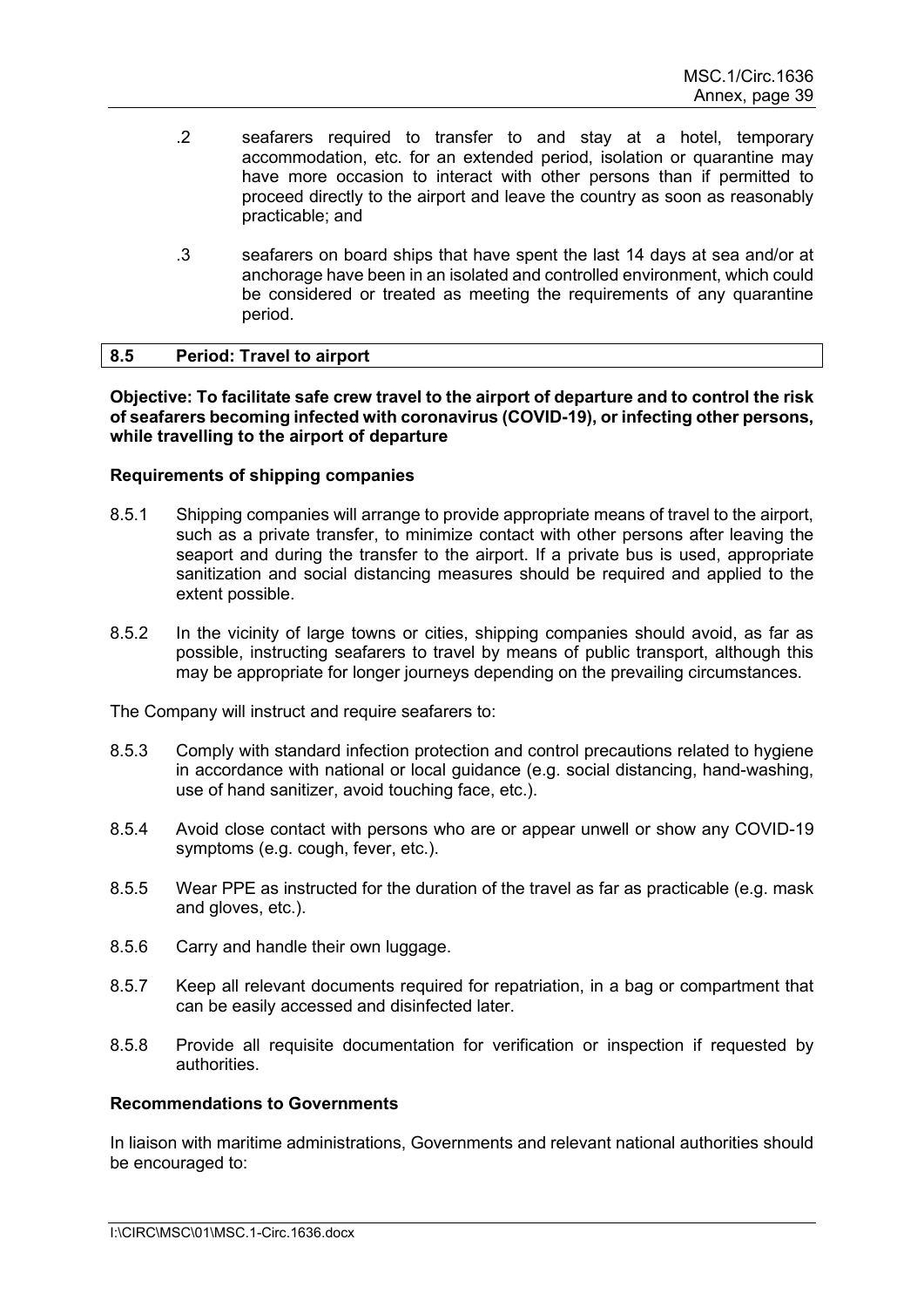- 8.5.9 Grant seafarers any necessary exemptions from national travel or movement restrictions in order to facilitate their repatriation, provided they carry evidence of being a seafarer, consistent with the recommendation included with IMO Circular Letter No.4204/Add.6 to "designate professional seafarers and marine personnel, regardless of nationality when in their jurisdiction, as "key workers" providing an essential service".
- 8.5.10 Encourage airports to designate a special area or zone for the arrival of seafarers at the airport of departure and to facilitate access from that area or zone to any special areas or zones for check-in and potentially health screening.

### **LOCATION: AIRPORT OF DEPARTURE**

### **9.1 Period: Time spent in airport of departure**

**Objective: To manage seafarers at airports who are traveling to be repatriated in their country of residence, and to control the risk of seafarers becoming infected with COVID-19, or infecting other persons, while in the airport of departure and to facilitate their safe travel by aircraft**

### **Requirements of shipping companies**

The Company will instruct and require seafarers to:

- 9.1.1 Comply with standard infection protection and control precautions related to hygiene (e.g. hand-washing, use of hand sanitizer, avoid touching face, etc.).
- 9.1.1*bis* Comply fully with any requirements for testing conducted by the airport or by the relevant authorities operating within the airport, including any requirements of the airline for testing prior to embarkation.
- 9.1.1*ter* Avoid use of restaurants, cafes and public toilets, etc. as much as possible.
- 9.1.2 Maintain a WHO recommended social distance of at least 1 metre from other persons to the extent possible (i.e. social distancing).
- 9.1.3 Avoid contact with persons who appear unwell or show any COVID-19 symptoms (e.g. cough, fever, etc.).
- 9.1.4 Wear PPE as instructed for the duration time spent in the airport as far as practicable (e.g. mask, gloves, etc.).
- 9.1.5 Keep all relevant documents required for their repatriation in a bag or compartment that can be easily accessed and disinfected later.

The Company will:

9.1.6 Provide seafarers, as far as possible, with the latest available information on their flights.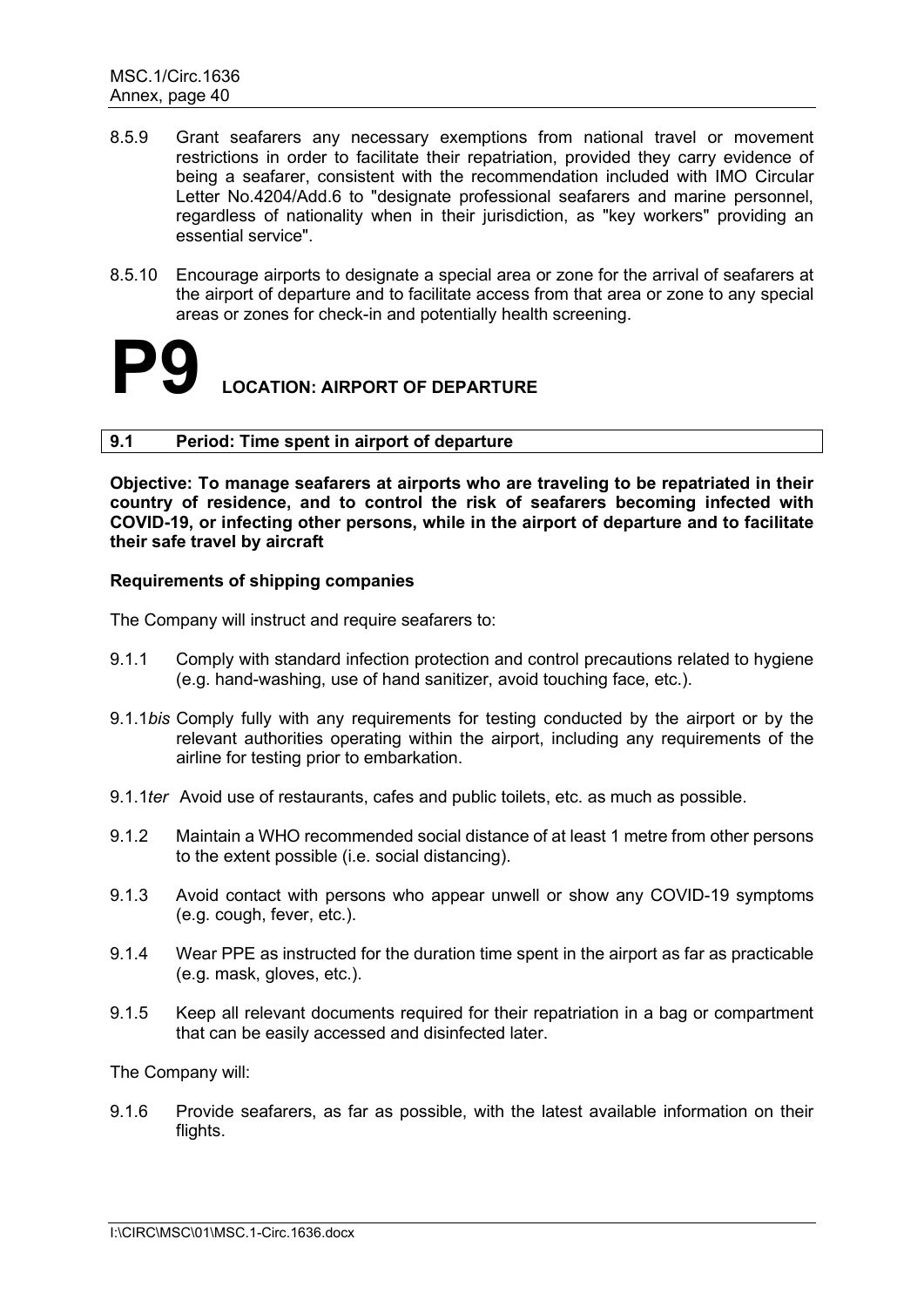- 9.1.7 Provide seafarers with instructions and information on the arrangements awaiting them at the airport of arrival.
- 9.1.8 Provide seafarers with instructions and procedures to follow standard infection protection and control precautions.

In liaison with maritime administrations, Governments and relevant national authorities should be encouraged to:

- 9.1.9 Liaise with relevant authorities in the destination country about measures and requirements of the destination country applicable to seafarers traveling for the purposes of repatriation.
- 9.1.10 Cooperate with airports on the implementation of any special arrangements for health protection, security, customs, immigration and border controls.
- 9.1.11 Encourage or require airports to:
	- .1 Designate a special pathway for seafarers to pass through check-in, security, customs, immigration and border control that minimizes contact with airport personnel and other passengers/seafarers.
	- .2 Designate special zone or area for seafarers to await boarding of aircraft that minimizes contact with airport personnel and other passengers.
	- .3 Facilitate social distancing in the airport (e.g. by marking floor in queuing areas with at least 1 metre spaces where possible).
	- .4 Ensure that all relevant airport personnel are aware of any special arrangements or permissions related to the travel of seafarers and their key worker status.

### **P10 LOCATION: AIRCRAFT**

### **10.1 Period: Time during flight**

### **Objective: To manage seafarers on board aircraft and to control the risk of seafarers becoming infected with COVID-19 or infecting other persons in-flight**

### **Requirements of shipping companies**

The Company will instruct and require seafarers to:

10.1.1 Comply with the instructions and procedures of the airline and cabin crew of the aircraft.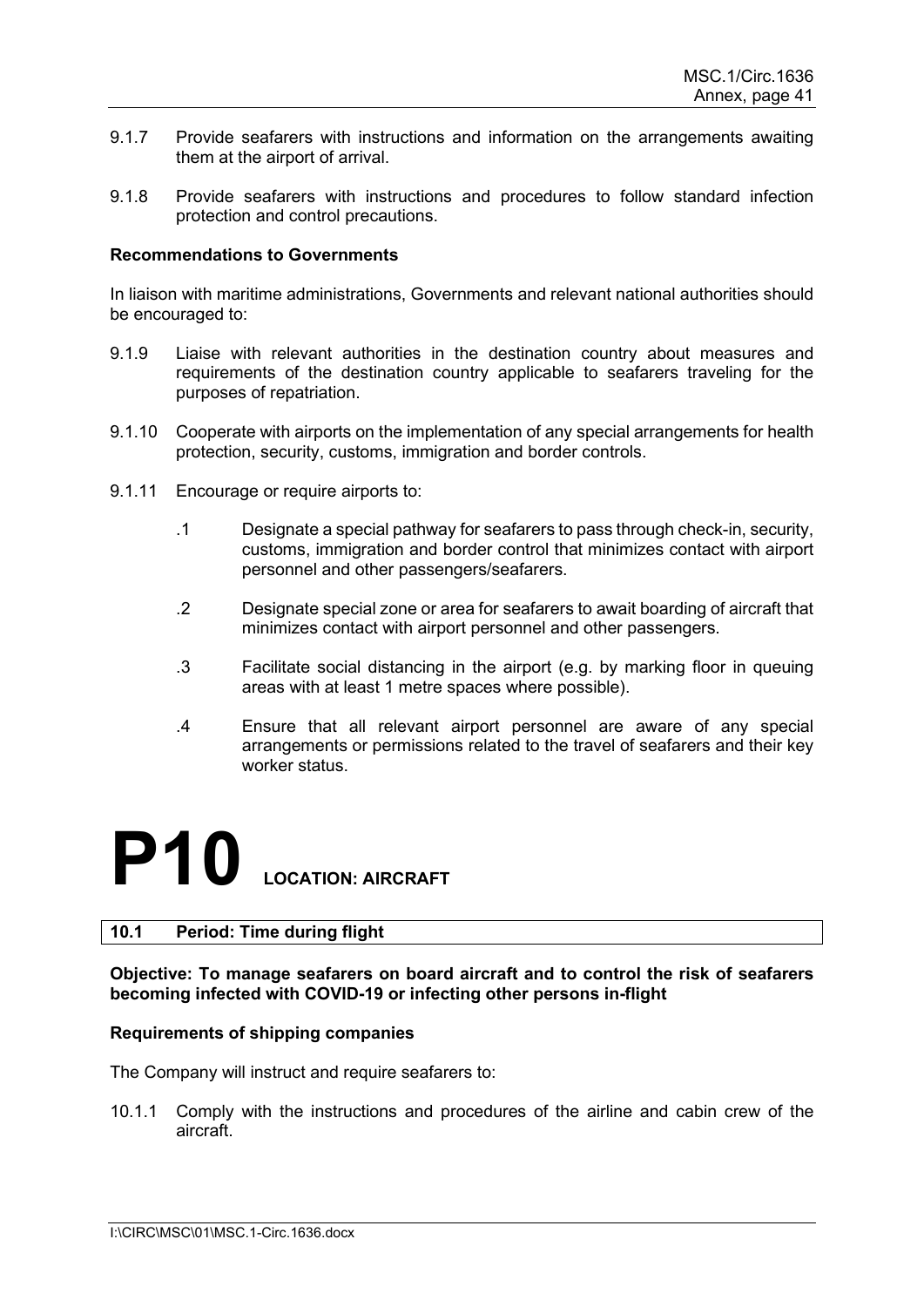- 10.1.2 Maintain social distancing to the extent possible from other passengers on the flight, and sit with appropriate seat spacing, as may be arranged by the airline or cabin crew on board the aircraft.
- 10.1.3 Comply with standard infection protection and control precautions related to hygiene (e.g. hand-washing, use of hand sanitizer, avoid touching face, etc.).
- 10.1.4 Avoid contact with persons who appear unwell or show any COVID-19 symptoms (e.g. cough, fever, etc.).
- 10.1.5 Wear PPE as instructed for the duration of the time spent in flight (e.g. mask, gloves, etc.).
- 10.1.6 Limit exposure to the extent possible to aircraft crew during in-flight service and other passengers when using the facilities.
- 10.1.7 Handle their own luggage on board the aircraft.

In liaison with maritime administrations Governments and relevant national authorities should be encouraged, according to the circumstances that apply locally and in the destination country, to invite airlines with respect to crew flights to:

- 10.1.8 Prepare and provide key information about special measures related to coronavirus (COVID-19) during embarkation and disembarkation of aircraft and in flight. A suggested template to help airlines provide key information (Airline – Crew Travel Information Sheet) is provided in the **appendix**.
- 10.1.9 Provide instructions and procedures for infection protection and control precautions during the flight (e.g. provision of sanitizer or PPE).
- 10.1.10 Develop a plan and procedures for appropriate seat spacing to allow social distancing and avoiding close contact between seafarers and other seafarers or passengers.

### **P11** LOCATION: AIRPORT OF ARRIVAL

### **11.1 Period: Time spent in airport of arrival**

**Objective: To manage safe crew travel for repatriation and to control the risk of seafarers becoming infected with COVID-19 at the airport of arrival, or infecting other person, and facilitate their onward travel for repatriation to their place of ordinary residence**

### **Requirements of shipping companies**

The Company will instruct and require seafarers to:

11.1.1 Comply with the instructions and procedures of the airport and relevant local authorities, including any health screening requirements such as temperature checks.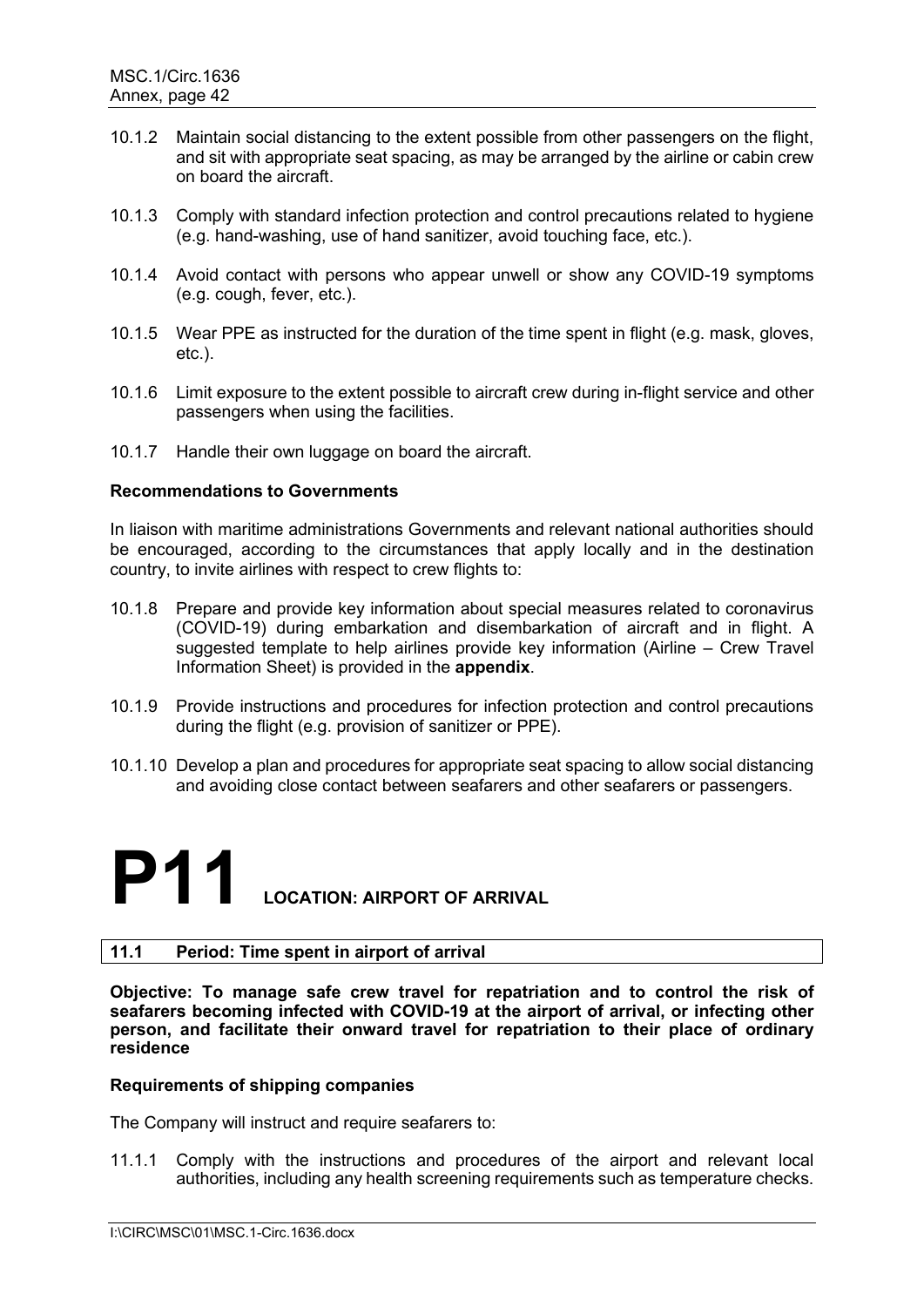- 11.1.2 Comply with standard infection protection and control precautions related to hygiene (e.g. hand-washing, avoid touching face, etc.).
- 11.1.3 Maintain a WHO recommended social distance of at least 1 metre from other persons to the extent possible.
- 11.1.4 Avoid contact with persons who appear unwell or show any COVID-19 symptoms (e.g. cough, fever, etc.).
- 11.1.5 Wear PPE as instructed for the duration time spent in the airport as far as practicable (e.g. mask, gloves, etc.).

In liaison with maritime administrations, Governments and relevant national authorities should be encouraged to:

- 11.1.6 Provide information for shipping companies, seafarers, airports and terminals on any special requirements and parameters for permitting airports and airlines operating under their jurisdiction to arrange and receive flights for the purposes of ship crew repatriation. A suggested template for Governments and relevant national authorities to provide key information (National – Crew Change & Travel Information Sheet) is provided in the **appendix**.
- 11.1.7 Cooperate with airports on the implementation of any special arrangements for health protection, security, customs, immigration and border controls.

Governments or relevant national authorities in the country of the airport of arrival should be encouraged, according to the circumstances that apply locally, to require airports receiving crew change flights to:

- 11.1.8 Provide information for employers and seafarers that will use the airport for the purposes of crew travel for repatriation, which establishes, inter alia, the special arrangements, areas or zones to be used by seafarers in the airport. A suggested template to help airports to provide key information (Airport – Crew Travel Information Sheet) is provided in the **appendix**.
- 11.1.9 Cooperate with Governments and relevant authorities on the implementation of special arrangements customs, immigration and border controls matters, as well as any health checks or screening requirements.
- 11.1.10 Designate a special area for seafarers to pass through any health screening, customs, immigration and border control that minimizes contact with airport personnel and other passengers/seafarers.
- 11.1.11 Designate special area for seafarers to meet their transfers to their place of ordinary residence, or any hotel accommodation, temporary accommodation, etc. that minimizes contact with airport personnel and other passengers.
- 11.1.12 Facilitate social distancing in the airport (e.g. by marking floor in queuing areas with at least 1 metre spaces where possible.).
- 11.1.13 Ensure that all relevant airport personnel are aware of any special arrangements or permissions related to the travel of seafarers and their key worker status.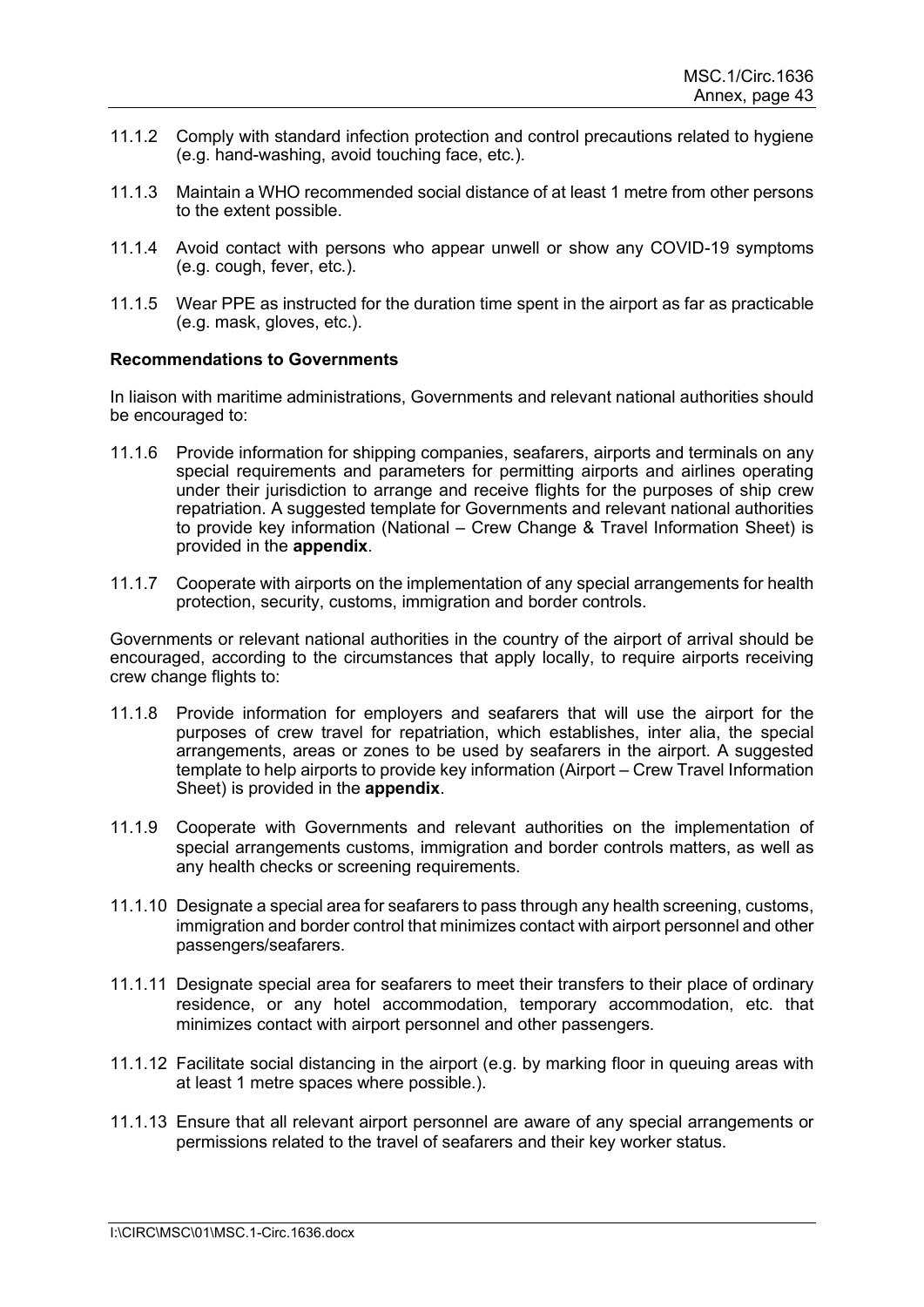### **11.2 Period: Transfer (potentially) to any hotel, temporary accommodation, etc.**

**Objective: To manage the safe crew travel to the place of any required stay at a hotel, temporary accommodation, etc. and to control the risk of seafarers becoming infected with coronavirus (COVID-19) while travelling to any such places**

### **Requirements of shipping companies**

11.2.1 Shipping companies should arrange to provide appropriate means of travel to the hotel, temporary accommodation, etc. that minimizes contact with other persons after leaving the airport (e.g. private transfer). If a private bus is used, appropriate social distancing measures should be required and applied to the extent possible.

NOTE: Shipping companies may have less or no control or choice over the safety or means of the transport to be used, especially if crew are required to transfer to accommodation or facilities designated by local or national authorities.

The Company will instruct and require seafarers to:

- 11.2.2 Comply with any instructions and procedures from relevant local or national authorities, which might potentially include the need to comply with instructions regarding isolation or quarantine in a hotel, or another place of accommodation that might be determined by the local or national authorities.
- 11.2.3 Depending on the duration of the transfer, continue to check their temperature and keep records in a standard format until they join their ship (see **appendix**).
- 11.2.4 Comply with standard infection protection and control precautions related to hygiene (e.g. hand-washing, avoid touching face, etc.), and safe food handling practices, in accordance with WHO, national or local guidance.
- 11.2.5 Maintain a WHO recommended social distance of at least 1 metre from other persons to the extent possible.
- 11.2.6 Avoid contact with persons who appear unwell or show any COVID-19 symptoms (e.g. cough, fever, etc.).
- 11.2.7 Wear PPE as instructed for the duration of the travel (e.g. mask, gloves, etc.).
- 11.2.8 Carry and handle their own luggage to the extent possible.
- 11.2.9 Keep all relevant documents required for the travel to the ship in a bag or compartment that can be easily accessed and disinfected later.

### **Recommendations to Governments**

Governments and relevant national authorities are encouraged to:

11.2.10 Give serious consideration to exempting seafarers from any self-isolation or quarantine measures that might be applicable to other passengers arriving by aircraft from other countries.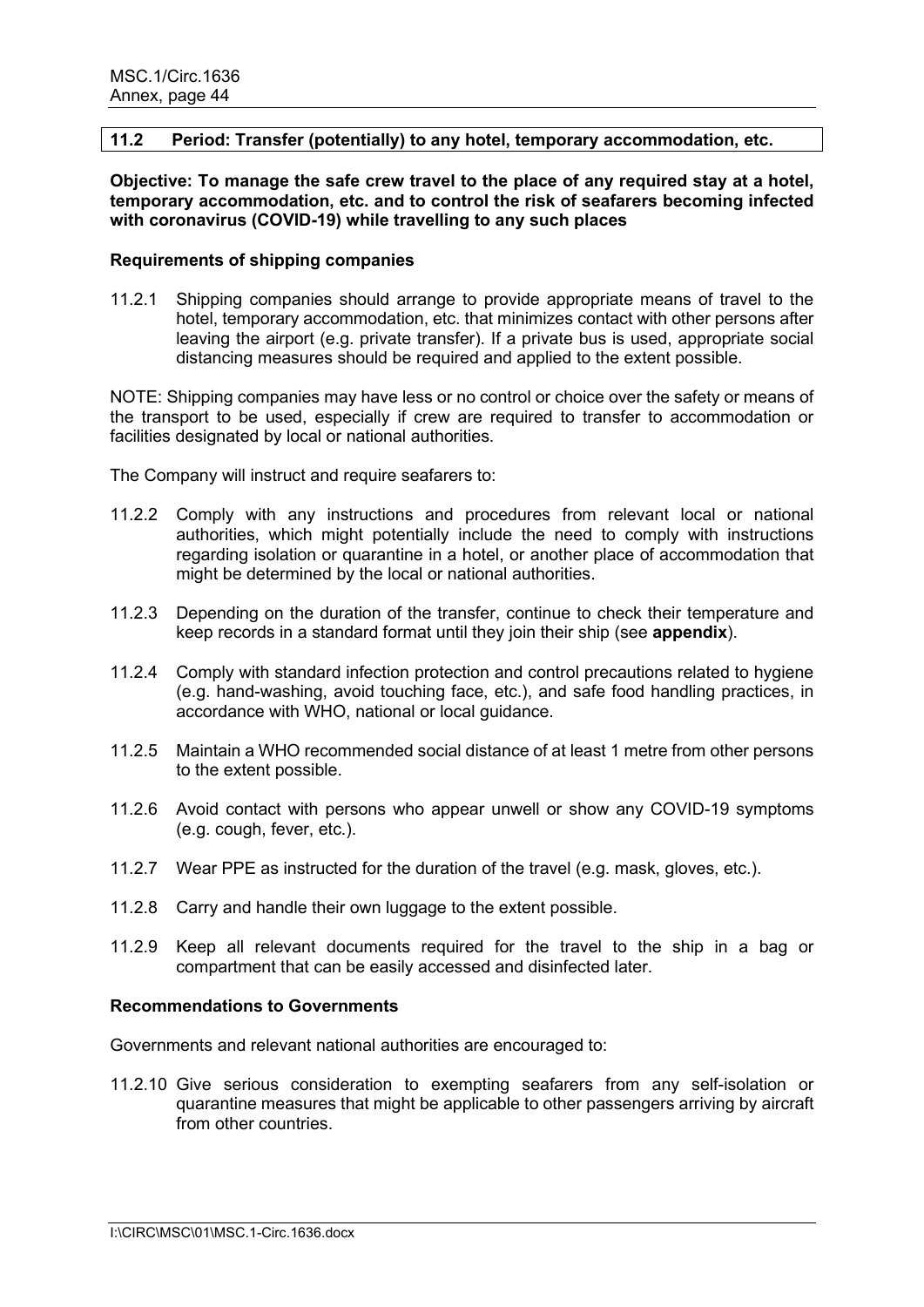### **11.3 Period: Time (potentially) spent at any hotel, temporary accommodation, etc.**

**Objective: To manage the safety of seafarers while staying at any hotel, temporary accommodation, etc. and to control the risk of seafarers becoming infected with coronavirus (COVID-19) while staying at any such places**

#### **Requirements of shipping companies**

11.3.1 For practical and logistical reasons, a stay at a hotel, temporary accommodation, etc. may be necessary after arrival at the airport. Provided, however, this is consistent with any national requirements or restrictions, and/or the logistical or practical considerations that may prevail locally, shipping companies should consider the feasibility of making arrangements for seafarers to travel directly from the airport of arrival to the seafarers' place of residence, in order to minimize contact with other persons and so reduce the risk of infection or infecting other people.

If a hotel stay, temporary accommodation, etc. is required, the Company will instruct and require seafarers to:

- 11.3.2 Comply with any instructions and procedures from relevant local or national authorities, which might potentially include the need to comply with instructions regarding isolation or quarantine in a hotel, temporary accommodation, etc. that might be determined by the local or national authorities.
- 11.3.3 Comply with any instructions from the hotel, temporary accommodation, etc., and national or local authorities, paying special attention any social distancing, hygiene and PPE requirements.
- 11.3.4 Comply with standard infection protection and control precautions related to hygiene (e.g. hand-washing, avoid touching face, etc.).
- 11.3.5 Maintain a WHO recommended social distance of at least 1 metre from other persons to the extent possible.
- 11.3.6 Avoid contact with persons who appear unwell or show any COVID-19 symptoms (e.g. cough, fever, etc.).
- 11.3.7 Wear PPE as instructed for the duration of the stay when appropriate (e.g. mask, gloves).
- 11.3.8 Handle their own luggage at the hotel, temporary accommodation, etc. to the extent possible.
- 11.3.9 Inform the Company (local representative or agent) if they show any COVID-19 symptoms during their stay.

#### **Recommendations to Governments**

Provided that shipping companies and seafarers can demonstrate that they have done everything possible to adhere to the measures in these protocols that apply to them, as well as any additional measures that Governments might choose to apply at the airport of arrival (e.g. testing, temperature checks, interviews and assessments, etc.), Governments and relevant national authorities should be encouraged to: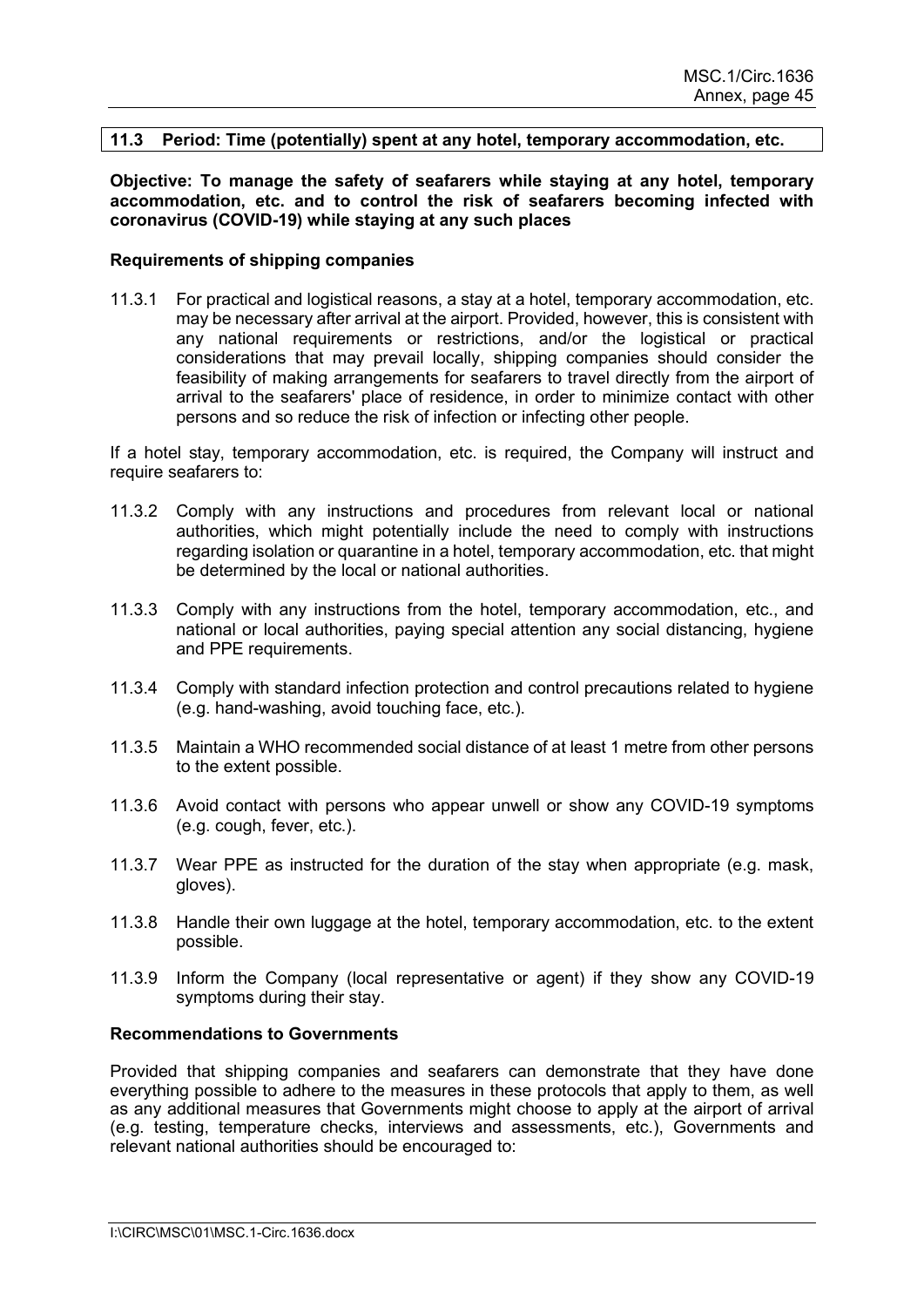- 11.3.10 Give serious consideration to exempting seafarers from any quarantine measures that might be applicable to other passengers arriving by aircraft from other countries, taking account of the recommendation included with IMO Circular Letter No.4204/Add.6 to "designate professional seafarers and marine personnel, regardless of nationality when in their jurisdiction, as "key workers" providing an essential service". This would be on the basis of the following:
	- .1 seafarers being repatriated to their place of ordinary residence have the time and possibility to complete a safe period of isolation, as may be required by the relevant national or local authorities, at their place of ordinary residence; and
	- .2 seafarers required to transfer to and stay at a hotel, temporary accommodation, etc. for an extended period, isolation or quarantine may have more occasion to interact with other persons than if permitted to proceed directly to their place of ordinary residence to isolate, as may be required by national or local authorities.

### **11.4. Period: Travel to place of ordinary residence**

**Objective: To facilitate crew travel to their place of ordinary residence and to control the risk of seafarers becoming infected with coronavirus (COVID-19), or infecting other persons, while travelling to their place of ordinary residence**

### **Requirements of shipping companies**

- 11.4.1 Shipping companies will arrange to provide appropriate means for seafarers to travel to their place of ordinary residence, such as a private transfer, to minimize contact with other persons after arriving in the country and during travel to the seafarer's place of ordinary residence.
- 11.4.2 Shipping companies should avoid, as far as possible, instructing seafarers to travel by means of public transport, although this will depend on the prevailing circumstances and may be necessary for longer journeys.

The Company will instruct and require seafarers to:

- 11.4.3 Comply with standard infection protection and control precautions related to hygiene and safe food handling practices in accordance with national or local guidance (e.g. social distancing, hand-washing, use of hand sanitizer, avoid touching face, etc.).
- 11.4.4 Avoid close contact with persons who are or appear unwell or show any COVID-19 symptoms (e.g. cough, fever, etc.).
- 11.4.5 Wear PPE as instructed for the duration of the travel as far as practicable (e.g. mask and gloves, etc.).
- 11.4.6 Carry and handle their own luggage.
- 11.4.7 Keep all relevant documents required for the travel, in a bag or compartment that can be easily accessed and disinfected later.
- 11.4.8 Provide all requisite documentation for verification or inspection if requested by authorities.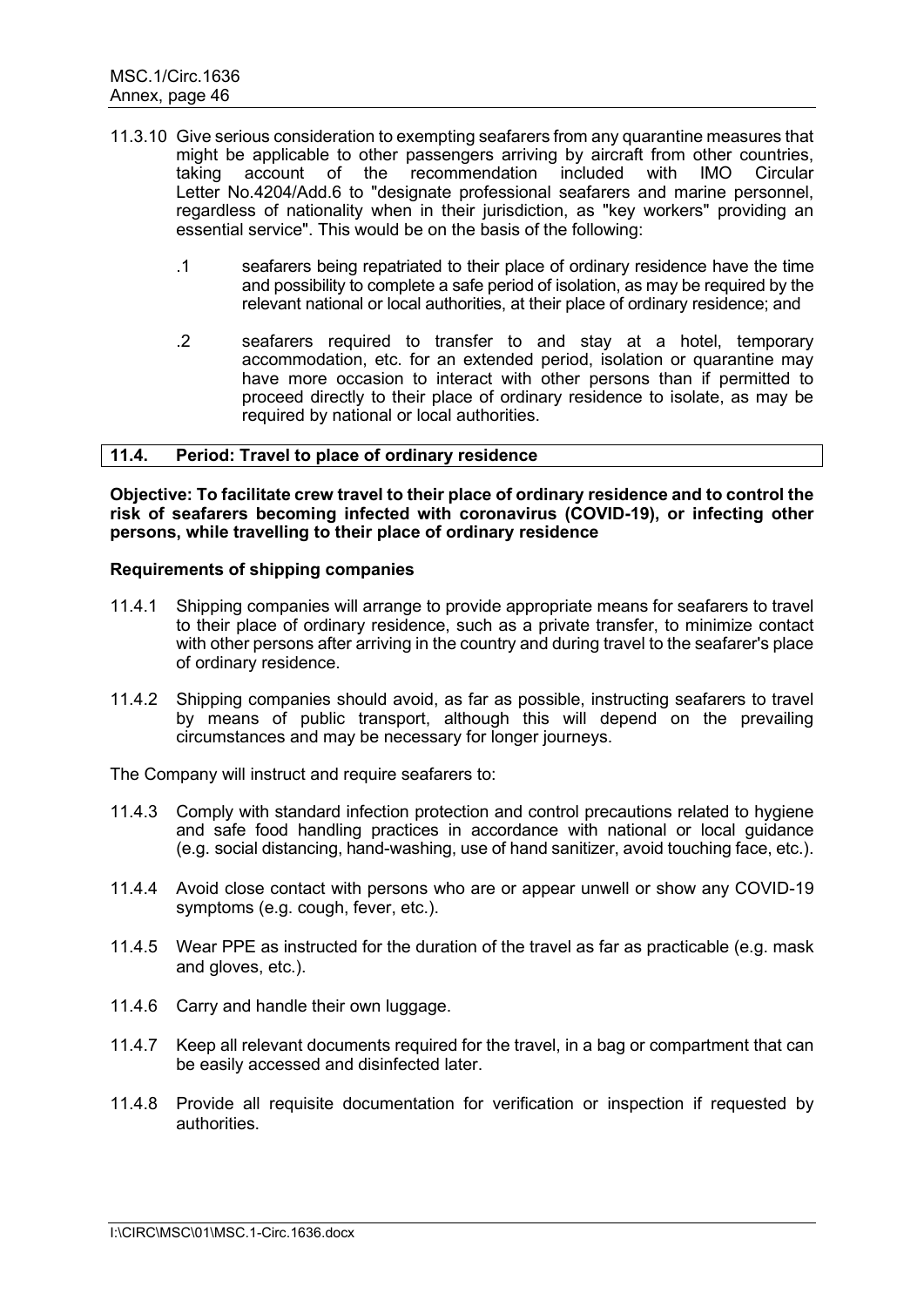### The Company will:

11.4.9 Arrange to provide appropriate means of travel from the airport that, as far as possible, minimizes contact with other persons before arriving at their place of ordinary residence (e.g. private transfer). If a private bus is used, appropriate social distancing measures should be required and applied to the extent possible.

### **Recommendations to Governments**

Governments and relevant national authorities are encouraged to:

- 11.4.10 Provide information to shipping companies and seafarers, on national travel or movement restrictions and requirements (including domestic flights or ferries), using the template provided in these protocols as a guide (see **appendix**).
- 11.4.11 Grant seafarers any necessary exemptions from national travel or movement restrictions (including domestic flights or ferries) in order to facilitate travel to their place of ordinary residence (including domestic flights or ferries), provided they carry evidence of being a seafarer, consistent with the recommendation included with IMO Circular Letter No.4204/Add.6 to "designate professional seafarers and marine personnel, regardless of nationality when in their jurisdiction, as "key workers" providing an essential service".

### **P12 LOCATION: PLACE OF ORDINARY RESIDENCE**

### **12.1 Period: Time spent at place of ordinary residence immediately after repatriation**

**Objective: To ensure that seafarers comply with applicable national or local requirements or guidance related to the control of coronavirus (COVID-19) after completion of their repatriation to their ordinary place of residence**

The duration of this period may be determined by requirements of relevant national or local authorities, but depending on the circumstances that prevail at the time, this might be between 7 and 14 days.

### **Requirements of shipping companies**

12.1.1 Shipping companies will advise seafarers, based on any applicable national requirements or in liaison with its local representatives or agents in the country, the duration of any self-isolation or quarantine period.

The Company will advise seafarers to:

- 12.1.2 Familiarize themselves with general information on coronavirus (COVID-19) and standard infection protection and control precautions provided by relevant national or local authorities.
- 12.1.3 Comply with all standard infection protection and control precautions related to social distancing, self-isolation, hygiene (e.g. hand-washing, avoid touching face, etc.) in accordance with national or local requirements and guidance.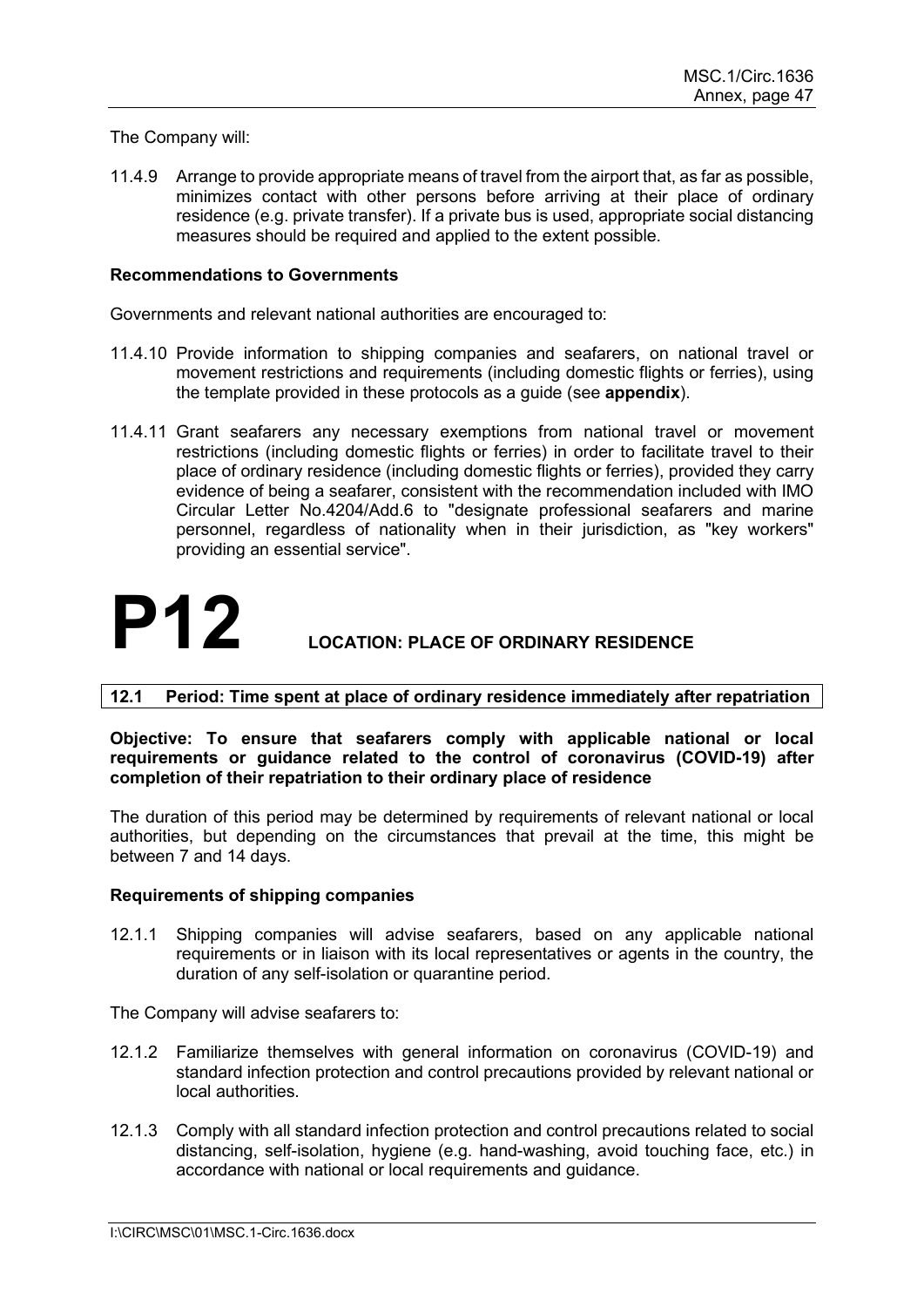12.1.4 Inform the Company (local representative or agent) if they show any COVID-19 symptoms after their repatriation.

The Company will:

12.1.5 Provide seafarers with general information on coronavirus (COVID-19) based on WHO guidance, as well as any available information on the applicable requirements related to coronavirus (COVID-19) and guidance on the standard infection protection and control precautions to comply with in the country.

### **Recommendations to Governments**

Governments and their relevant national authorities are encouraged to:

12.1.6 Provide information to shipping companies and seafarers on the applicable requirements related to coronavirus (COVID-19) and guidance on the standard infection protection and control precautions to comply with in the country, including any applicable self-isolation period, using the template provided in the **appendix** as a guide.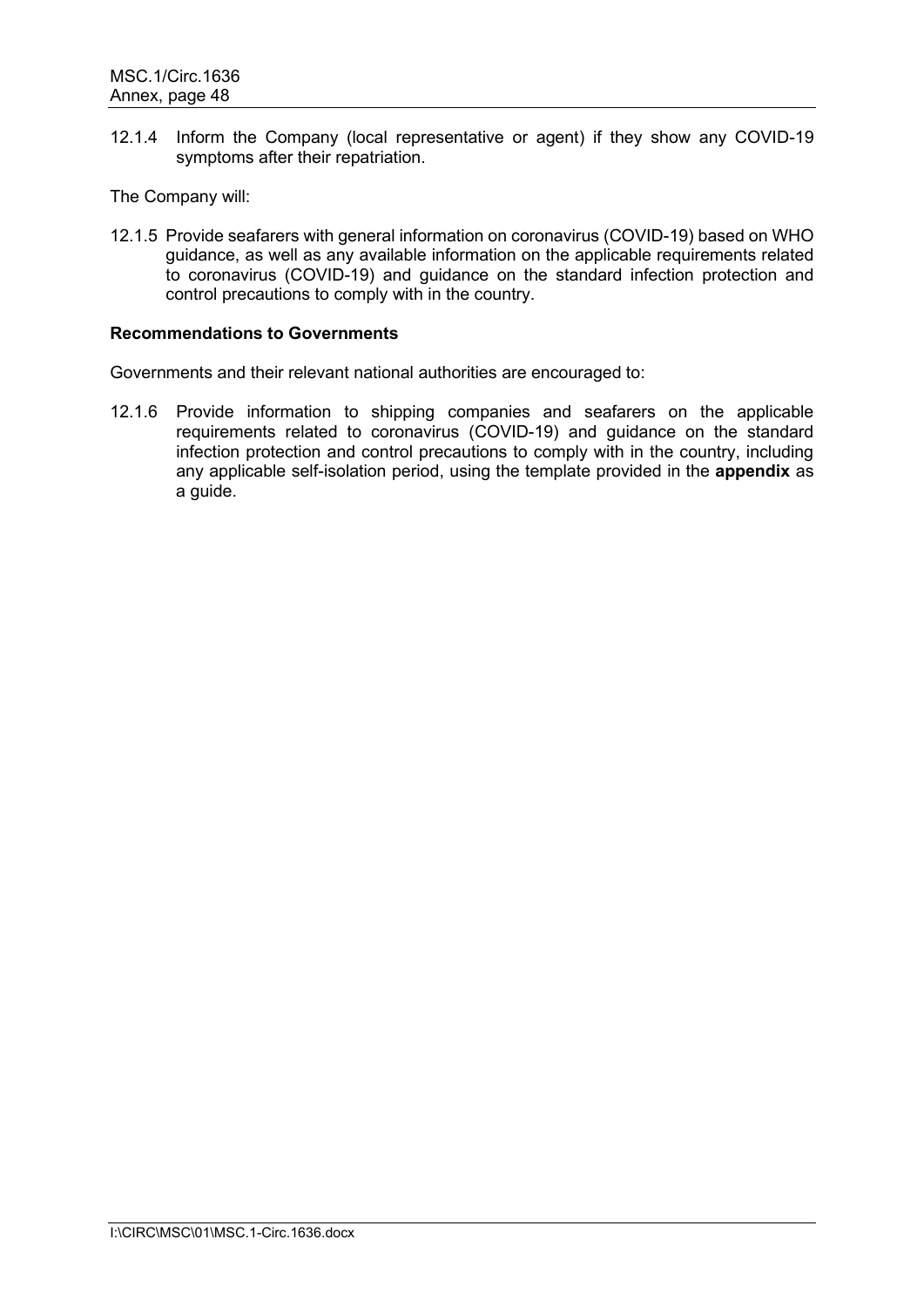### **APPENDIX**

### **IMPLEMENTING DOCUMENTS AND TEMPLATES**

There are a number of documents which can provide important information or guidance that might be required by other stakeholders in order to facilitate and conduct safe crew travel and changes during the coronavirus (COVID-19) pandemic.

The following are the main documents relevant to the implementation of the protocols and suggested templates for use in preparation of certain documents:

- **A Evidence of Seafarer Status Document(s)**
- **B Crew Health Self-Declaration & Daily Temperature Records**
- **C Employer Letter and Crew Change & Travel Information Sheet**
- **D Port – Crew Change Information Sheet**
- **E Airport – Crew Travel Information Sheet**
- **F Airline – Crew Travel Information Sheet**
- **G National – Crew Change & Travel Information Sheet**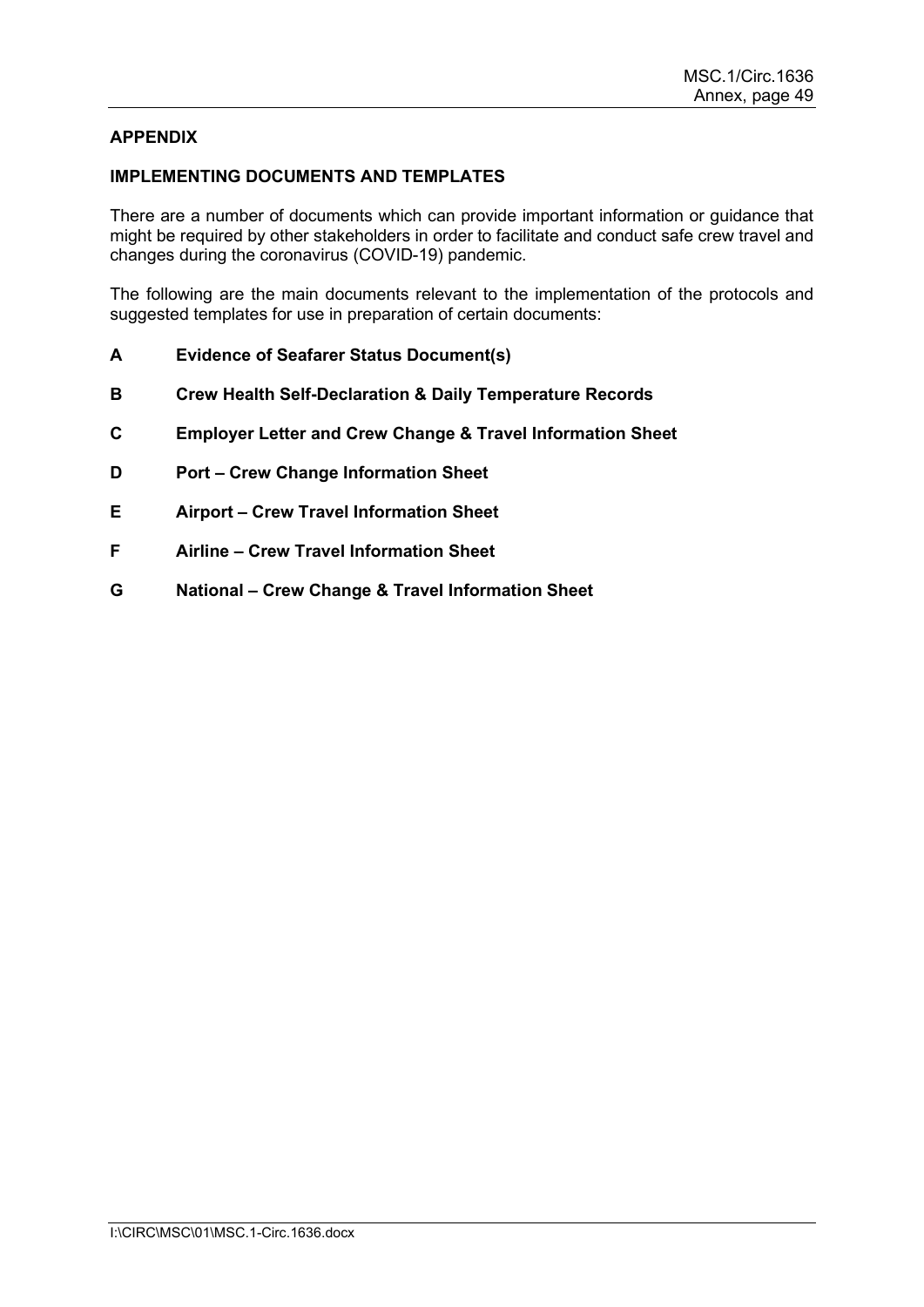

### **A Evidence of Seafarer Status Document(s)**

The protocols refer to seafarers carrying a document or documents that can individually evidence that they are a bona fide seafarer.

Any or a combination of the following documents should be accepted as evidence of being seafarers and are documents that have been established by international conventions and/or are consistent with those referenced in IMO Circular Letter No.4204/Add.6 (27 March 2020).

Seafarer identity document (SID)

*A seafarer's identity document (SID) is issued by a State to each of its nationals and permanent residents who are seafarers under the ILO Seafarers' Identity Documents Convention, 1958 (No. 108)* and *the ILO Seafarers' Identity Documents Convention (Revised), 2003 (No.185). Any seafarer who holds a SID should be recognized as a seafarer. States are required to permit the entry into their territory of seafarers holding a valid SID supplemented by a passport, when entry is requested for the purpose of joining their ship or passing in transit to join their ship in another country or for repatriation.*

Seafarer employment agreement (SEA)

*A seafarer's employment agreement (SEA) is required to be signed by both the seafarer and the shipowner (or a representative of the shipowner) under the ILO Maritime Labour Convention, 2006, as amended. It is a written legally enforceable agreement that sets out the terms and conditions for employment of a seafarer. Minimum particulars to be contained in a SEA include the seafarer's full name, date of birth and their capacity.*

Seafarer certificates (CoCs, CoPs, flag State endorsements and medical certificates)

*A seafarer certificate is issued to seafarers who meet the requirements for service, age, medical fitness, training, qualification and examinations under the IMO International Convention on Standards of Training, Certification and Watchkeeping for Seafarers (STCW), 1978, as amended. The capacity in which a seafarer is authorized to serve is identified on their certificate of competency (CoC) or certificate of proficiency (CoP). Seafarers serving on ships flying the flag of a State that is not the same as the Administration who issued their original certificate are required to hold an endorsement attesting to the recognition of a certificate (i.e. flag State endorsement), or documentary proof that an application for an endorsement has been submitted (i.e. CRA). Seafarers also carry medical certificates which certify their fitness for duty following an examination by an approved medical practitioner as required by the IMO STCW Convention and ILO MLC, 2006, as amended.*

### Seafarer's discharge/record book

*A seafarer's discharge book is issued by flag States to their nationals who are seafarers or foreign nationals employed or engage on board ships that fly the State's flag in accordance with national rules and regulations, and provides a record of the seafarer's seagoing experience and certification.*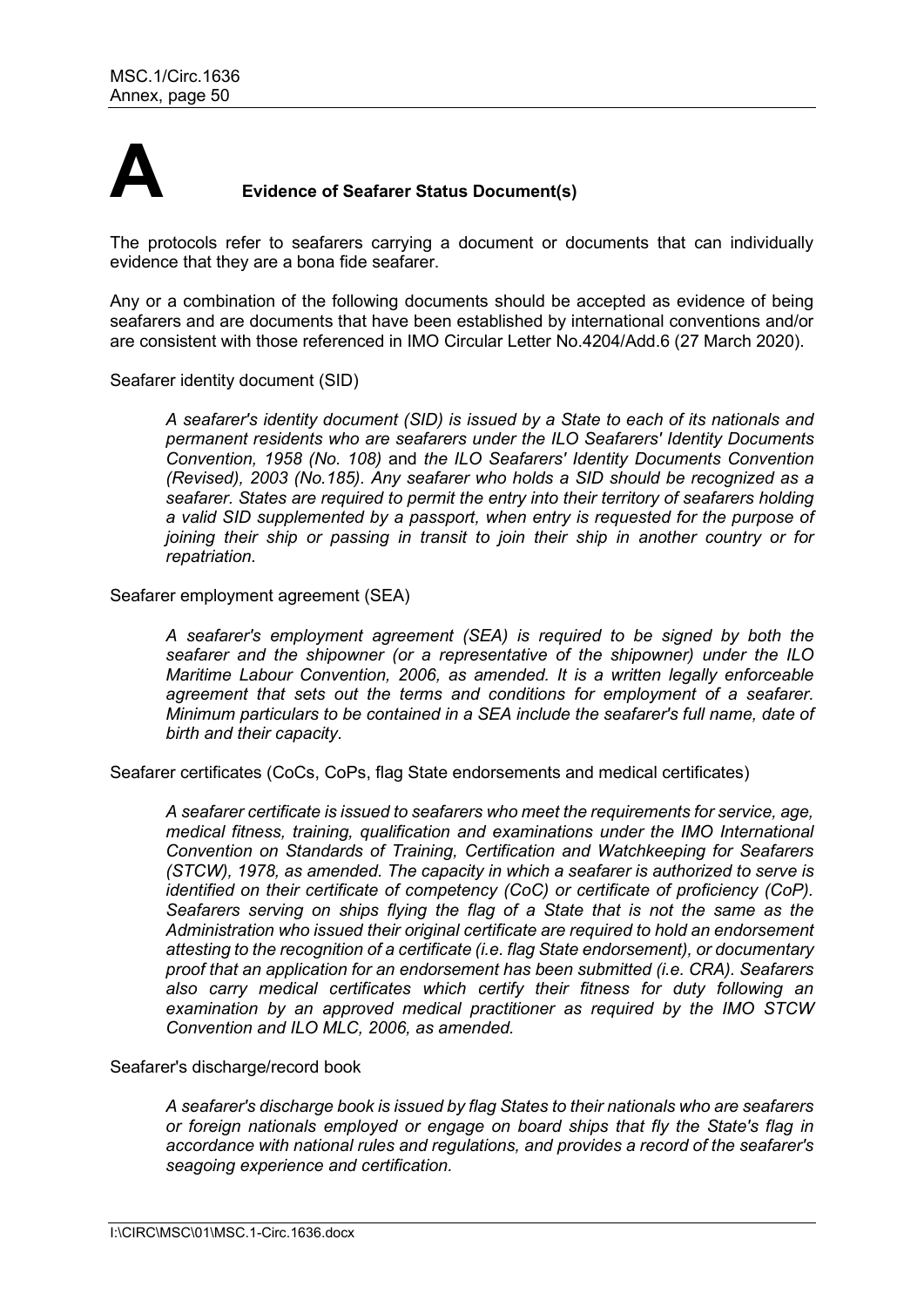### **B Crew Health Self-Declaration & Daily Temperature Records**

The protocols refer to a seafarer completing a "Crew Health Self-Declaration" and keeping records of daily temperature checks.

The following is a template for a "Crew Health Self-Declaration" and a template for "Daily Crew Temperature Check Records", which should be completed by seafarers while still at their place of ordinary residence or on board ship, prior to their travel.

CREW HEALTH SELF-DECLARATION FORM

Name of Seafarer:

Date:

[Medical Certificate] [Number/Reference:] [Date of Examination:] [Date of Expiry:] Crew Change Type: □ Joining ship □ Leaving ship If joining ship, Place of Ordinary Residence: (i.e. city/town, country) If leaving ship, Ship Name: IMO No.: Flag State: Capacity/Position: Have gone on shore leave in the last 14 days? Yes / No

Have you maintained a safe distance from any shore-side personnel that have boarded the ship in the last14 days? Yes / No

Have you received information and guidance on coronavirus (COVID-19), including about standard health protection measures and precautions? Yes / No

Do you understand and comply with applicable standard health protection measures and precautions to prevent the spread of coronavirus (COVID-19), such as proper hand washing, coughing etiquette, appropriate social distancing? Yes / No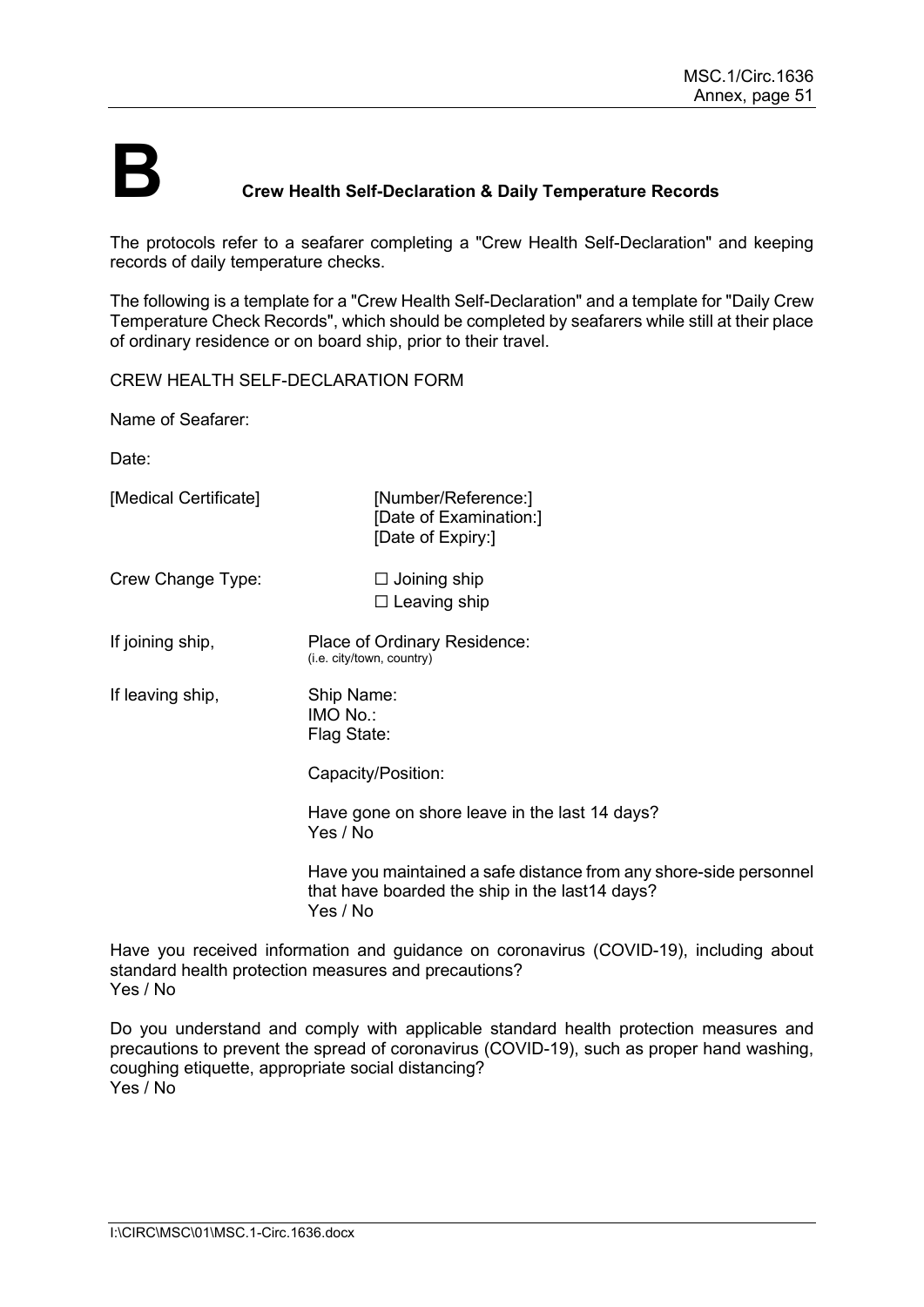During the last 14 days, have you:

- Tested positive for being infected with the coronavirus (COVID-19)? Yes / No If "Yes", please provide date of test and name of test:
- Tested positive for the antibodies for the coronavirus (COVID-19)?<br>Yes / No lit "Yes", please provide date of test and name of test: If "Yes", please provide date of test and name of test:
- Shown any symptoms associated with the coronavirus (COVID-19), specifically, A new and continuous cough: Yes / No Yes / No
- Completed a period of self-isolation related to the coronavirus (COVID-19)? Yes / No If "Yes", please explain the circumstances and the length of self-isolation:
- Had close contact with anyone that has tested positive for coronavirus (COVID-19)? ("Close contact" means being at a distance of less than 1 metre for more than 15 minutes.) Yes / No
- Had close contact with anyone with symptoms of the coronavirus (COVID-19)? ("Close contact" means being at a distance of less than 1 metre for more than 15 minutes.) Yes / No
- Maintained good personal hygiene and complied with applicable health protection measures and precautions? Yes / No

I confirm that the information provided above is correct to the best of my knowledge.

Signature:

Date:

### DAILY CREW TEMPERATURE CHECK RECORDS

Name of Seafarer: ( ) of ( ) pages

I confirm that the information below is an accurate record of my body temperature.

Signature:

Date\* Check 1 Check 2 Temperature\*\* Time Temperature\*\* Time

Use additional rows if checking temperature more than twice daily.

Temperature may be recorded in degrees Celsius or Fahrenheit.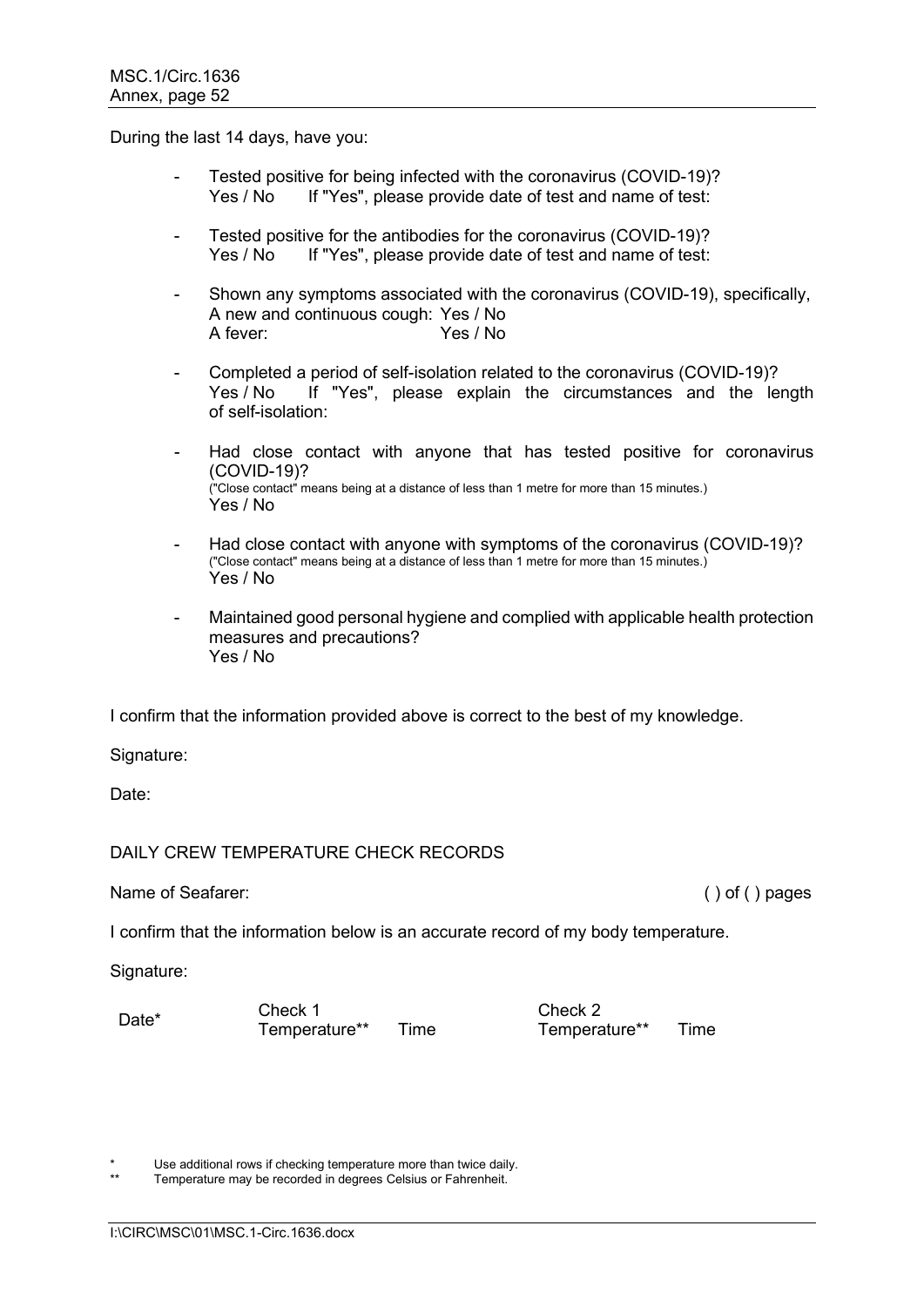# **C Employer Letter and Crew Change & Travel Information Sheet**

The protocols refer to the seafarer carrying an employer letter and a document that provides the relevant details about the seafarer, specifically their travel arrangements and ship they are travelling to join or leave.

The following is a template for an employer letter<sup>[8](#page-54-0)</sup> and a Crew Change & Travel Information Sheet, which may be attached to or accompany the letter.

[Company Header/Logo]

[Date]

To Whom this might concern,

Dear Sir / Madam,

CONFIRMATION OF TRAVEL FOR THE PURPOSE OF A CREW CHANGE

This letter has been prepared by [Name of Company] to confirm that [Name of Seafarer, Passport No.] is a seafarer who is travelling for the purpose of a crew change of a ship.

[Name of Seafarer, Passport No.] has been serving on board [Name of Ship, IMO No.] and is now being repatriated to their place of ordinary residence in [Final Destination]. OR

[Name of Seafarer, Passport No.] is travelling to join the [Name of Ship, IMO No.] to relieve a crew member on board the ship in [Name of Port, Country].

Crew changes are vital for ensuring the safety of ships and those that operate them and ensures that ships can continue to carry the essential supplies and commodities needed worldwide during the coronavirus (COVID-19) pandemic.

Your understanding and assistance in facilitating the travel and movement of [Name of Seafarer] for the purpose of this crew change is appreciated. Please do not hesitate to contact us if any further information is required.

Yours faithfully,

[Signature]

[Printed Name]

[Position of Company Representative] [Contact Details]

<span id="page-54-0"></span><sup>&</sup>lt;sup>8</sup> This template was jointly developed by the International Chamber of Shipping (ICS) and the International Transport Workers' Federation (ITF) with the assistance of ILO.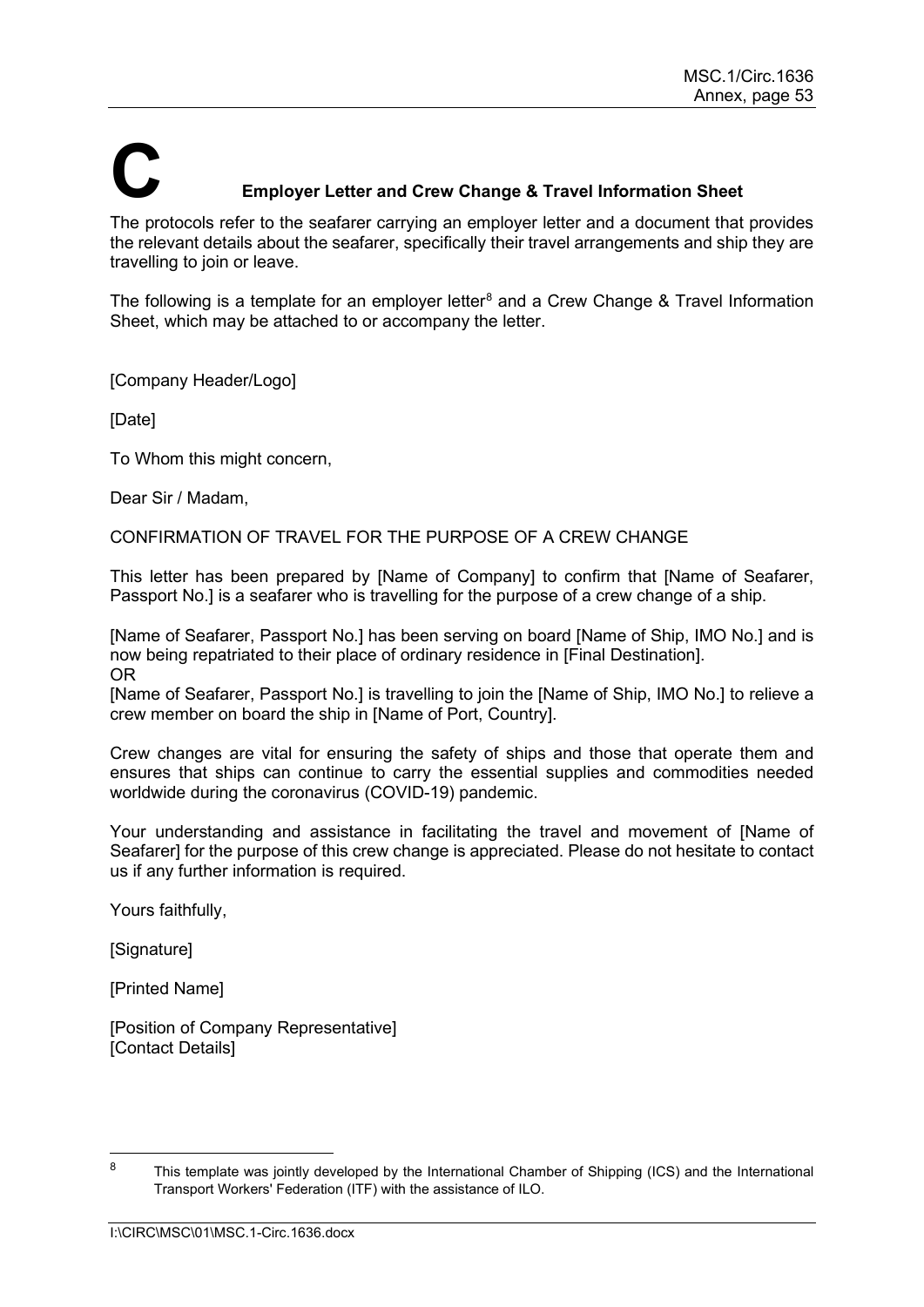### CREW CHANGE & TRAVEL INFORMATION SHEET

Name of Seafarer:

Date of Birth: Nationality: Passport No.:

Seafarer's Discharge / Record Book No.: Seafarer's Identity Document No. (if applicable):

Company Name:

Ship Name: IMO No.: Capacity/Position:

Crew Change Type: □ Joining ship

□ Leaving ship

Service Period Start:

End:

Starting Point of Travel **Location:** (e.g. place of ordinary residence, a port) Date:

Final Destination of Travel **Location:** (e.g. place of ordinary residence, a port) Date:

Full Travel Itinerary Details: (e.g. transfers, airports, airlines, flight numbers, etc.)

Agent Details: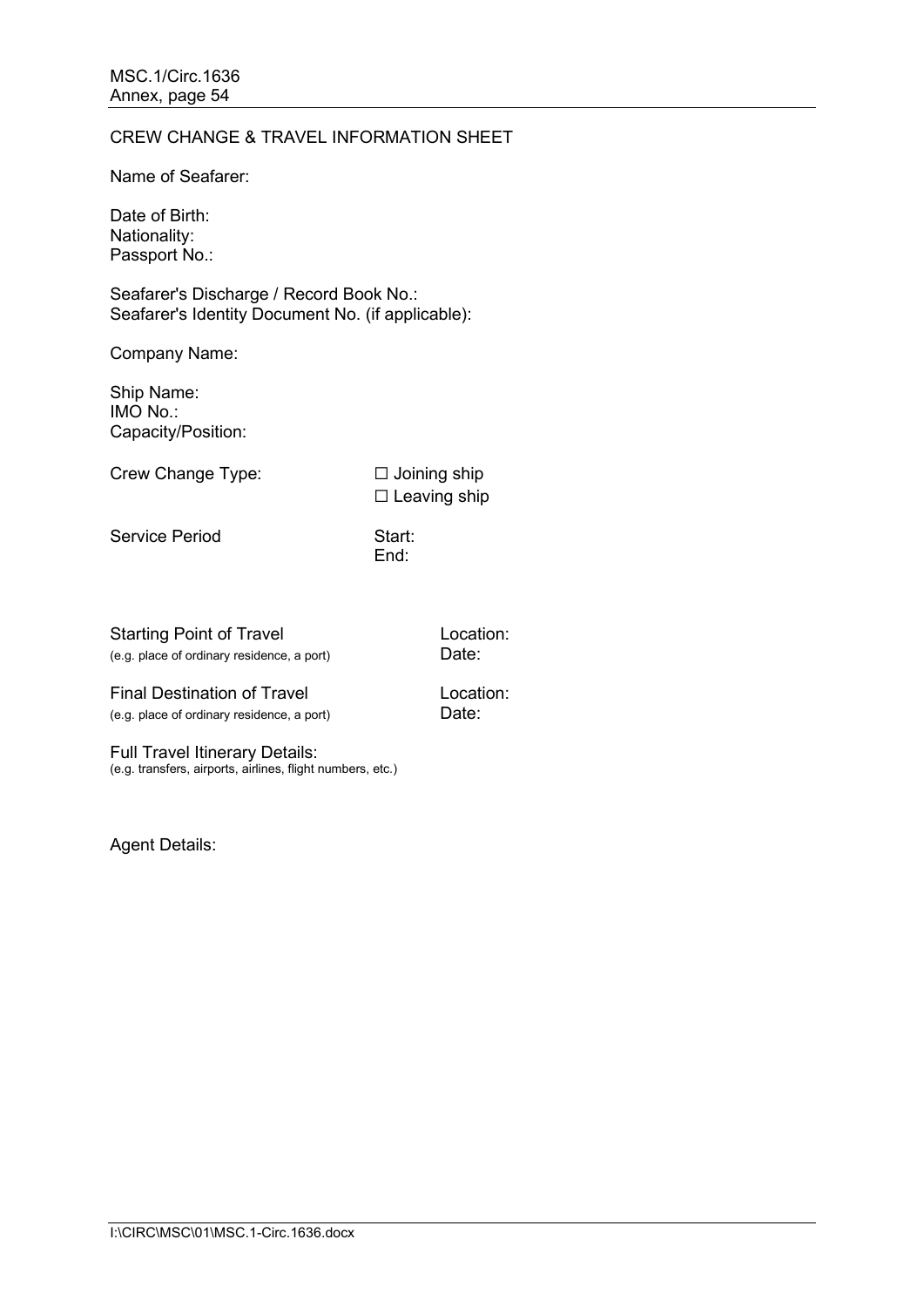## **D Port – Crew Change Information Sheet**

The protocols refer to a document that could be prepared by ports to provide essential information to all concerned about special measures related to coronavirus (COVID-19), which would be relevant to facilitating safe crew changes in the port.

The following are some of the types of information that ports should consider providing in a form that is available to other stakeholders concerned with facilitating safe crew travel and transfers.

PORT – CREW CHANGE INFORMATION SHEET

Date:

Port Name: Location: Country:

General information on port operation during the coronavirus (COVID-19) pandemic:

General measures related to the coronavirus (COVID-19) pandemic:

Method(s) of providing health advice/alerts issued to port users:

Description of any health measures and screening procedures for seafarers arriving at the port to join a ship:

(e.g. temperature checks, health self-declaration forms/questionnaires, testing, etc.)

Description of health measures and screening procedures for seafarers disembarking ships in the port:

(e.g. temperature checks, health self-declaration forms/questionnaires, testing, etc.)

Description of special measures and procedures for conducting crew changes in the port: (e.g. security, customs and immigration, health, etc.)

Designated zones or areas related to facilitating seafarer movements in port and conducting crew changes:

(Drop-off and pick-up zones, holding/segregation areas, healthcare facilities and assessment areas, etc.)

Description of any special local movement or travel requirements/restrictions:

Port Health Authority **Name:** Contact information: Designated medical/healthcare facilities

References or links to relevant local/national requirements or guidance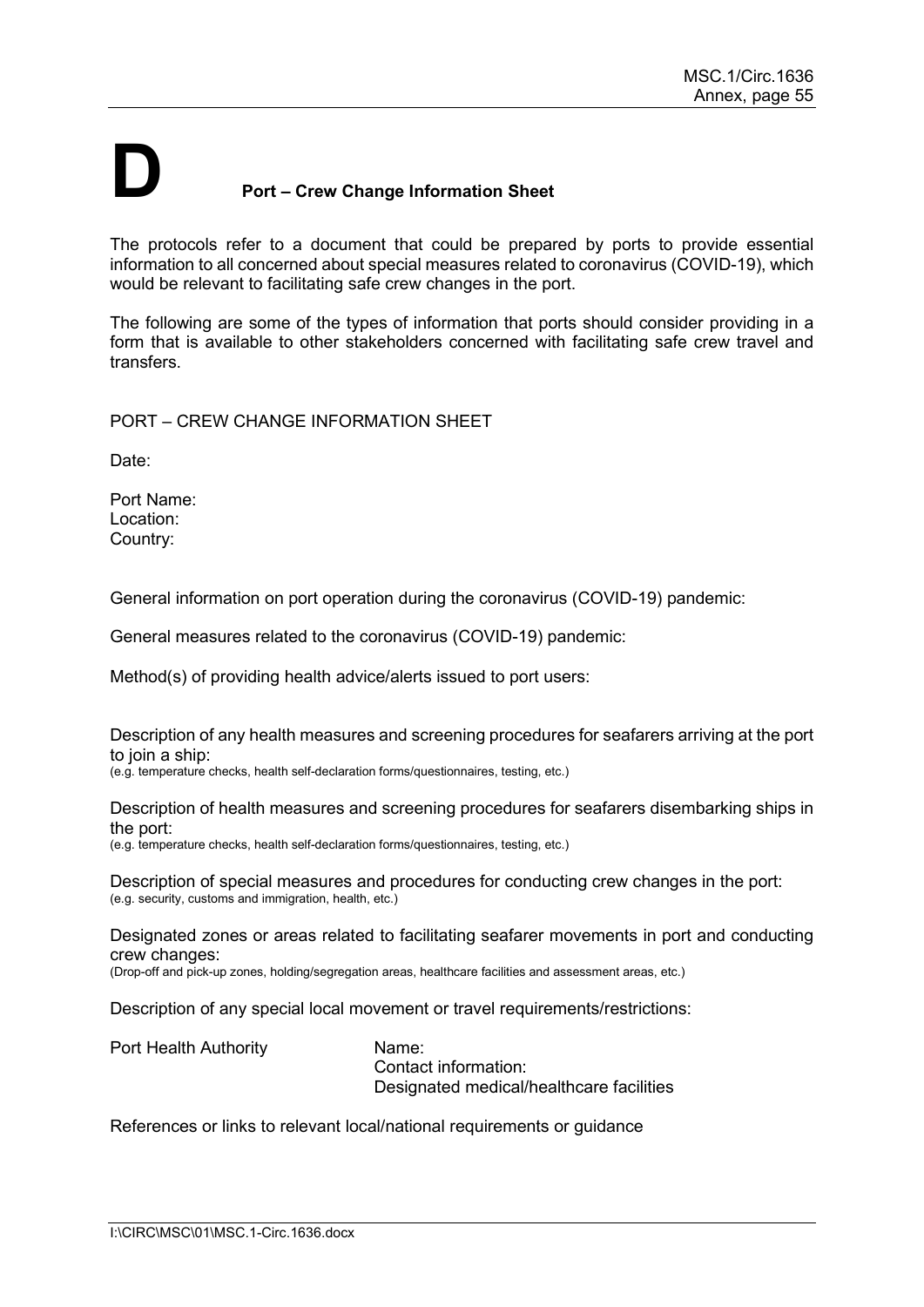

### **E Airport – Crew Travel Information Sheet**

The protocols refer to a document that could be prepared by airports to provide essential information to all concerned about special measures related to coronavirus (COVID-19), which would be relevant to facilitating safe crew travel.

The following are some of the types of information that airports should consider providing in a form that is available to other stakeholders concerned with facilitating safe crew travel and transfers.

AIRPORT – CREW TRAVEL INFORMATION SHEET

Date:

Airport Name: Location: Country:

General information on the operation of flights during the coronavirus (COVID-19) pandemic:

General measures related to the coronavirus (COVID-19) pandemic:

Method(s) of providing health advice/alerts issued to airport users and passengers: (e.g. designated website or app, posters, public address system announcements, etc.)

Description of health measures and screening procedures for arriving passengers: (e.g. any PPE requirements, temperature checks, health self-declaration forms/questionnaires, testing, monitoring and surveillance, etc.)

Description of health measures and screening procedures for departing passengers: (e.g. any PPE requirements, temperature checks, health self-declaration forms/questionnaires, testing, monitoring and surveillance, etc.)

Description of designated health authority and facilities in airport Type:

Location: Contact:

Segregation areas:

| Special/designated pathways and eligibility       | Check-in:<br>Security:<br><b>Border Control:</b><br>Customs and Immigration: |
|---------------------------------------------------|------------------------------------------------------------------------------|
| Special/designated zones or areas and eligibility | Drop-off and pick-up zones:<br>Holding/waiting areas:                        |

Flight connections and lay-overs special requirements and procedures:

References or links to local/national public health authority requirements or guidance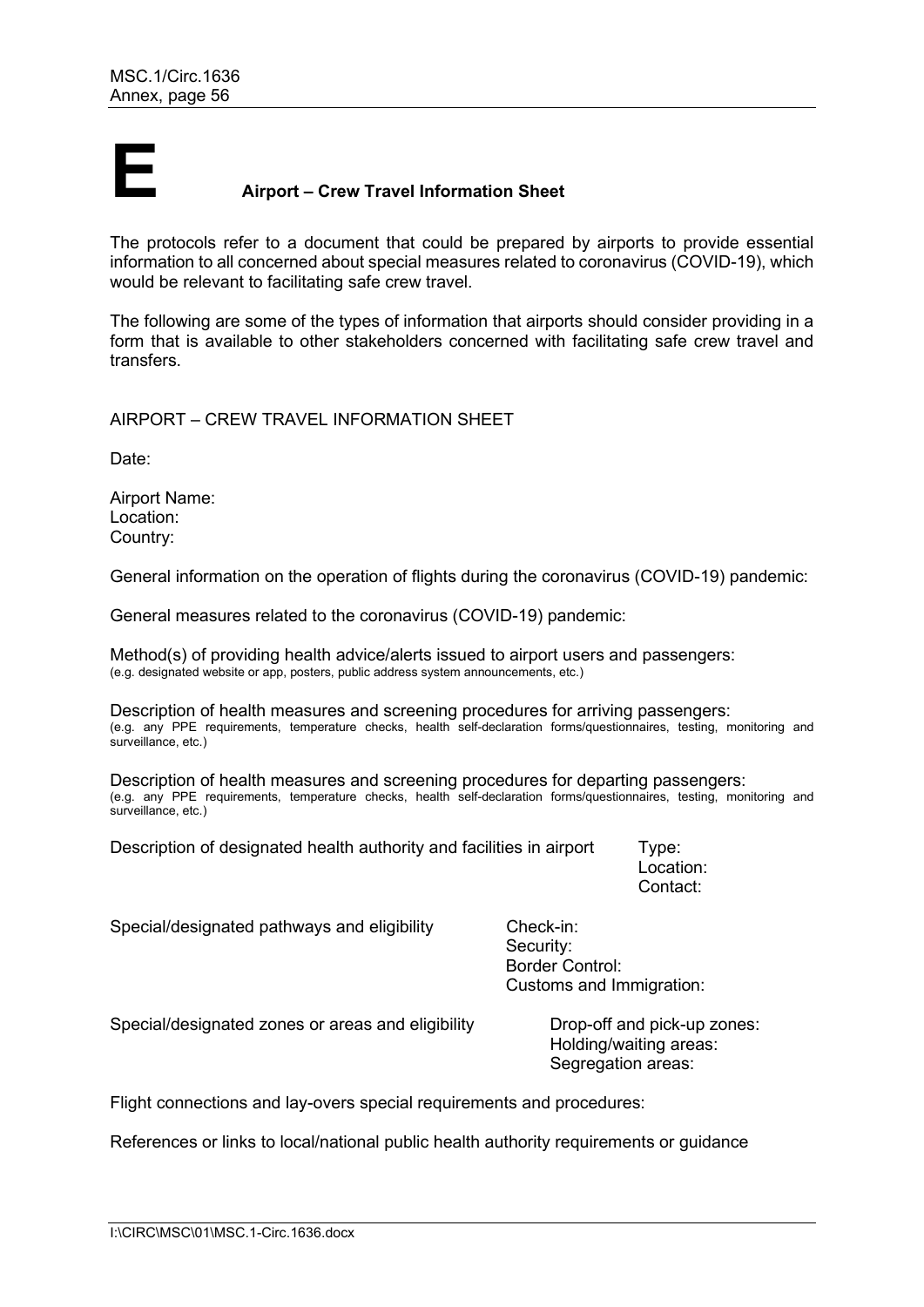### **F Airline – Crew Travel Information Sheet**

The protocols refer to a document that could be prepared by airlines to provide essential information to all concerned about special measures related to coronavirus (COVID-19) during embarkation and disembarkation of aircraft and in-flight.

The following is a suggested template that could be used by airlines to provide some essential information, which may be circulated to those arranging travel or travelling with the airline.

### AIRLINE – CREW TRAVEL INFORMATION SHEET

Information on flights and schedules during the coronavirus (COVID-19) pandemic:

General measures related to the coronavirus (COVID-19) pandemic:

Method(s) of providing health advice/alerts to prospective and booked passengers: (e.g. designated website or app, posters, departure lounge address system announcements, etc.)

Description of pre-boarding/departure gate health measures and procedures: (e.g. temperature checks, health self-declaration forms/questionnaires, testing, monitoring and surveillance, etc.)

Description of health measures and procedures during embarkation: (e.g. temperature checks, health self-declaration forms/questionnaires, testing, monitoring and surveillance, etc.)

Description of in-flight health measures and procedures: (e.g. temperature checks, face mask and glove requirements, interaction with cabin crew and passengers, etc.)

Description of health measures and screening procedures during disembarkation: (e.g. monitoring and surveillance, early provision of health declaration card of country of arrival, etc.)

Arrangements for aircraft cabin and baggage disinfection:

Arrangements for monitoring the health of flight and cabin crew: (e.g. temperature checks, health self-declaration forms/questionnaires, testing, monitoring and surveillance, etc.)

Flight connections and lay-overs special requirements and procedures:

Description of arrangements for bookings and reservations (e.g. contact information, booking/reservation systems and partners, etc.)

References or links to other relevant international/national regulations or guidance